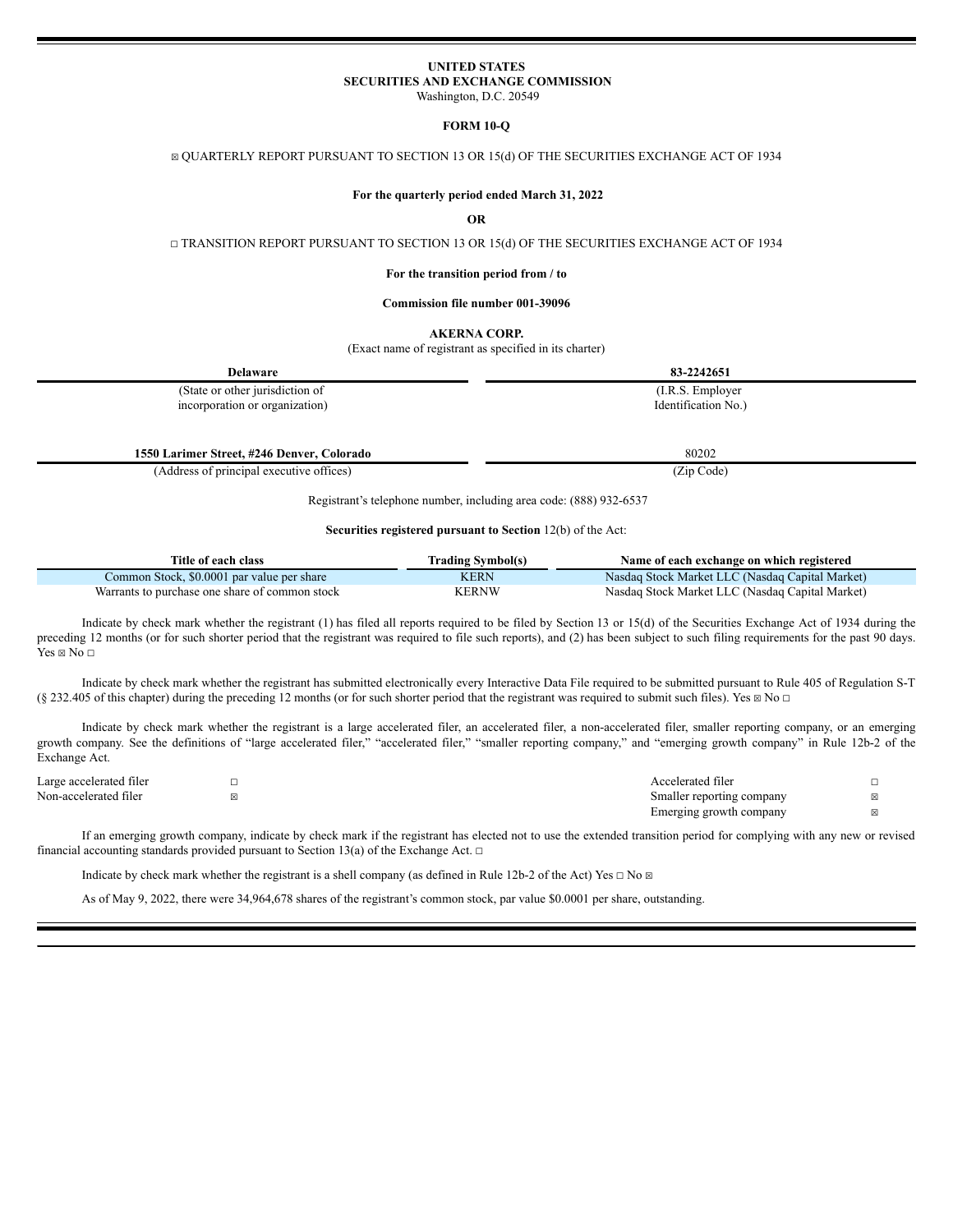<span id="page-1-0"></span>

| <b>PART I</b>                 | <b>FINANCIAL INFORMATION</b>                                                                  |    |
|-------------------------------|-----------------------------------------------------------------------------------------------|----|
|                               | Condensed Consolidated Balance Sheets (unaudited)                                             |    |
|                               | Condensed Consolidated Statements of Operations (unaudited)                                   |    |
|                               | Condensed Consolidated Statements of Comprehensive Loss (unaudited)                           |    |
|                               | Condensed Consolidated Statements of Changes in Equity (unaudited)                            | 4  |
|                               | Condensed Consolidated Statements of Cash Flows (unaudited)                                   | b  |
|                               | Notes to Condensed Consolidated Financial Statements (unaudited)                              |    |
| Item 2.                       | <u>Management's Discussion and Analysis of Financial Condition and Results of Operations.</u> | 24 |
| Item 3.                       | <b>Quantitative and Qualitative Disclosures About Market Risk</b>                             | 33 |
| Item 4.                       | <b>Controls and Procedures.</b>                                                               | 34 |
|                               |                                                                                               |    |
| <b>TALL THE THE THE STATE</b> | <b>OFFER BEROBLE LETONI</b>                                                                   |    |

# **PART II OTHER INFORMATION**

| Item 1.   | <b>Legal Proceedings.</b>                                   | 36 |
|-----------|-------------------------------------------------------------|----|
| Item 1A.  | <b>Risk Factors</b>                                         | 36 |
| Item 2.   | Unregistered Sales of Equity Securities and Use of Proceeds | 37 |
| Item 3.   | Defaults Upon Senior Securities.                            | 37 |
| Item 4.   | <b>Mine Safety Disclosures.</b>                             | 37 |
| Item 5.   | Other Information.                                          | 37 |
| Item $6.$ | <b>Exhibits</b>                                             | 38 |
|           | <b>SIGNATURES</b>                                           | 39 |
|           |                                                             |    |
|           |                                                             |    |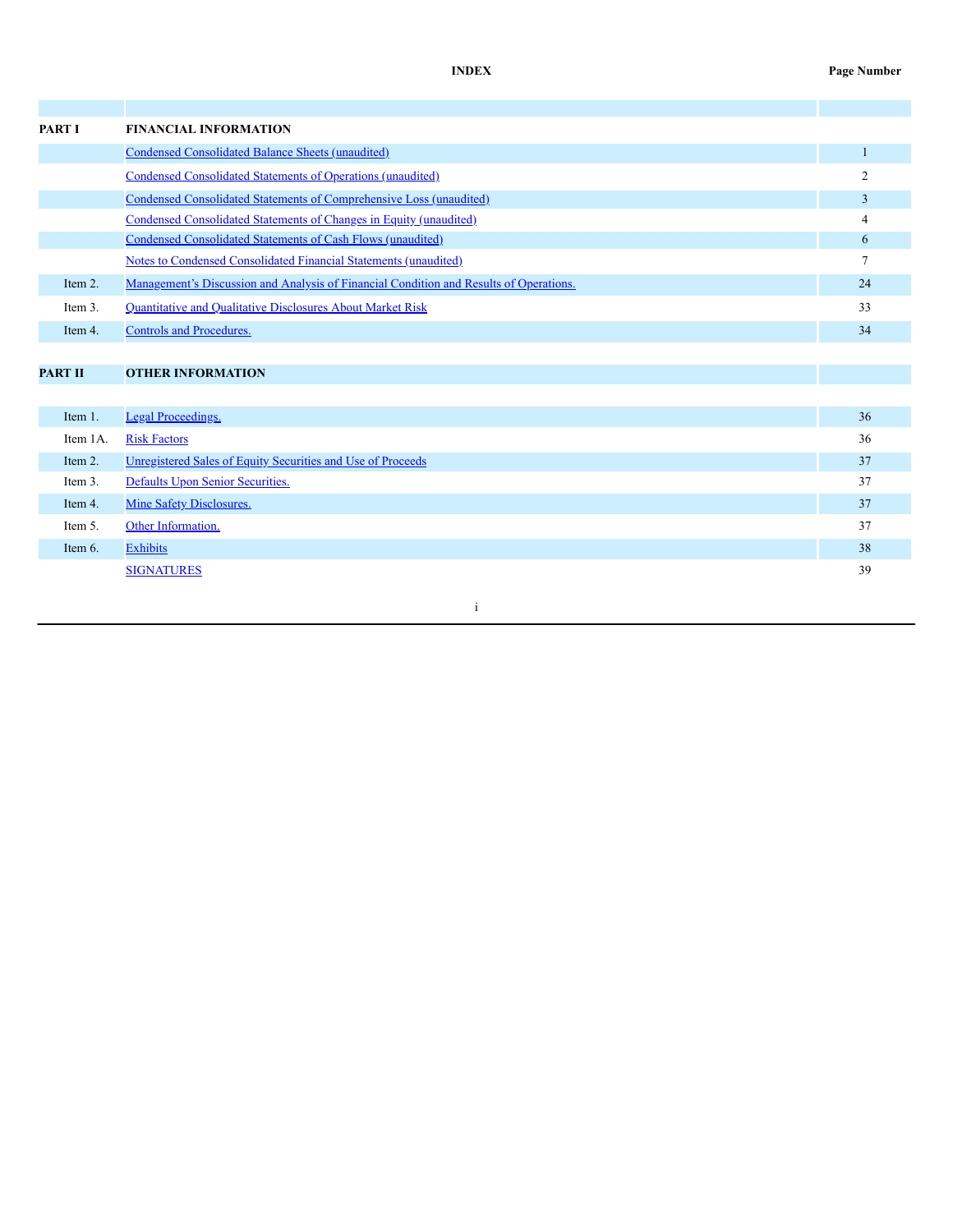## <span id="page-2-0"></span>**AKERNA CORP. Condensed Consolidated Balance Sheets (unaudited)**

|                                                                                                                                                                                                                                                        | March 31,<br>2022          |              | December 31,<br>2021 |  |
|--------------------------------------------------------------------------------------------------------------------------------------------------------------------------------------------------------------------------------------------------------|----------------------------|--------------|----------------------|--|
| <b>Assets</b>                                                                                                                                                                                                                                          |                            |              |                      |  |
| Current assets:                                                                                                                                                                                                                                        |                            |              |                      |  |
| Cash                                                                                                                                                                                                                                                   | $\mathbb{S}$<br>9,687,690  | $\mathbb{S}$ | 13,934,265           |  |
| Restricted cash                                                                                                                                                                                                                                        | 508,261                    |              | 508,261              |  |
| Accounts receivable, net                                                                                                                                                                                                                               | 2,579,187                  |              | 1,403,774            |  |
| Prepaid expenses and other current assets                                                                                                                                                                                                              | 2,492,089                  |              | 2,383,764            |  |
| Total current assets                                                                                                                                                                                                                                   | 15,267,227                 |              | 18,230,064           |  |
| Fixed assets, net                                                                                                                                                                                                                                      | 159,159                    |              | 153,151              |  |
| Investment, net                                                                                                                                                                                                                                        | 226,101                    |              | 226,101              |  |
| Capitalized software, net                                                                                                                                                                                                                              | 8,012,387                  |              | 7,311,676            |  |
| Intangible assets, net                                                                                                                                                                                                                                 | 20,708,046                 |              | 21,609,794           |  |
| Goodwill                                                                                                                                                                                                                                               | 29,964,160                 |              | 46,942,681           |  |
| Other noncurrent assets                                                                                                                                                                                                                                | 9,700                      |              | 9,700                |  |
| <b>Total Assets</b>                                                                                                                                                                                                                                    | $\mathbb{S}$<br>74,346,780 |              | 94,483,167           |  |
| <b>Liabilities and Equity</b>                                                                                                                                                                                                                          |                            |              |                      |  |
|                                                                                                                                                                                                                                                        |                            |              |                      |  |
| Current liabilities:                                                                                                                                                                                                                                   |                            |              |                      |  |
| Accounts payable, accrued expenses and other accrued liabilities                                                                                                                                                                                       | \$<br>7,463,341            | \$           | 6,063,520            |  |
| Contingent consideration payable                                                                                                                                                                                                                       | 6,300,000                  |              | 6,300,000            |  |
| Current portion of deferred revenue                                                                                                                                                                                                                    | 3,369,631                  |              | 3,543,819            |  |
| Current portion of long-term debt                                                                                                                                                                                                                      | 13,200,000                 |              | 13,200,000           |  |
| Derivative liability                                                                                                                                                                                                                                   | 45,127                     |              | 63,178               |  |
| Total current liabilities                                                                                                                                                                                                                              | 30.378.099                 |              | 29.170.517           |  |
| Long-term portion of deferred revenue                                                                                                                                                                                                                  | 486,201                    |              | 582.676              |  |
| Long-term debt, less current portion                                                                                                                                                                                                                   | 2,137,000                  |              | 4,105,000            |  |
| Deferred tax liabilities                                                                                                                                                                                                                               | 565,184                    |              | 675,291              |  |
| <b>Total liabilities</b>                                                                                                                                                                                                                               | 33,566,484                 |              | 34,533,484           |  |
| Commitments and contingencies (Note 7)                                                                                                                                                                                                                 |                            |              |                      |  |
|                                                                                                                                                                                                                                                        |                            |              |                      |  |
| Equity:<br>Preferred stock, par value \$0.0001; 5,000,000 shares authorized, 1 share special voting preferred stock issued and outstanding at                                                                                                          |                            |              |                      |  |
| March 31, 2022 and December 31, 2021                                                                                                                                                                                                                   |                            |              |                      |  |
| Special voting preferred stock, par value \$0.0001; 1 share authorized, issued and outstanding as of March 31, 2022 and<br>December 31, 2021, with \$1 preference in liquidation; exchangeable shares, no par value, 306,852 and 309,286 shares issued |                            |              |                      |  |
| and outstanding as of March 31, 2022 and December 31, 2021 respectively                                                                                                                                                                                | 2,347,418                  |              | 2,366,038            |  |
| Common stock, par value \$0.0001; 75,000,000 shares authorized, 34,175,088 and 31,001,884 issued and outstanding at March<br>31, 2022 and December 31, 2021, respectively                                                                              | 3,417                      |              | 3,100                |  |
| Additional paid-in capital                                                                                                                                                                                                                             | 148,761,867                |              | 146,027,258          |  |
| Accumulated other comprehensive loss                                                                                                                                                                                                                   | 128,723                    |              | 61,523               |  |
| Accumulated deficit                                                                                                                                                                                                                                    | (110, 461, 129)            |              | (88, 508, 236)       |  |
| Total equity                                                                                                                                                                                                                                           | 40,780,296                 |              | 59,949,683           |  |
| Total liabilities and equity                                                                                                                                                                                                                           | 74,346,780<br>S            | ς            | 94,483,167           |  |
| The accompanying notes are an integral part of these condensed consolidated financial statements                                                                                                                                                       |                            |              |                      |  |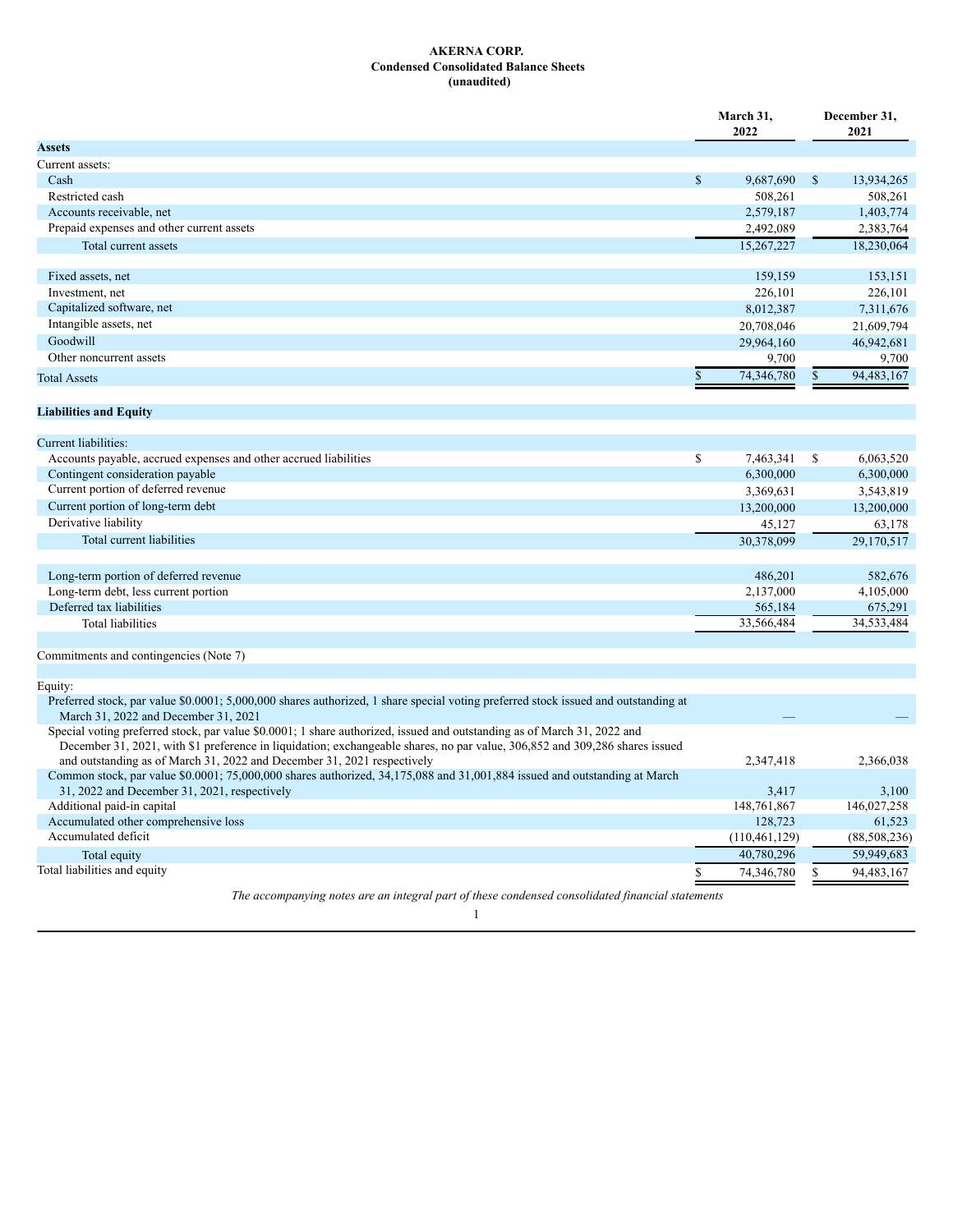## <span id="page-3-0"></span>**AKERNA CORP. Condensed Consolidated Statements of Operations (unaudited)**

|                                                               |                            | <b>For the Three Months Ended</b><br>March 31, |
|---------------------------------------------------------------|----------------------------|------------------------------------------------|
|                                                               | 2022                       | 2021                                           |
| Revenue:                                                      |                            |                                                |
| Software                                                      | 6,508,513<br><sup>\$</sup> | \$<br>3,795,153                                |
| Consulting                                                    | 427,009                    | 172,747                                        |
| Other revenue                                                 | 15,319                     | 46,124                                         |
| Total revenue                                                 | 6,950,841                  | 4,014,024                                      |
| Cost of revenue                                               | 2,203,671                  | 1,454,167                                      |
| Gross profit                                                  | 4,747,170                  | 2,559,857                                      |
| Operating expenses:                                           |                            |                                                |
| Product development                                           | 2,105,361                  | 1,424,100                                      |
| Sales and marketing                                           | 3,236,113                  | 1,735,915                                      |
| General and administrative                                    | 2,570,432                  | 1,852,962                                      |
| Depreciation and amortization                                 | 1,993,391                  | 1,052,883                                      |
| Impairment of long-lived assets                               | 15,478,521                 |                                                |
| Total operating expenses                                      | 25,383,818                 | 6,065,860                                      |
| Loss from operations                                          | (20, 636, 648)             | (3,506,003)                                    |
| Other (expense) income:                                       |                            |                                                |
| Interest (expense) income, net                                | (740)                      | (774, 380)                                     |
| Change in fair value of convertible notes                     | (1,433,000)                | (1,991,272)                                    |
| Change in fair value of derivative liability                  | 18,051                     | (175,996)                                      |
| Total other (expense) income                                  | (1,415,689)                | (2,941,648)                                    |
| Net loss before income taxes and equity in losses of investee | (22,052,337)               | (6,447,651)                                    |
| Income tax (expense) benefit                                  | 99,444                     | (6,270)                                        |
| Equity in losses of investee                                  |                            | (3,782)                                        |
|                                                               |                            |                                                |
| Net loss                                                      | \$<br>(21, 952, 893)       | S<br>(6,457,703)                               |
| Basic and diluted weighted average common stock outstanding   | 31,605,783                 | 22,209,072                                     |
| Basic and diluted net loss per common share                   | (0.69)                     | (0.29)<br>S                                    |

*The accompanying notes are an integral part of these condensed consolidated financial statements*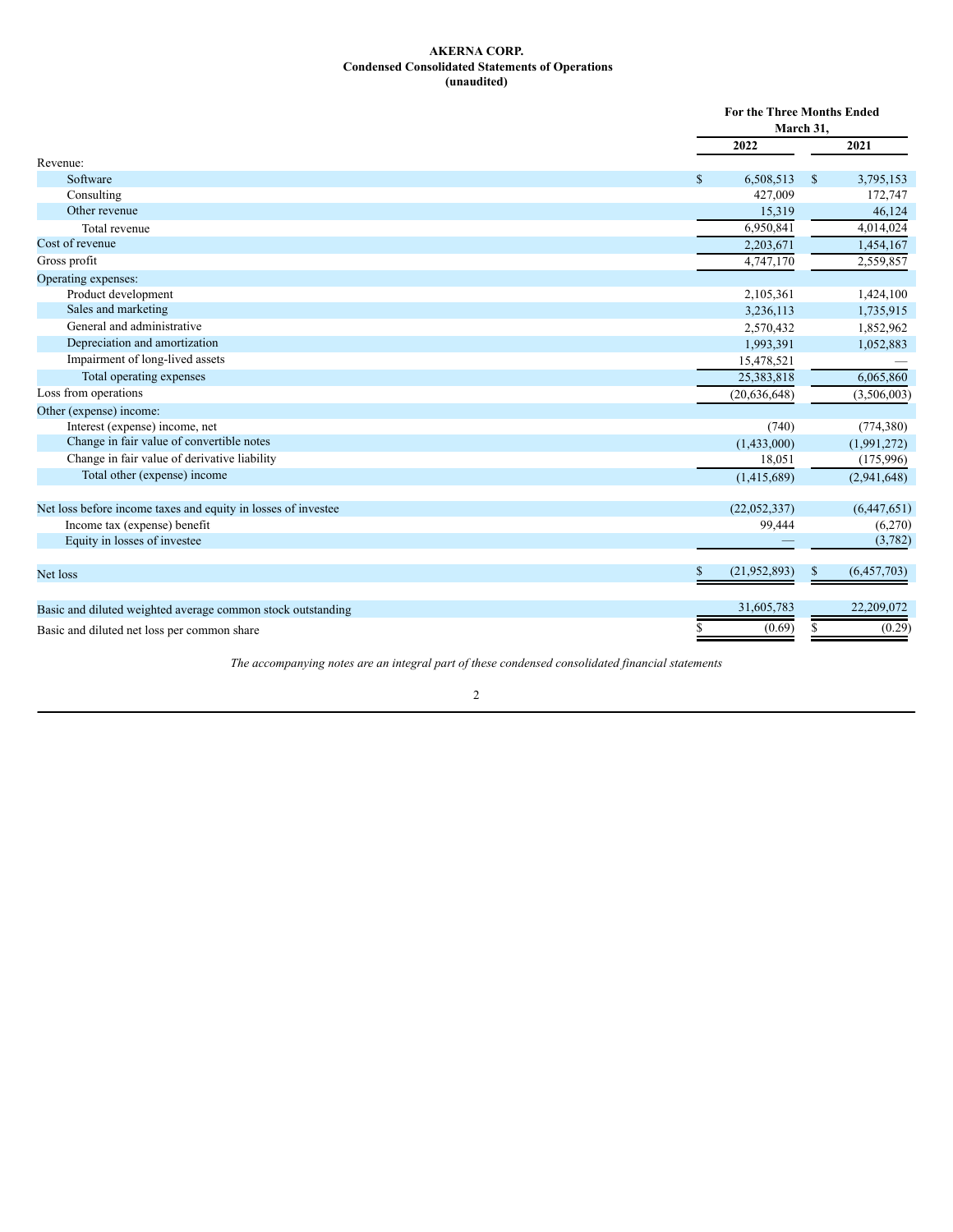## <span id="page-4-0"></span>**AKERNA CORP. Condensed Consolidated Statements of Comprehensive Loss (unaudited)**

|                                             | Three Months Ended March 31, |  |             |  |
|---------------------------------------------|------------------------------|--|-------------|--|
|                                             | 2022                         |  | 2021        |  |
| Net loss                                    | (21.952.893)                 |  | (6,457,703) |  |
| Other comprehensive (loss) income:          |                              |  |             |  |
| Foreign currency translation                | (33,800)                     |  | (230)       |  |
| Unrealized (loss) gain on convertible notes | 101.000                      |  | (13,000)    |  |
| Comprehensive loss                          | (21,885,693)                 |  | (6,470,933) |  |

*The accompanying notes are an integral part of these condensed consolidated financial statements*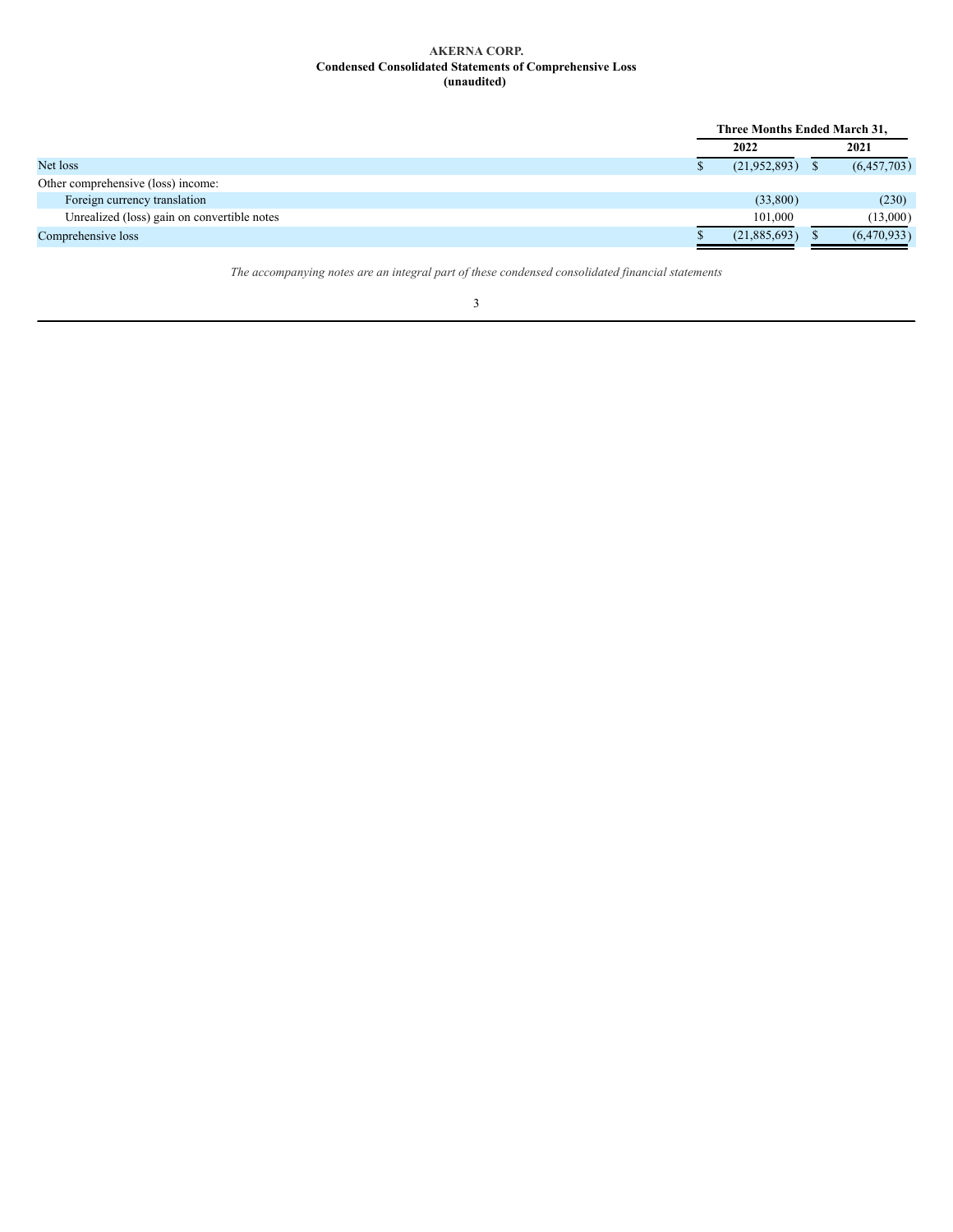## <span id="page-5-0"></span>**AKERNA CORP. Condensed Consolidated Statements of Changes in Equity For the Three Months Ended March 31, 2022 (unaudited)**

|                                                      | <b>Special Voting Preferred</b><br><b>Stock</b> |           | Common        |                | <b>Additional</b><br>Paid-In | <b>Accumulated Other</b><br>Comprehensive | Accumulated          |               |
|------------------------------------------------------|-------------------------------------------------|-----------|---------------|----------------|------------------------------|-------------------------------------------|----------------------|---------------|
|                                                      | <b>Share</b>                                    | Amount    | <b>Shares</b> | Amount         | Capital                      | Income                                    | Deficit              | <b>Equity</b> |
| Balance – January 1, 2022                            | 309,286 \$                                      | 2,366,038 | 31,001,884 \$ | $3,100$ \$     | 146,027,258 \$               | 61,523 \$                                 | $(88,508,236)$ \$    | 59,949,683    |
| Conversion of Exchangeable<br>Shares to common stock | (2, 434)                                        | (18,620)  | 2,434         |                | 18,620                       |                                           |                      |               |
| Settlement of convertible<br>debt                    |                                                 |           | 3,396,842     | 340            | 3,299,660                    |                                           |                      | 3,300,000     |
| Shares withheld for<br>withholding taxes             |                                                 |           | (4, 421)      |                | (5,615)                      |                                           |                      | (5,615)       |
| Shares returned in<br>connection with 365            |                                                 |           |               |                |                              |                                           |                      |               |
| Cannabis acquisition                                 |                                                 | –         | (279, 762)    | (28)           | (939, 972)                   |                                           |                      | (940,000)     |
| Stock-based compensation                             |                                                 |           |               |                | 316,855                      |                                           | —                    | 316,855       |
| Restricted stock vesting                             |                                                 | --        | 43,479        | $\overline{4}$ | (4)                          |                                           |                      |               |
| Liabilities settled with<br>shares                   |                                                 |           | 14,632        |                | 45,065                       |                                           |                      | 45,066        |
| Foreign currency translation<br>adjustments          |                                                 |           |               |                |                              | (33,800)                                  |                      | (33,800)      |
| Unrealized (loss) gain on<br>convertible notes       |                                                 |           |               |                |                              | 101,000                                   |                      | 101,000       |
| Net loss                                             |                                                 |           |               |                |                              |                                           | (21,952,893)         | (21,952,893)  |
| Balance - March 31, 2022                             | 306,852 \$                                      | 2,347,418 | 34,175,088 \$ | 3,417 \$       | 148,761,867 \$               | 128,723 \$                                | $(110, 461, 129)$ \$ | 40,780,296    |

*The accompanying notes are an integral part of these condensed consolidated financial statements*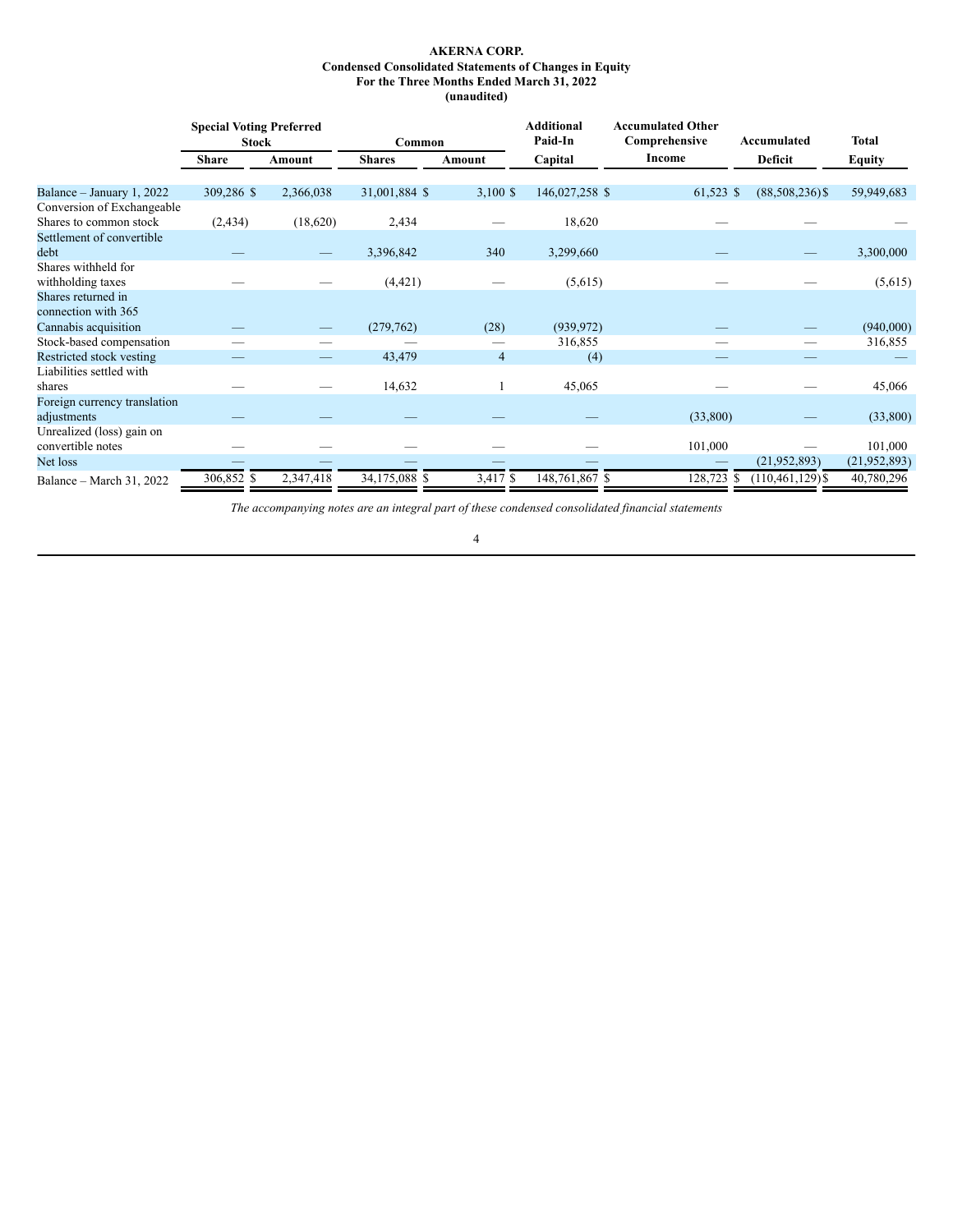### **AKERNA CORP. Condensed Consolidated Statements of Changes in Equity For the Three Months Ended March 31, 2021 (unaudited)**

|                                                      | <b>Special Voting Preferred</b><br>Stock |             | Common        |                                 | <b>Additional</b><br>Paid-In | Accumulated<br>Other<br>Comprehensive Accumulated |                     | Total       |
|------------------------------------------------------|------------------------------------------|-------------|---------------|---------------------------------|------------------------------|---------------------------------------------------|---------------------|-------------|
|                                                      | <b>Share</b>                             | Amount      | <b>Shares</b> | Amount                          | Capital                      | Income                                            | Deficit             | Equity      |
| Balance - January 1, 2021                            | 2,667,349 \$                             | 20,405,219  | 19,901,248 \$ | $1,990$ \$                      | 94,086,433 \$                | $(91, 497)$ \$                                    | $(57, 179, 525)$ \$ | 57,222,620  |
| Conversion of Exchangeable Shares to<br>common stock | (1,020,062)                              | (7,803,475) | 1,020,062     | 102                             | 7,803,373                    |                                                   |                     |             |
| Settlement of convertible debt                       |                                          |             | 2,080,140     | 208                             | 8,467,292                    |                                                   |                     | 8,467,500   |
| Shares withheld for withholding taxes                |                                          |             | (48,948)      | (5)                             | (333, 842)                   |                                                   |                     | (333, 847)  |
| Stock-based compensation                             |                                          |             |               | $\hspace{0.1mm}-\hspace{0.1mm}$ | 503,379                      |                                                   |                     | 503,379     |
| Settlement of liabilities with shares                |                                          |             | 101,705       | 10                              | 377,315                      |                                                   |                     | 377,325     |
| Restricted stock vesting                             |                                          |             | 13,978        |                                 | (1)                          |                                                   |                     |             |
| Forfeitures of restricted shares                     |                                          |             | (668)         |                                 |                              |                                                   |                     |             |
| Foreign currency translation adjustments             |                                          |             |               |                                 | –                            | (230)                                             |                     | (230)       |
| Unrealized (loss) gains on convertible notes         |                                          |             |               |                                 | --                           | (13,000)                                          |                     | (13,000)    |
| Net loss                                             |                                          |             |               |                                 |                              |                                                   | (6,457,703)         | (6,457,703) |
| Balance - March 31, 2021                             | 1,647,287 \$                             | 12,601,744  | 23,067,517 \$ |                                 | 2,306 \$110,903,949 \$       | $(104, 727)$ \$                                   | $(63,637,228)$ \$   | 59,766,044  |

*The accompanying notes are an integral part of these condensed consolidated financial statements*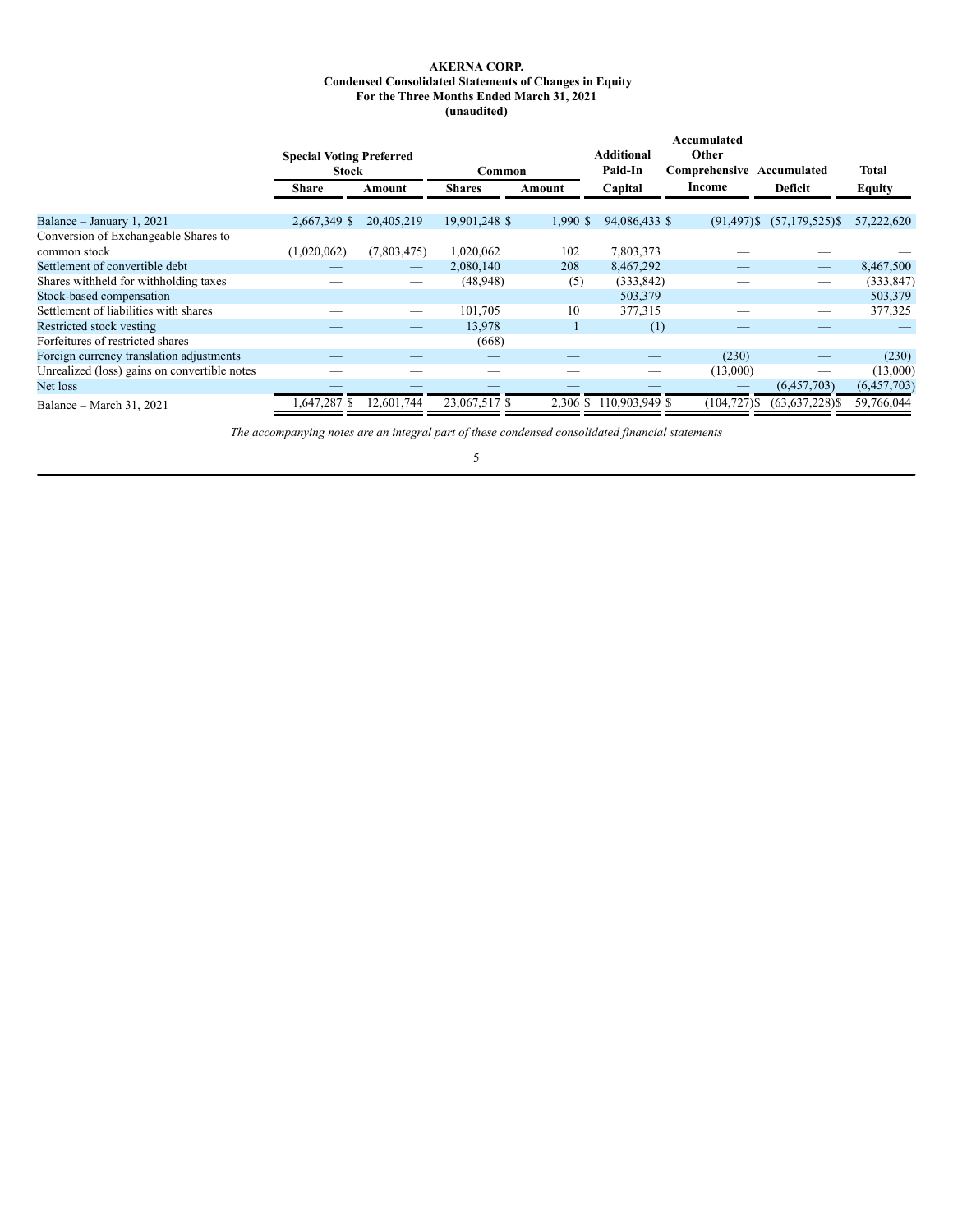## <span id="page-7-0"></span>**AKERNA CORP. Condensed Consolidated Statements of Cash Flows (unaudited)**

|                                                                                               |                    | <b>For the Three Months Ended</b> |               |  |  |
|-----------------------------------------------------------------------------------------------|--------------------|-----------------------------------|---------------|--|--|
|                                                                                               |                    | March 31,                         |               |  |  |
|                                                                                               | 2022               |                                   | 2021          |  |  |
| Cash flows from operating activities:<br>Net loss                                             | \$<br>(21,952,893) | \$                                | (6,457,703)   |  |  |
| Adjustment to reconcile net loss to net cash used in operating activities:                    |                    |                                   |               |  |  |
| Equity in losses of investment                                                                |                    |                                   | 3,782         |  |  |
| Bad debt                                                                                      | 174,794            |                                   | (10, 516)     |  |  |
| Stock-based compensation expense                                                              | 304,237            |                                   | 503,379       |  |  |
| Amortization of deferred contract cost                                                        | 113,251            |                                   | 118,519       |  |  |
| Non-cash interest expense                                                                     |                    |                                   | 769,773       |  |  |
| Depreciation and amortization                                                                 | 1,993,391          |                                   | 1,052,882     |  |  |
| Foreign currency loss (gain)                                                                  | 5,596              |                                   | (18, 801)     |  |  |
| Impairment of long-lived assets                                                               | 15,478,521         |                                   |               |  |  |
| Change in fair value of convertible notes                                                     | 1,433,000          |                                   | 1,991,272     |  |  |
| Change in fair value of derivative liability                                                  | (18,051)           |                                   | 175,996       |  |  |
| Changes in operating assets and liabilities:                                                  |                    |                                   |               |  |  |
| Accounts receivable                                                                           | (1,335,939)        |                                   | (177, 832)    |  |  |
| Prepaid expenses and other current assets                                                     | 178,869            |                                   | 236,339       |  |  |
| Accounts payable and accrued liabilities                                                      | 445,969            |                                   | 152,455       |  |  |
| Deferred tax liabilities                                                                      | (110, 107)         |                                   |               |  |  |
| Deferred revenue                                                                              | (296, 032)         |                                   | 286,637       |  |  |
| Net cash used in operating activities                                                         | (3, 585, 394)      |                                   | (1,373,818)   |  |  |
| Cash flows from investing activities:                                                         |                    |                                   |               |  |  |
| Developed software additions                                                                  | (647, 022)         |                                   | (704, 637)    |  |  |
| Net cash used in investing activities                                                         | (647, 022)         |                                   | (704, 637)    |  |  |
| Cash flows from financing activities:                                                         |                    |                                   |               |  |  |
|                                                                                               | (5,615)            |                                   | (333, 847)    |  |  |
| Value of shares withheld related to tax withholdings<br>Net cash used in financing activities |                    |                                   |               |  |  |
|                                                                                               | (5,615)            |                                   | (333, 847)    |  |  |
| Effect of exchange rate changes on cash and restricted cash                                   | (8, 544)           |                                   | (1, 579)      |  |  |
| Net change in cash and restricted cash                                                        | (4,246,575)        |                                   | (2, 413, 881) |  |  |
| Cash and restricted cash - beginning of period                                                | 14,442,526         |                                   | 18,340,640    |  |  |
| Cash and restricted cash - end of period                                                      | 10,195,951<br>\$   | \$                                | 15,926,759    |  |  |
| Cash paid for interest                                                                        | \$                 | $\mathbf S$                       |               |  |  |
| Cash paid for taxes                                                                           | 5,210              |                                   |               |  |  |
| Supplemental Disclosure of non-cash investing and financing activity:                         |                    |                                   |               |  |  |
| Settlement of convertible notes in common stock                                               | \$<br>3,300,000    | \$                                | 8,467,292     |  |  |
| Conversion of exchangeable shares to common stock                                             | 18,620             |                                   | 7,803,475     |  |  |
| Settlement of other liabilities in common stock                                               | 45,065             |                                   | 377,325       |  |  |
| Stock-based compensation capitalized as software development                                  | 12,618             |                                   |               |  |  |
| Vesting of restricted stock units                                                             |                    | 4                                 |               |  |  |
| Capitalized software included in accrued expenses                                             | 1,114,108          |                                   | —             |  |  |
| Fixed asset purchases accrued or in accounts payable                                          | 24,614             |                                   |               |  |  |
| Shares returned in connection with 365 Cannabis acquisition                                   | 940,000            |                                   |               |  |  |
| 365 Cannabis working capital funds released from accrued expenses                             | 160,000            |                                   |               |  |  |
| 365 Cannabis working capital adjustment funds recorded in other current assets                | 400,000            |                                   |               |  |  |
|                                                                                               |                    |                                   |               |  |  |

*The accompanying notes are an integral part of these condensed consolidated financial statements*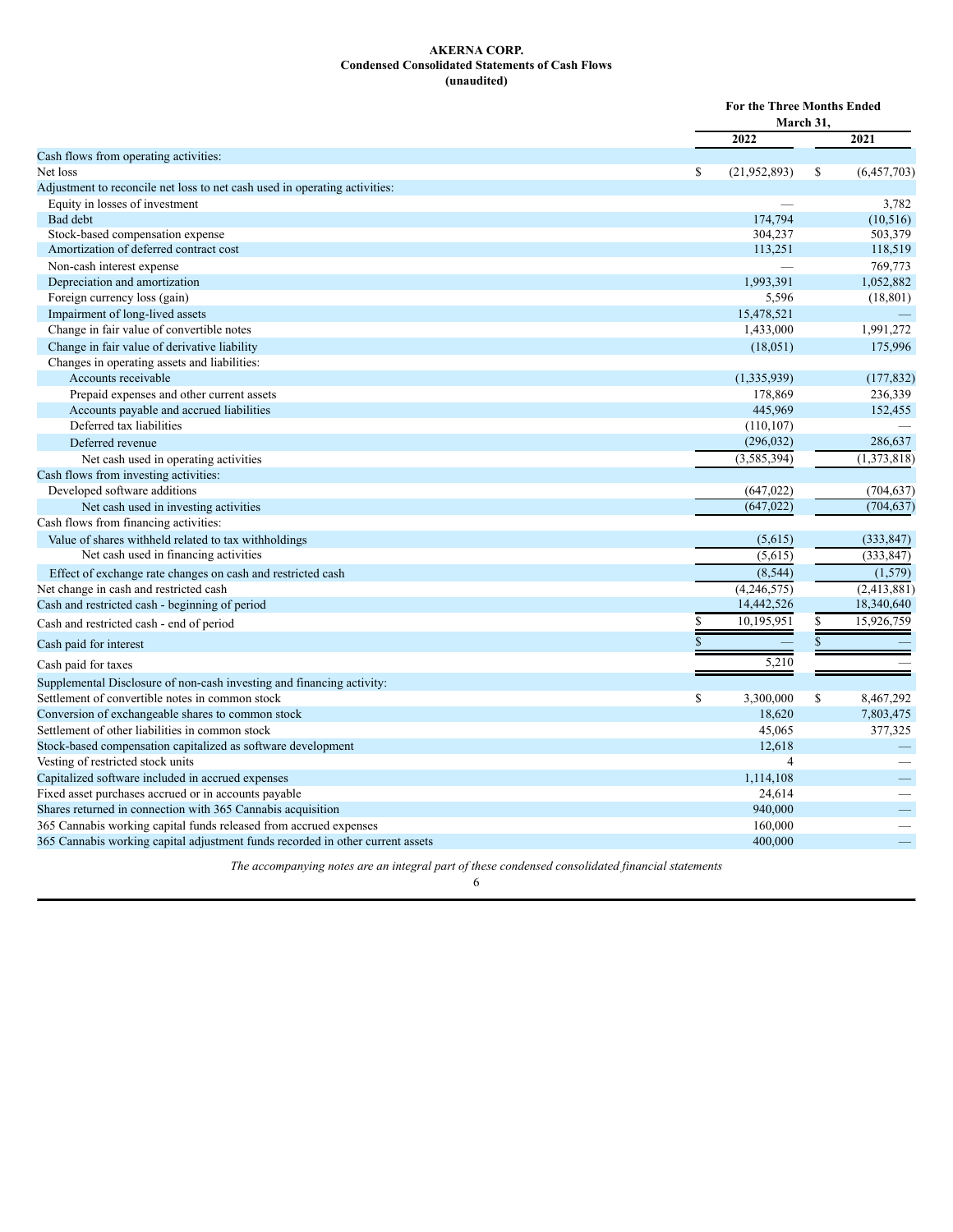### <span id="page-8-0"></span>**AKERNA CORP. Notes to Condensed Consolidated Financial Statements (Unaudited)**

### **Note 1 - Description of Business**

### *Description of Business*

Akerna Corp., herein referred to as we, us, our or Akerna, through our wholly-owned subsidiaries MJ Freeway, LLC, or MJF, Trellis Solutions, Inc., or Trellis, Ample Organics, Inc, or Ample, solo sciences, inc., or Solo, Viridian Sciences Inc., or Viridian, and The NAV People, Inc. d.b.a. 365 Cannabis, or 365 Cannabis, provides enterprise software solutions that enable regulatory compliance and inventory management. Our proprietary, broad and growing suite of solutions are adaptable for industries in which interfacing with government regulatory agencies for compliance purposes is required, or where the tracking of organic materials from seed or plant to end products is desired. We develop products intended to assist states in monitoring licensed businesses' compliance with state regulations and to help state-licensed businesses operate in compliance with such law. We provide our commercial software platform, MJ Platform®, Trellis®, Ample, Viridian and 365 Cannabis to state-licensed businesses, and our regulatory software platform, Leaf Data Systems®, to state government regulatory agencies. Through Solo, we provide an innovative, next-generation solution for state and national governments to securely track product and waste throughout the supply chain with solo\*TAG™. The integration of MJ Platform® and solo\*CODE™ results in technology for consumers and brands that brings a consumer-facing mark designed to highlight the authenticity and signify transparency.

Our Viridian and 365 Cannabis offerings are considered enterprise offerings and all other solutions are considered non-enterprise offerings that meet the needs of our small and medium business customers.

We consult with clients on a wide range of areas to help them successfully maintain compliance with state laws and regulations. We provide project-focused consulting services to clients who are initiating or expanding their cannabis business operations or are interested in data consulting engagements with respect to the legal cannabis industry. Our advisory engagements include service offerings focused on compliance requirement assessments, readiness and best practices, compliance monitoring systems, application processes, inspection readiness, and business plan and compliance reviews. We typically provide our consulting services to clients in emerging markets that are seeking consultation on newly introduced licensing regimes and assistance with the regulatory compliant build-out of operations.

### *Going Concern and Management's Liquidity Plans*

In accordance with the Financial Accounting Standards Board's ("FASB") standard on going concern, Accounting Standard Update No. 2014-15, or ASU No. 2014-15, the Company assesses going concern uncertainty in its consolidated financial statements to determine if it has sufficient cash, cash equivalents and working capital on hand, including marketable equity securities, and any available borrowings on loans, to operate for a period of at least one year from the date the consolidated financial statements are issued, which is referred to as the "look-forward period" as defined by ASU No. 2014-15. As part of this assessment, based on conditions that are known and reasonably knowable to the Company, it will consider various scenarios, forecasts, projections, estimates and will make certain key assumptions, including the timing and nature of projected cash expenditures or programs, and its ability to delay or curtail expenditures or programs, if necessary, among other factors. Based on this assessment, as necessary or applicable, the Company makes certain assumptions around implementing curtailments or delays in the nature and timing of programs and expenditures to the extent The Company deems probable those implementations can be achieved and it has the proper authority to execute them within the look-forward period in accordance with ASU No. 2014-15.

The accompanying condensed consolidated financial statements have been prepared on the basis that we will continue as a going concern, which contemplates realization of assets and the satisfaction of liabilities in the normal course of business. However, since our inception we have incurred recurring operating losses, used cash from operations, and relied on capital raising transactions to continue ongoing operations. During the three months ended March 31, 2022 and March 31, 2021, we incurred a loss from operations of \$20.6 million and \$3.5 million, respectively, and used cash in operations of \$3.6 million and \$1.4 million, respectively. As of March 31, 2022, a working capital deficit of \$15.1 million with \$9.7 million in cash available to fund future operations.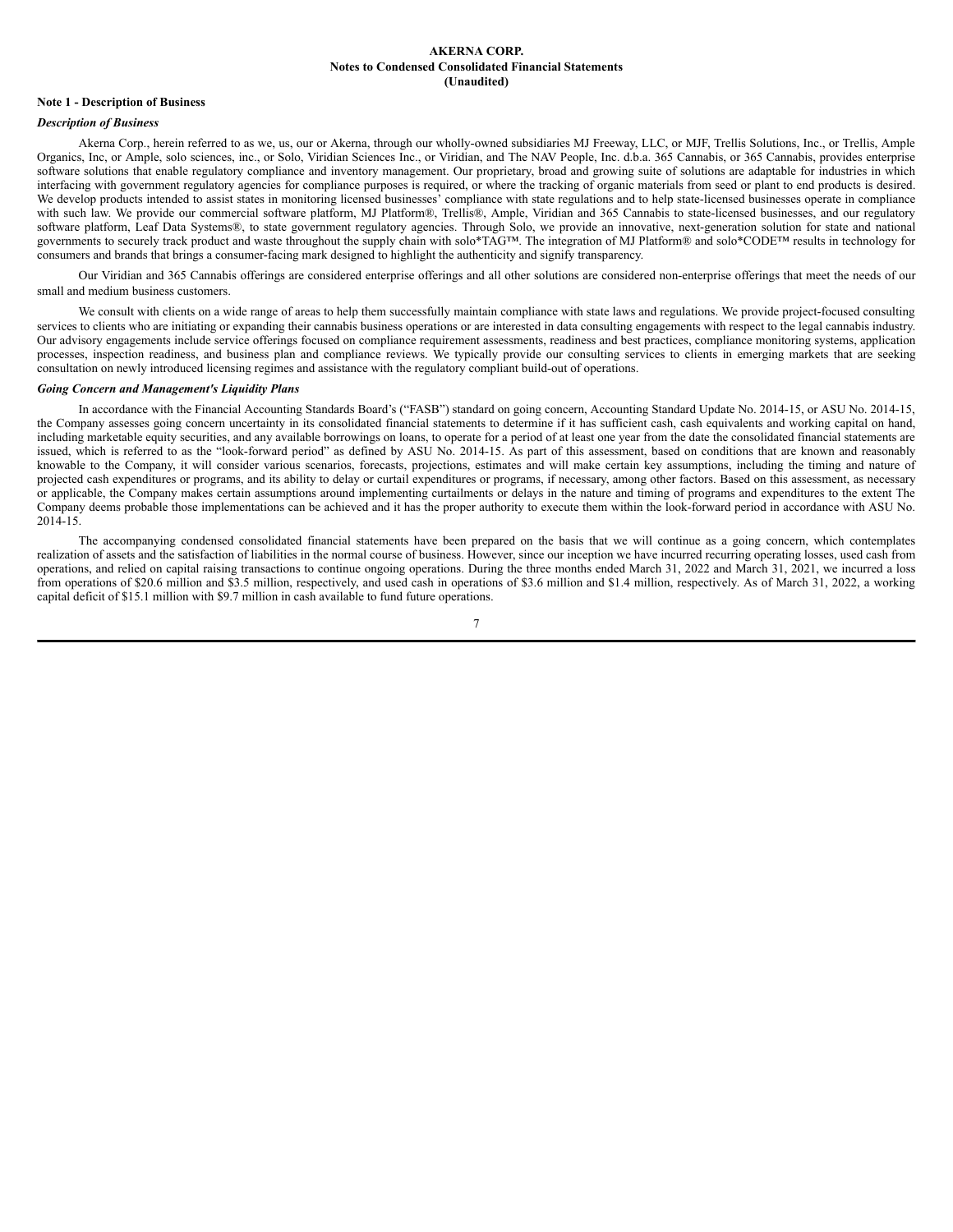Management's plan for the Company to continue as a going concern includes raising additional capital from our ATM program, subject to certain effects on the Senior Convertible Notes should we utilize the program, including resetting the conversion price of the Senior Convertible Notes should we raise more than \$5 million under the ATM program and an increase of 10% in the amount payable on the monthly installment payments if they are paid in cash and we have used the ATM program in the 12 months prior to the installment date, settling our contingent consideration and Senior Convertible Notes in common stock rather than cash as it comes due, to the extent that this is permissible, and implementing certain cost cutting strategies throughout the organization, while continuing to seek to grow our customer base and realize synergies as we continue to integrate our recent acquisitions. If the Company is unable to raise sufficient additional funds through the ATM Program and make it's convertible debt payments in stock, it will have to develop and implement a plan to extend payables, reduce expenditures (including by laying off employees and reducing or eliminating the funding of certain business units and initiatives of the Company), or scale back our business plan until sufficient additional capital is raised through other equity or debt offerings to support further operations and satisfaction of the debt, and the Company may be subject to additional risks, including retention of key employees. Such offerings may include the issuance of shares of common stock, warrants to purchase common stock, preferred stock, convertible debt or other instruments that may dilute our current stockholders. If we are required to raise additional capital as discussed above and if we cannot timely raise additional funds, we may also be unable to meet the financial covenants of the Senior Convertible Notes, which could result in an event of default under those instruments which could negatively impact the Company. See the risks detailed in our Form 10- K under "Item 1A. Risk Factors – Risks Relating to our Convertible Debt".

The ability of the Company to continue as a going concern is dependent upon its ability to successfully accomplish the plans described in the preceding paragraph and eventually secure other sources of financing and attain profitable operations. We will require additional financing in the second quarter of 2022 to meet our ongoing operational working capital requirements and continue to meet the financial covenants of the Senior Convertible Notes. As noted above, we plan to meet those requirements in part through the use of our ATM Facility, but there are no guarantees that the ATM Facility will permit us to raise sufficient cash to meet our ongoing requirements. We also assume that we will be able to pay our convertible debt in common stock rather than cash, however if at any point our stock price is below \$2.00(which it is as of the date hereof), the debt holders may request the payments in cash rather than stock. These factors raise substantial doubt about the Company's ability to continue as a going concern for one year from the issuance of the consolidated financial statements. If we are unable to raise sufficient capital we may have to reduce operations which could significantly affect our results of operations. If we fail to meet the financial covenants of the Senior Convertible Notes and cannot obtain a waiver from such provisions or otherwise come to an agreement with the holders of our debt, such holders may declare a default on the debt which could subject our assets to seizure and sale, negatively impacting our business. The accompanying consolidated financial statements do not include any adjustments relating to the recoverability and classification of assets and liabilities that might be necessary if the Company is unable to continue as a going concern.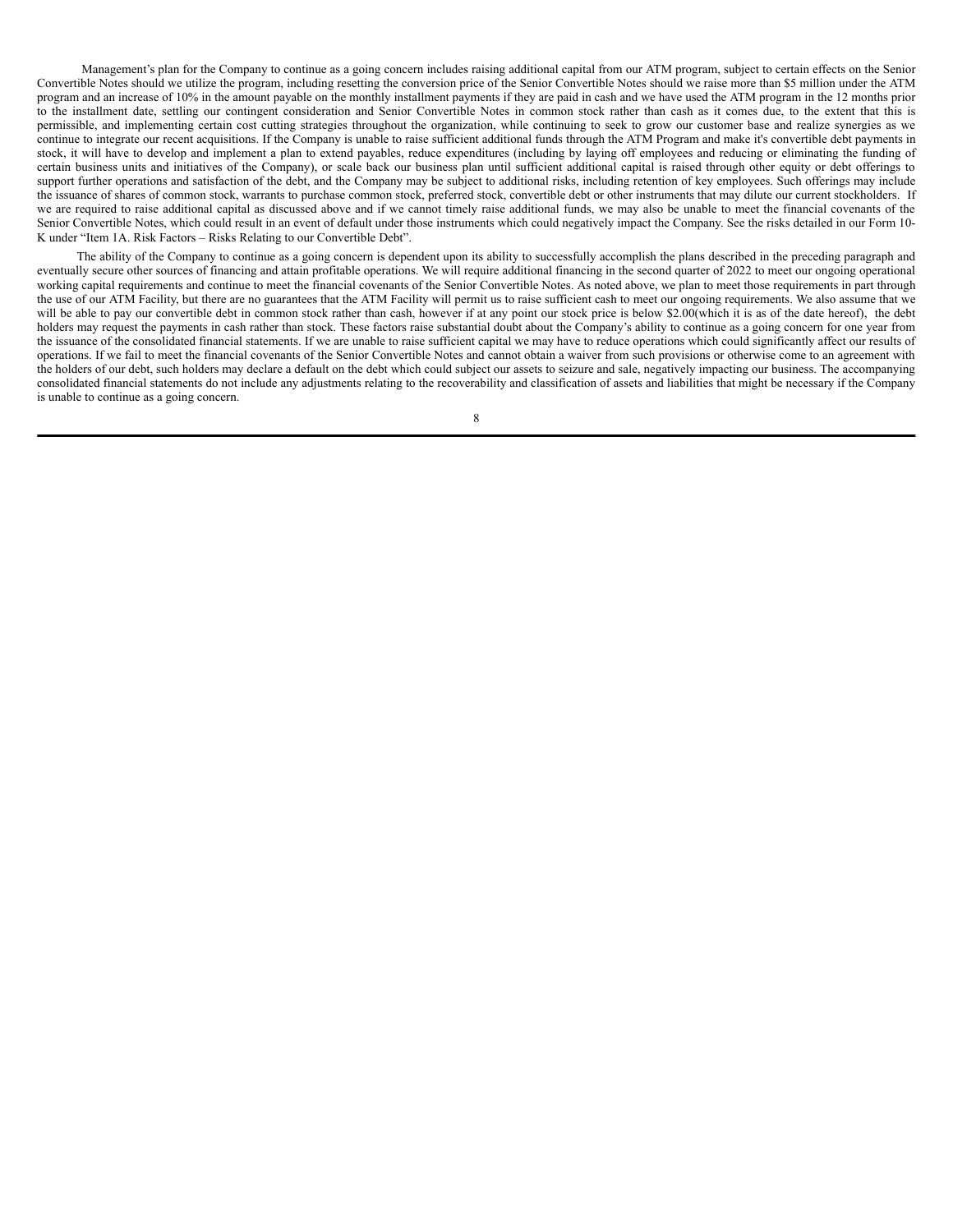### **Note 2 - Summary of Significant Accounting Policies**

### *Basis of Presentation*

The accompanying unaudited condensed consolidated financial statements have been prepared in accordance with accounting principles generally accepted in the United States of America ("GAAP") and with the instructions to the Quarterly Report on Form 10-Q and Article 8 of Regulation S-X for interim financial information. Accordingly, these financial statements do not include all of the information normally required by GAAP or Securities and Exchange Commission rules and regulations for complete financial statements. In management's opinion, these condensed consolidated financial statements include all adjustments, consisting of normal recurring items, considered necessary for the fair presentation of the results of operations for the interim periods presented. The operating results for the three months ended March 31, 2022 are not necessarily indicative of the results that may be expected for the fiscal year ending December 31, 2022.

The condensed consolidated balance sheet as of and for the period ended December 31, 2021, has been derived from our audited financial statements at that date but does not include all disclosures and financial information required by GAAP for complete financial statements. The information included in this quarterly report on Form 10-Q should be read in conjunction with our consolidated financial statements and notes thereto for the period ended December 31, 2021, which were included in our report on Form 10-K filed on March 31, 2022.

#### *Principles of Consolidation*

Our accompanying consolidated financial statements include the accounts of Akerna, our wholly-owned subsidiaries, and those entities in which we otherwise have a controlling financial interest. All significant intercompany balances and transactions have been eliminated in consolidation.

### *Use of Estimates*

The preparation of our consolidated financial statements in conformity with GAAP requires management to make estimates and assumptions that affect the reported amounts included in the consolidated financial statements and accompanying notes thereto. Our most significant estimates and assumptions are related to the valuation of acquisition-related assets and liabilities, capitalization of internal costs associated with software development, fair value measurements, impairment assessments, loss contingencies, valuation allowance associated with deferred tax assets, stock based compensation expenses, and useful lives of long-lived intangible assets. We base our estimates on historical experience and on various other assumptions that are believed to be reasonable under the circumstances. Accordingly, actual results could differ from those estimates.

### *Accounts Receivable, Net*

We maintain an allowance for doubtful accounts equal to the estimated uncollectible amounts based on our historical collection experience and review of the current status of trade accounts receivable. Receivables are written-off and charged against the recorded allowance when we have exhausted collection efforts without success. The allowance for doubtful accounts was \$0.6 million and \$0.3 million as of March 31, 2022 and December 31, 2021, respectively.

### *Concentrations of Credit Risk*

We grant credit in the normal course of business to customers in the United States. We periodically perform credit analysis and monitor the financial condition of our customers to reduce credit risk.

During the three months ended March 31, 2022 and 2021, one government client accounted for 12% and 12% of total revenues, respectively. As of March 31, 2022, one government client accounted for 19% of net accounts receivable and as of December 31, 2021 two government clients accounted for 34% of net accounts receivable.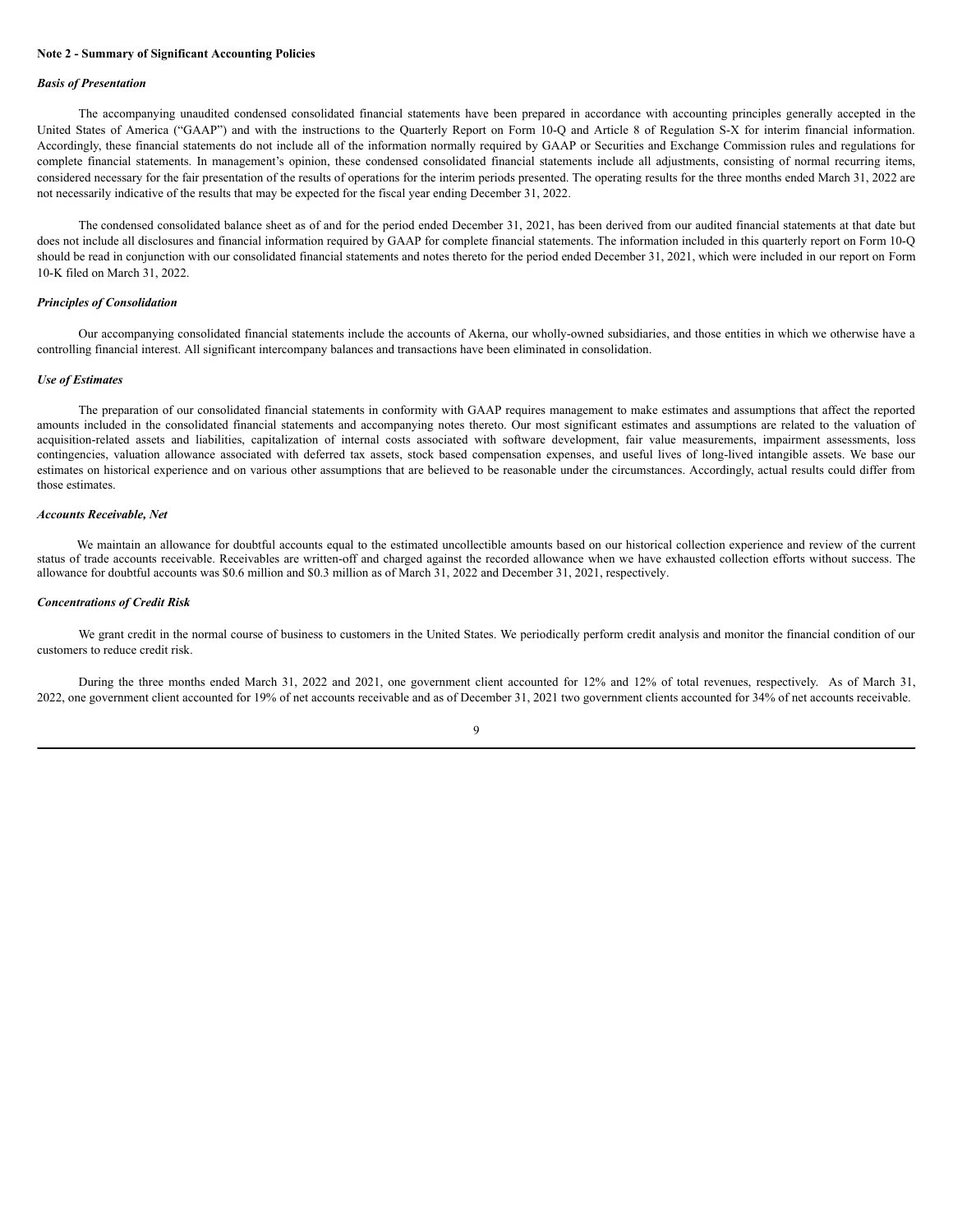## *Segment Reporting*

The Company operates its business as one operating segment. Operating segments are defined as components of an enterprise about which separate financial information is evaluated regularly by the chief operating decision maker, the Company's Chief Executive Officer, in deciding how to allocate resources and assess performance. The Company's chief operating decision maker allocates resources and assesses performance based upon discrete financial information at the consolidated level.

In the following table, we disclose the combined gross balance of our fixed assets, capitalized software, and intangible assets by geographical location (in thousands):

|                      | As of March 31, 2022 | As of December 31,<br>2021 |        |  |
|----------------------|----------------------|----------------------------|--------|--|
| Long-lived assets:   |                      |                            |        |  |
| <b>United States</b> | 33,793               |                            | 32,356 |  |
| Canada               | 5,590                |                            | 5,229  |  |
| Total                | 39.383               |                            | 37,585 |  |

### *Recent Accounting Pronouncements*

*ASU 2016-02*

The Financial Accounting Standards Board, or the FASB, has issued new guidance related to the accounting for leases. The new standard establishes a right-of-use model that requires a lessee to record a right-of-use asset and a lease liability on the balance sheet for all leases with terms longer than 12 months. Leases will be classified as either finance or operating, with classification affecting the pattern of expense recognition in the statement of operations. We have adopted this new standard on January 1, 2022 and due to the immaterial impact of applying this standard to our limited assets subject to operating leases, there was no material impact to our results of operations.

## *ASU 2016-13*

The FASB has issued guidance to introduce a new model for recognizing credit losses on financial instruments based on estimated current expected credit losses, or CECL. Under the new standard, an entity is required to estimate CECL on trade receivables at inception, based on historical information, current conditions, and reasonable and supportable forecasts. Following our change in fiscal year-end effective December 31, 2020, the new guidance is effective for us beginning on January 1, 2023. We are evaluating the impact of adoption of the new standard on our consolidated financial statements.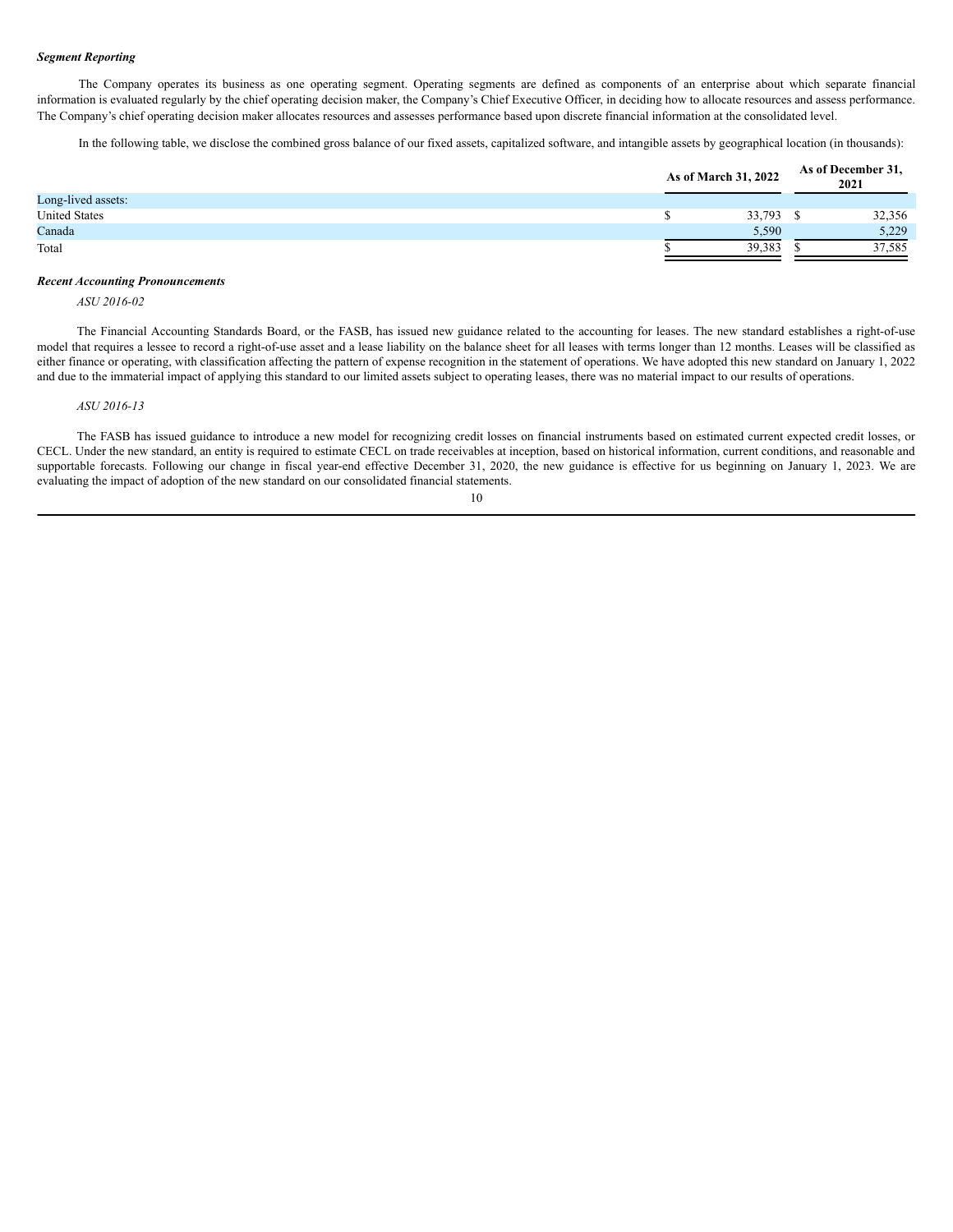### *ASU 2020-01*

The FASB has issued guidance clarifying the interactions between various standards governing investments in equity securities. The new guidance addresses accounting for the transition into and out of the equity method and measurement of certain purchased options and forward contracts to acquire investments. The standard is effective for us for annual and interim periods beginning on January 1, 2022. We have adopted this new standard on January 1, 2022 and there was no material impact to our results of operations as a result.

#### *ASU 2020-06*

In August 2020, the FASB issued ASU 2020-06, Debt - Debt with Conversion and Other Options and Derivative and Hedging - Contracts in Entity's Own Equity, which simplifies the accounting for convertible instruments. This guidance eliminates certain models that require separate accounting for embedded conversion features, in certain cases. Additionally, among other changes, the guidance eliminates certain of the conditions for equity classification for contracts in an entity's own equity. The guidance also requires entities to use the if-converted method for all convertible instruments in the diluted earnings per share calculation and include the effect of share settlement for instruments that may be settled in cash or shares, except for certain liability-classified share-based payment awards. This guidance is required to be adopted by us in the first quarter of 2023 and must be applied using either a modified or full retrospective approach. We are currently evaluating the impact this guidance will have on our consolidated financial statements.

### *ASU 2021-04*

On May 3, 2021, FASB issued ASU 2021-04, Earnings Per Share (Topic 260), Debt—Modifications and Extinguishments (Subtopic 470-50), Compensation—Stock Compensation (Topic 718), and Derivatives and Hedging—Contracts in Entity's Own Equity (Subtopic 815-40): Issuer's Accounting for Certain Modifications or Exchanges of Freestanding Equity-Classified Written Call Options. This new standard provides clarification and reduces diversity in an issuer's accounting for modifications or exchanges of freestanding equity-classified written call options (such as warrants) that remain equity classified after modification or exchange. This standard is effective for fiscal years beginning after December 15, 2021, including interim periods within those fiscal years. Issuers should apply the new standard prospectively to modifications or exchanges occurring after the effective date of the new standard. We have adopted this new standard on January 1, 2022 and there was no material impact to our results of operations as a result.

#### *ASU 2021-08*

In October 2021, the FASB issued ASU 2021-08, Business Combinations (Topic 805): Accounting for Contract Assets and Contract Liabilities from Contracts with Customers, which amends the accounting related to contract assets and liabilities acquired in business combinations. Under current GAAP, an entity generally recognizes assets and liabilities acquired in a business combination, including contract assets and contract liabilities arising from revenue contracts with customers, at fair value on the acquisition date. ASU 2021-08 requires that entities recognize and measure contract assets and contract liabilities acquired in a business combination in accordance with ASC Topic 606, Revenue from Contracts with Customers. ASU 2021-08 is effective for fiscal years beginning after December 15, 2022, including interim periods within those fiscal years, and should be applied prospectively to businesses combinations occurring on or after the effective date of the amendment. We are currently evaluating the impact this guidance will have on our consolidated financial statements.

#### **Note 3 – Revenue**

In accordance with ASC 606, revenue is recognized when a customer obtains the benefit of promised services, in an amount that reflects the consideration the Company expects to be entitled to receive in exchange for those services. In determining the amount of revenue to be recognized, the Company performs the following steps: (i) identification of the contract with a customer; (ii) identification of the promised services in the contract and determination of whether the promised services are performance obligations, including whether they are distinct in the context of the contract; (iii) determination of the transaction price; (iv) allocation of the transaction price to the performance obligations based on estimated selling prices; and (v) recognition of revenue when (or as) the Company satisfies each performance obligation.

*Software Revenue.* Our software revenue is generated from subscriptions and services related to the use of our commercial software platforms, MJ Platform®, Ample, Trellis, Viridian, 365 Cannabis, and our government regulatory platform, Leaf Data Systems, and the sale of business intelligence, data analytics and other software related services. For our SMB customers, software contracts are generally annual contracts paid monthly in advance of service and typically cancellable upon 30 days' notice after the end of the contract period. Leaf Data Systems contracts are generally multi-year contracts payable annually or quarterly in advance of service. Commercial software and Leaf Data Systems contracts generally may only be terminated early for breach of contract as defined in the respective agreements. Our enterprise contracts are typically multi-year contracts paid monthly in advance of services and are generally cancellable with at least a month's notice before the end of the contract period. Amounts that have been invoiced are initially recorded as deferred revenue or contract liabilities. Subscription revenue is recognized on a straight-line basis over the service term of the arrangement beginning on the date that our solution is made available to the customer and ending at the expiration of the subscription term. We typically invoice customers at the beginning of the term, in multi-year, annual, quarterly, or monthly installments. When a collection of fees occurs in advance of service delivery, revenue recognition is deferred until such services commence. Revenue for implementation fees is recognized ratably over the expected term of the contract, including expected renewals.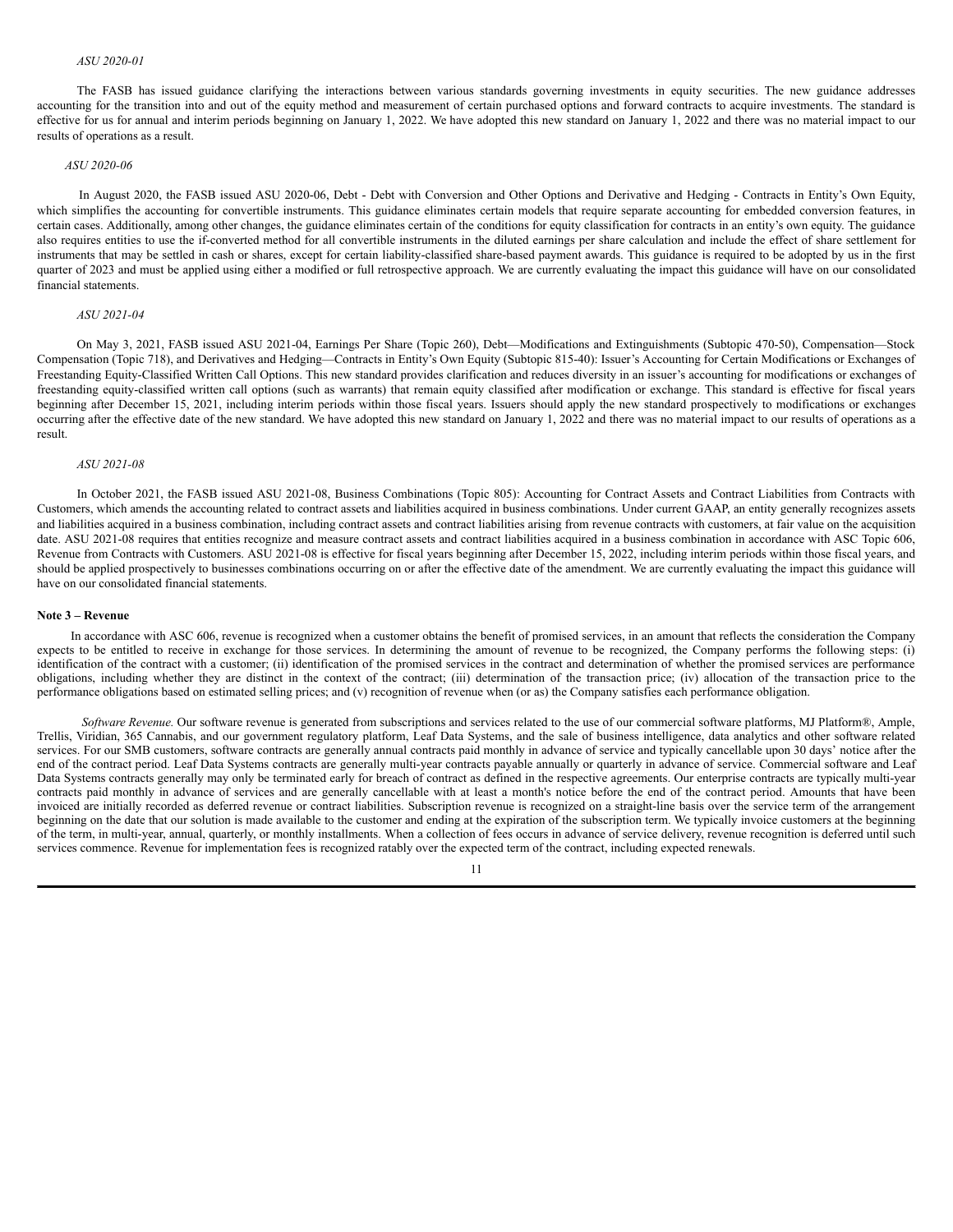We include service level commitments to customers warranting certain levels of uptime reliability and performance and permitting those customers to receive credits if those levels are not met. In addition, customer contracts often include: specific obligations that require us to maintain the availability of the customer's data through the service and that customer content is secured against unauthorized access or loss, and indemnity provisions whereby we indemnify customers from third-party claims asserted against them that result from our failure to maintain the availability of their content or securing the same from unauthorized access or loss. To date, we have not incurred any material costs as a result of such commitments. Any such credits or payments made to customers under these arrangements are recorded as a reduction of revenue.

*Consulting Revenue.* Consulting services revenue is generated by providing solutions for operators in the pre-application of licensures and pre-operational phases of development and consists of contracts with fixed terms and fee structures based upon the volume and activity or fixed-price contracts for consulting and strategic services. These services include application and business plan preparation as they seek licenses to be granted. Consulting projects completed during the pre-application phase generally solidify us as the software vendor of choice for subsequent operational phases once the operator is granted the license. As a result, our consulting revenue is driven as new emerging states pass legislation, and as our client-operators gain licenses. Accordingly, we expect our consulting services to continue to grow as more states emerge with legalization reform. When these services are not combined with subscription revenues as a single unit of account, these revenues are recognized as services are rendered and accepted by the customer.

Other Revenue. Our other revenue is derived primarily from point-of-sale hardware and other non-recurring revenue. We recognize revenue as these products are delivered.

*Cost of Revenue.* Cost of revenue consists primarily of costs related to providing subscription and other services to our customers, including employee compensation and related expenses for data center operations, customer support and professional services personnel, payments to outside technology service providers, security services, and other tools.

*Deferred Revenue.* Deferred revenue consists of payments received in advance of revenue recognition from subscription, implementation and consulting services. The deferred revenue balance is influenced by several factors, including seasonality, the compounding effects of renewals, contract duration, and invoice frequency. Deferred revenue that will be recognized during the succeeding twelve-month period is recorded as deferred revenue, which is a current liability on the accompanying consolidated balance sheets.

#### *Disaggregation of Revenue*

The Company derives the majority of its revenue from subscription fees paid for access to and usage of its SaaS solutions for a specified period of time, typically one to three years. In addition to subscription fees, contracts with customers may include implementation fees for launch assistance and training. Fixed subscription and implementation fees are billed in advance of the subscription term and are due in accordance with contract terms, which generally provide for payment within 30 days. The Company's contracts typically have a one to three year term. The Company's contractual arrangements include performance, termination and cancellation provisions, but do not provide for refunds. Customers do not have the contractual right to take possession of the Company's software at any time.

Sales taxes collected from customers and remitted to government authorities are excluded from revenue.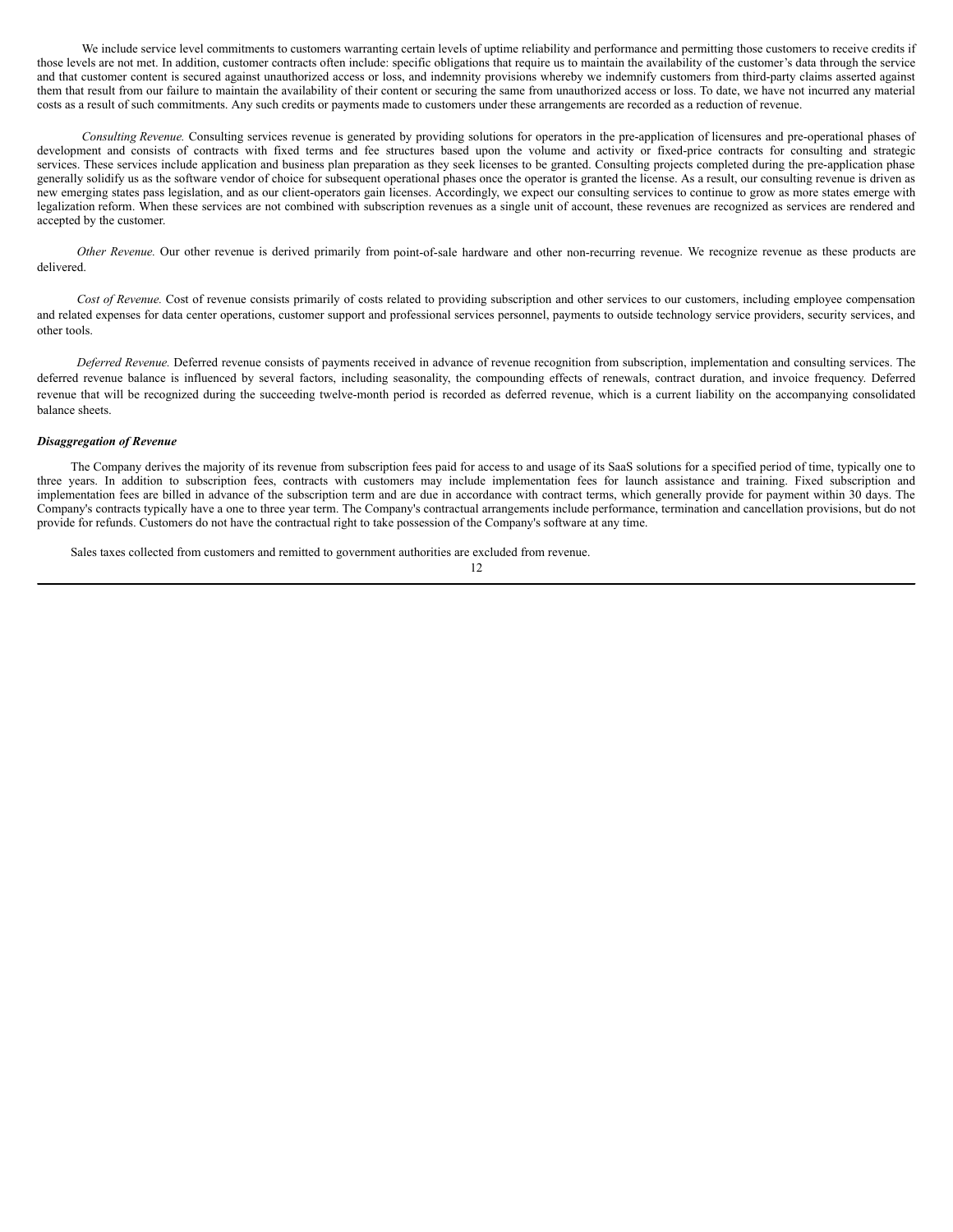The following table summarizes our revenue disaggregation of enterprise offerings and non-enterprise offerings for the following periods (in thousands):

|                | For the Three Months Ended<br>March 31, |       |  |  |
|----------------|-----------------------------------------|-------|--|--|
|                | 2022                                    | 2021  |  |  |
| Enterprise     | $3,035$ \$                              | _     |  |  |
| Non-enterprise | 3,916                                   | 4,014 |  |  |
|                | 6,951                                   | 4,014 |  |  |
|                |                                         |       |  |  |

|                      | For the Three Months Ended<br>March 31, |       |
|----------------------|-----------------------------------------|-------|
|                      | 2022                                    | 2021  |
| <b>United States</b> | 4,989                                   | 2,659 |
| Canada               | 1,962                                   | 1,355 |
|                      | 6,951                                   | 4,014 |

### *Contracts with Multiple Performance Obligations*

Customers may elect to purchase a subscription to multiple modules, multiple modules with multiple service levels, or, for certain of the Company's solutions. We evaluate such contracts to determine whether the services to be provided are distinct and accordingly should be accounted for as separate performance obligations. If we determine that a contract has multiple performance obligations, the transaction price, which is the total price of the contract, is allocated to each performance obligation based on a relative standalone selling price method. We estimate standalone selling price based on observable prices in past transactions for which the product offering subject to the performance obligation has been sold separately. As the performance obligations are satisfied, revenue is recognized as discussed above in the product descriptions.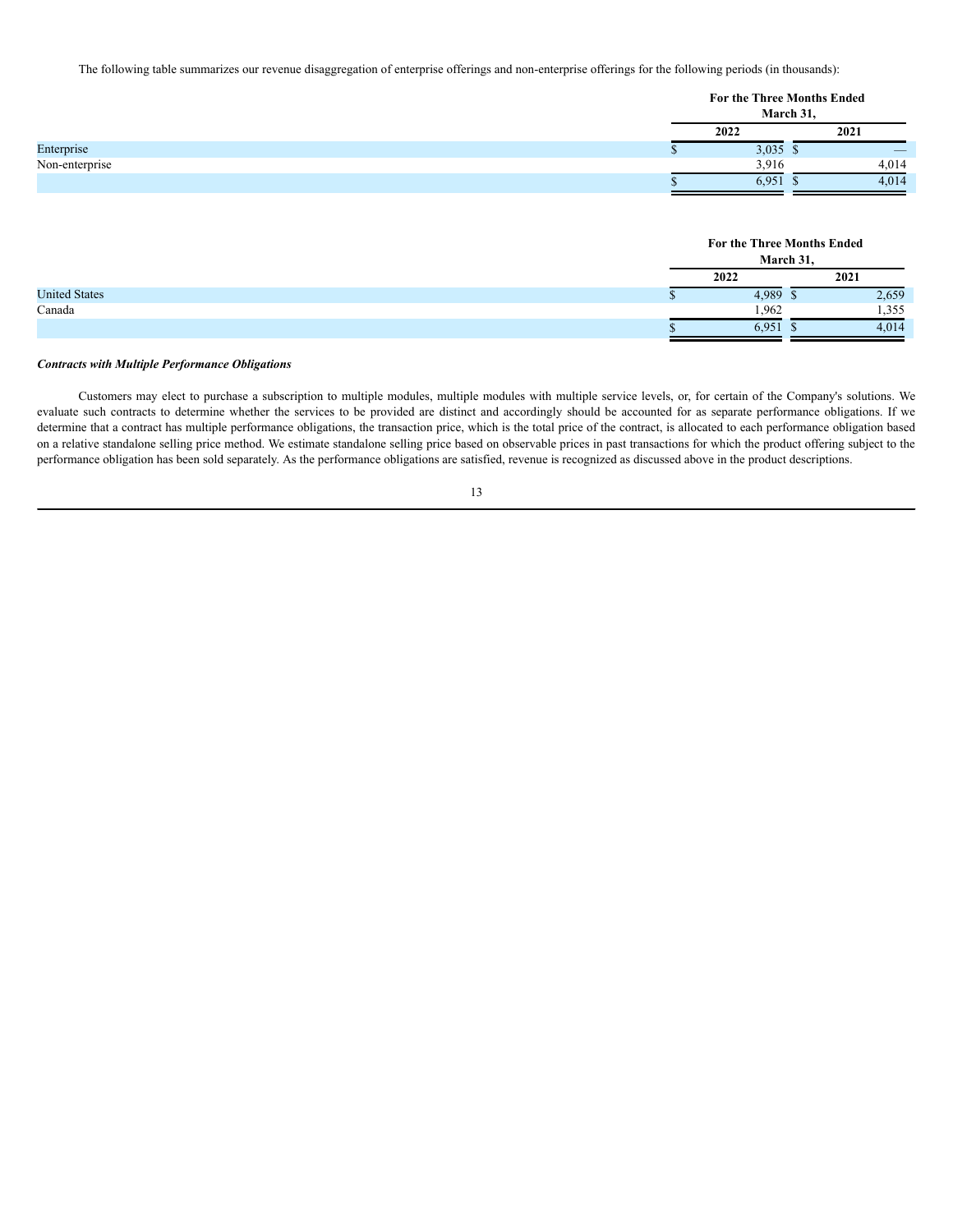### *Transaction Price Allocated to Future Performance Obligation*

ASC 606 provides certain practical expedients that limit the required disclosure of the aggregate amount of transaction price that is allocated to performance obligations that have not yet been satisfied. As many of the contracts the Company has entered into with customers are for a twelve-month subscription term, a significant portion of performance obligations that have not yet been satisfied as of March 31, 2022 are part of a contract that has an original expected duration of one year or less. For contracts with an original expected duration of greater than one year, for which the practical expedient does not apply, the aggregate transaction price allocated to the unsatisfied performance obligations was \$15.1 million as of March 31, 2022, of which \$8.4 million is expected to be recognized as revenue over the next twelve months.

### *Deferred Revenue*

Deferred revenue represents the unearned portion of subscription and implementation fees. Deferred revenue is recorded when cash payments are received in advance of performance. Deferred amounts are generally recognized within one to three years. Deferred revenue is included in the accompanying consolidated balance sheets under Total current liabilities, net of any long-term portion that is included in Other long-term liabilities.

The following table summarizes deferred revenue activity for the three months ended March 31, 2022 (in thousands):

|                  |  | As of    |                      |            |                |  |         |       |
|------------------|--|----------|----------------------|------------|----------------|--|---------|-------|
|                  |  | December |                      |            |                |  | Revenue | As of |
|                  |  | 31, 2021 | <b>Net additions</b> | recognized | March 31, 2022 |  |         |       |
| Deferred revenue |  | 4.126    | 6,069                | (6,339)    | 3,856          |  |         |       |

Of the \$7.0 million of revenue recognized in the three months ended March 31, 2022, \$2.4 million was included in deferred revenue at December 31, 2021.

## *Costs to Obtain Contracts*

In accordance with ASC 606, we capitalize sales commissions that are directly related to obtaining customer contracts and that would not have been incurred if the contract had not been obtained. These costs are included in the accompanying consolidated balance sheets and are classified as Prepaid expenses and other current assets. Deferred contract costs are amortized to sales and marketing expense over the expected period of benefit, which we have determined to be one to three years based on the estimated customer relationship period.

The following table summarizes deferred contract cost activity for the three months ended March 31, 2022 (in thousand):

|                                                                                         | As of           |                  |           |                       |
|-----------------------------------------------------------------------------------------|-----------------|------------------|-----------|-----------------------|
|                                                                                         | <b>December</b> |                  | Amortized | As of                 |
|                                                                                         | 31, 2021        | <b>Additions</b> | costs(1)  | <b>March 31, 2022</b> |
| Deferred contract costs                                                                 | 301             | 112              | (113)     | 300                   |
| (1) Includes contract costs amortized to sales and marketing expense during the period. |                 |                  |           |                       |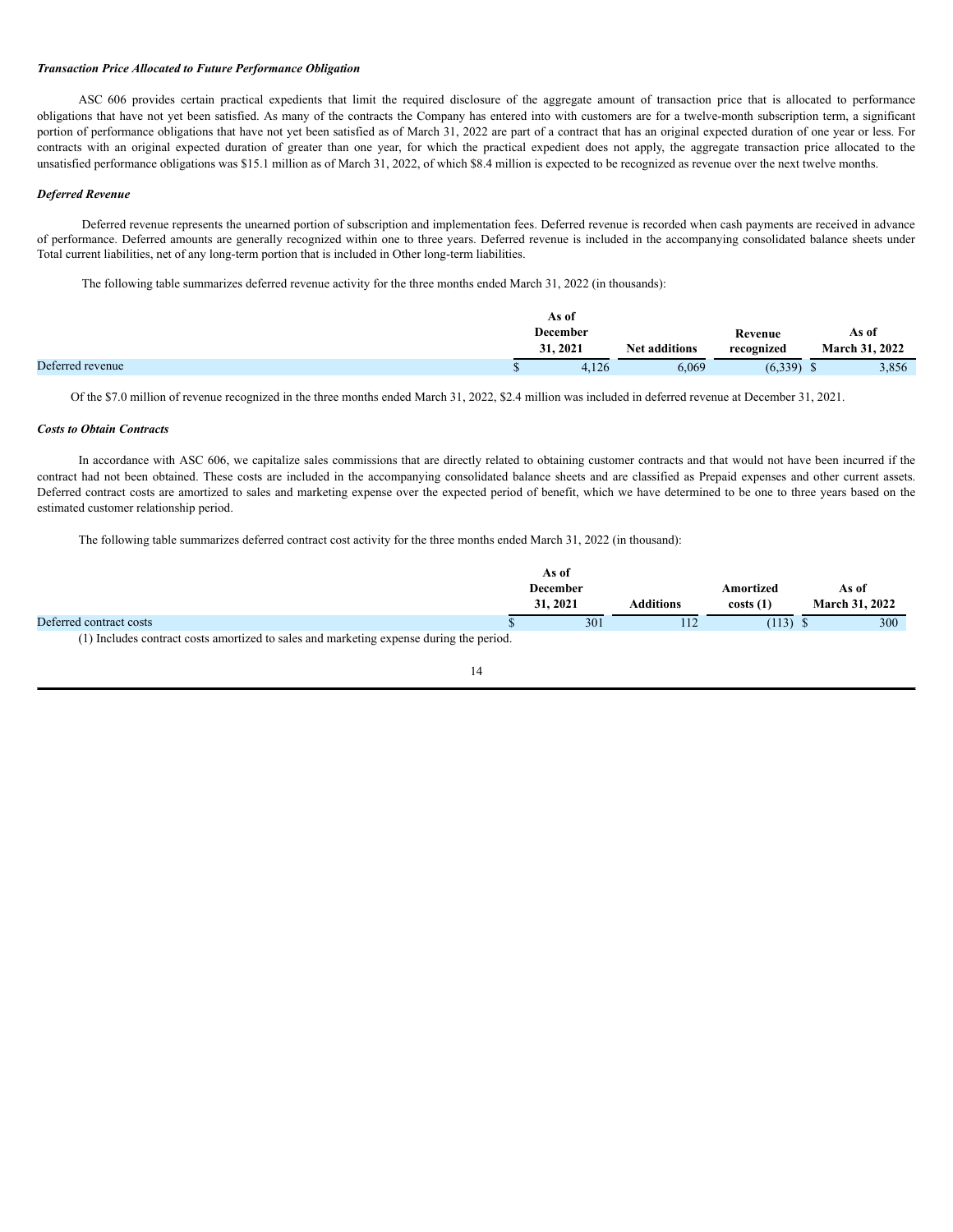## **Note 4 – Significant Transactions**

### *2021 Transactions*

### *Viridian Sciences*

On April 1, 2021, we completed the acquisition of Viridian Sciences Inc. ("Viridian"), a cannabis business management software provider that is built on SAP Business One. We acquired Viridian in exchange for 1.0 million shares of our common stock valued at \$6.0 million. In addition to the stock consideration, the agreement provides for contingent consideration of up to \$1.0 million, payable in additional common stock, if Viridian meets certain revenue criteria. We finalized our purchase price accounting during the three months ended March 31, 2022 and there were no changes to the previously disclosed purchase price accounting.

### *365 Cannabis*

On October 1, 2021, we acquired all the issued and outstanding shares of 365 Cannabis. Under the terms of the Agreement, the aggregate consideration for the 365 Cannabis shares consisted of an initial purchase price of (1) \$5,000,000 in cash, (2) \$12,000,000 in stock, which was to be settled by issuing 3.6 million shares of our common stock, and (3) contingent value rights to be issued pursuant to a rights indenture entitling the holders thereof to receive, subject to certain adjustments as set forth in the Agreement, an aggregate of up to \$8,000,000 in stock, in the event that 365 Cannabis achieves certain revenue targets as specified in the Agreement. These rights are accounted for as contingent consideration and are currently recorded at preliminary fair value which will be updated upon finalization of purchase accounting.

We reached a working capital settlement agreement during the three months ended March 31, 2022 in the amount of \$1.5 million. As a result of this post-close adjustment, the 365 Cannabis purchase price was reduced by \$1.5 million during the first quarter of 2022. This was recorded as follows: 1) a receivable of \$400,000 was booked in other current assets in our condensed consolidated balance sheet as of March 31, 2022 and was received subsequent to March 31, 2022, 2) a reduction of \$160,000 was made to the working capital accrual that was booked as of December 31, 2021, and 3) 279,762 shares worth \$940,000 that were held in escrow were released back to Akerna to cover the remainder of the working capital adjustment. The updated consideration transferred is reflected in the table below (in thousands):

|                                                           | Preliminary       |
|-----------------------------------------------------------|-------------------|
|                                                           | <b>Fair Value</b> |
| Shares issued                                             | 11,060            |
| Cash                                                      | 4,982             |
| Contingent consideration                                  | 6,300             |
| Total preliminary fair value of consideration transferred | 22.342            |

The opening balance sheet presented below reflects our updated purchase price allocation, summarizing the preliminary fair values of assets acquired and liabilities assumed as of the date of acquisition (in thousands):

|                                          | Preliminary<br><b>Fair Value</b> |
|------------------------------------------|----------------------------------|
| Cash                                     | 527<br>Ф                         |
| Accounts receivable                      | 486                              |
| Prepaid expenses and other current asset | 261                              |
| <b>Fixed Assets</b>                      | 93                               |
| Non-compete agreement                    | 80                               |
| Acquired technology                      | 1,040                            |
| Customer relationships                   | 13,810                           |
| Acquired trade name                      | 270                              |
| Goodwill                                 | 12,543                           |
| Accounts payable and accrued expenses    | (826)                            |
| Deferred tax liabilities                 | (2,642)                          |
| Deferred revenue                         | (3,300)                          |
| Net assets acquired                      | 22,342                           |
| 15                                       |                                  |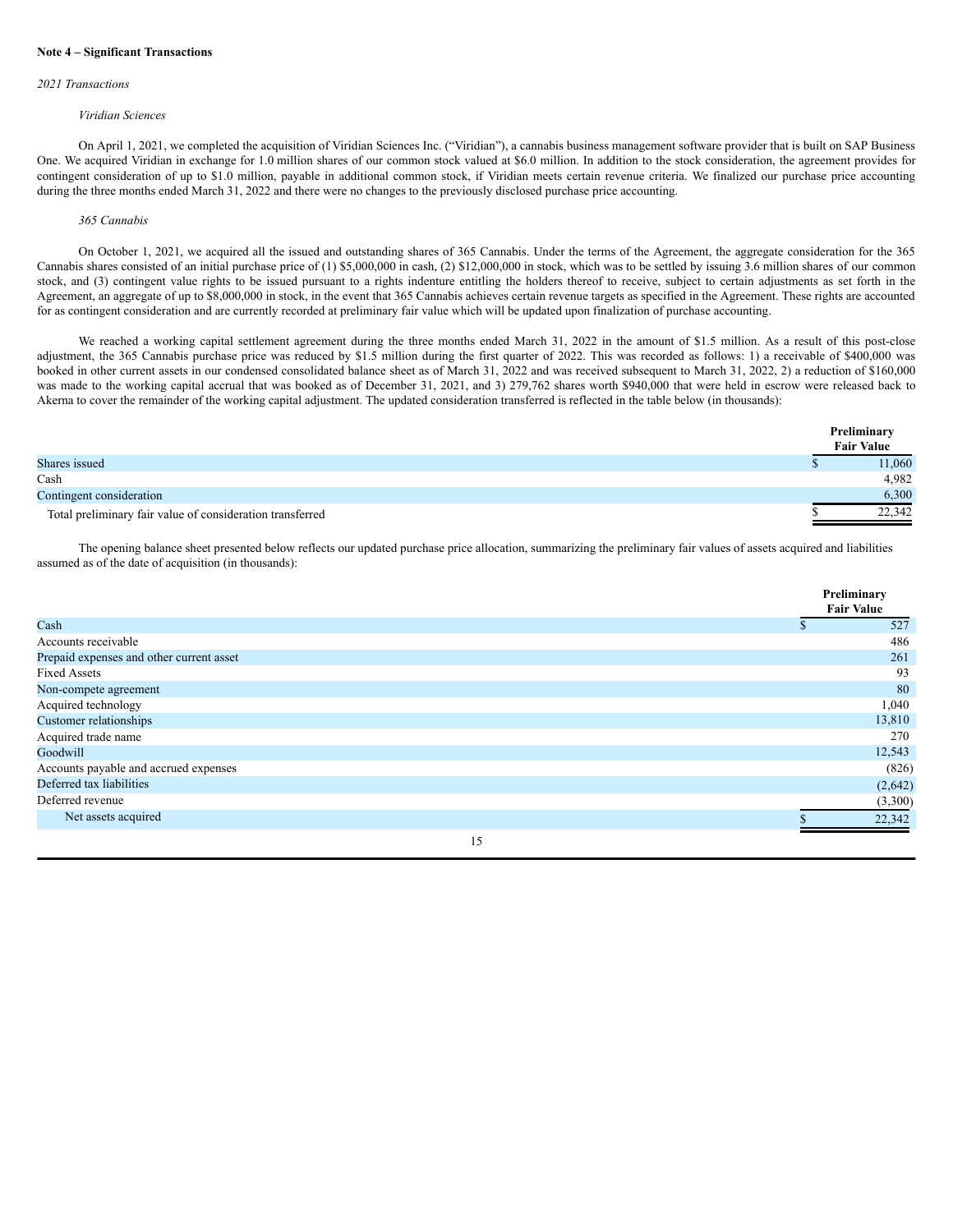The excess of purchase consideration over the fair value of assets acquired and liabilities assumed was recorded as goodwill, which is primarily attributed to the assembled workforce and expanded market opportunities, for which there is no basis for U.S. income tax purposes. The fair values assigned to identifiable assets acquired and liabilities assumed are based on management's estimates and assumptions. We expect to finalize the valuation as soon as practicable, but no later than one year from the acquisition date.

### *Pro Forma Financial Information*

The following unaudited pro forma consolidated operating results give effect to the Viridian and 365 Cannabis acquisitions, as if they had been completed as of January 1, 2020 (in thousands):

|          |    | <b>Three Months</b><br>Ended March 31, |
|----------|----|----------------------------------------|
|          |    | 2021                                   |
| Revenue  | ъĐ | 7,407                                  |
| Net loss |    | (6, 574)                               |

The pro forma financial information for the period presented above has been calculated after adjusting the results of Viridian and 365 Cannabis to reflect the business combination accounting effects resulting from this acquisition, including the amortization expense from acquired intangible assets as though the acquisition occurred as of the beginning of the periods indicated above as well as direct acquisition costs. The pro forma financial information is for informational purposes only and is not indicative of the results of operations that would have been achieved if the acquisition had taken place at the beginning of the years indicated above.

### *Special Voting Preferred Stock and Exchangeable Shares*

In connection with the Ample acquisition, which was completed on July 7, 2020, we entered into agreements with our wholly-owned subsidiary and the Ample shareholder representative that resulted in the issuance of a single share of our special voting preferred stock, for the purpose of ensuring that each Exchangeable Share is substantially the economic and voting equivalent of a share of Akerna common stock, and, following the registration of the Akerna shares issuable upon exchange of the Exchangeable Shares under the Securities Act of 1933, ensuring that each Exchangeable Share is exchangeable on a one-for-one basis for a share of Akerna common stock, subject to certain limitations. As a result of these agreements and the issuance of the special voting preferred stock, each holder of Exchangeable Shares effectively has the ability to cast votes along with holders of Akerna common stock. Additionally, these agreements grant exchange rights to the holders of exchangeable shares upon the event of our liquidation, dissolution or winding up.

The special voting preferred stock has a par value of \$0.0001 per share and a preference in liquidation of \$1.00. The special voting preferred stock entitles the holder to an aggregate number of votes equal to the number of the exchangeable shares issued and outstanding from time to time and which we do not own. The holder of the special voting preferred stock and the holders of shares of Akerna common stock will both together as a single class on all matters submitted to a vote of our shareholders. At such time as the special voting preferred stock has no votes attached to it, the share shall be automatically cancelled. The exchangeable shares do not have a par value.

During the three months ended March 31, 2022, several Ample shareholders exchanged a total of 2.434 exchangeable shares with a value of \$18,620 for the same number of shares of Akerna common stock. The exchange was accounted for as an equity transaction and we did not recognize a gain or loss on this transaction. As of March 31, 2022, there were a total of 306,852 exchangeable shares issued and outstanding.

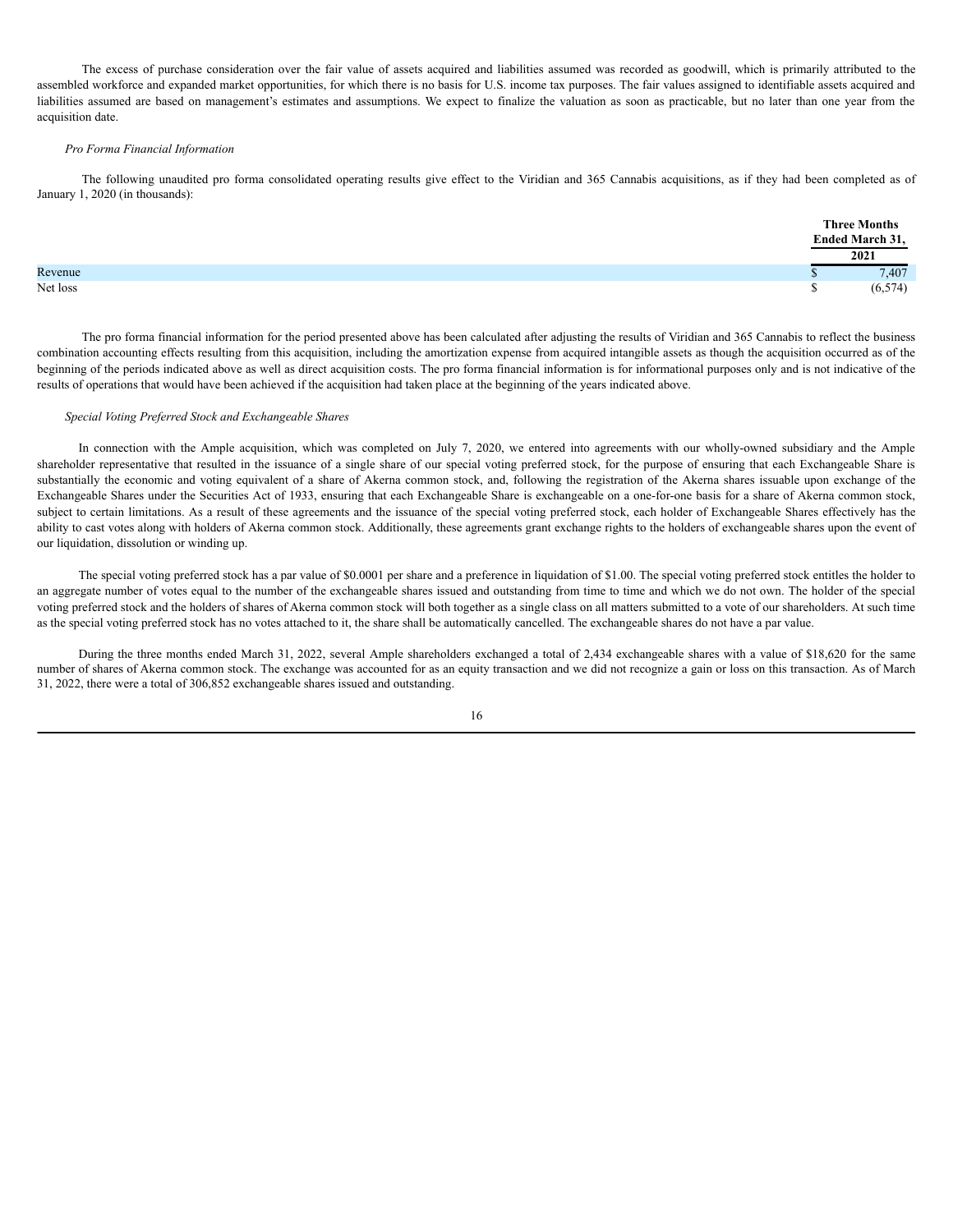# **Note 5 - Balance Sheet Disclosures**

Prepaid expenses and other current assets consisted of the following:

|                                                 |  | As of<br>March 31, |   | As of     |  |  |  |  |  |  |  |  |  |  |  |  |  |  |
|-------------------------------------------------|--|--------------------|---|-----------|--|--|--|--|--|--|--|--|--|--|--|--|--|--|
|                                                 |  |                    |   |           |  |  |  |  |  |  |  |  |  |  |  |  |  |  |
|                                                 |  | 2022               |   | 2021      |  |  |  |  |  |  |  |  |  |  |  |  |  |  |
| Software and technology                         |  | 723,513            | ъ | 687,740   |  |  |  |  |  |  |  |  |  |  |  |  |  |  |
| Professional services, dues and subscriptions   |  | 284,333            |   | 546,126   |  |  |  |  |  |  |  |  |  |  |  |  |  |  |
| Insurance                                       |  | 143,355            |   | 264,097   |  |  |  |  |  |  |  |  |  |  |  |  |  |  |
| Deferred contract costs                         |  | 254,771            |   | 260,899   |  |  |  |  |  |  |  |  |  |  |  |  |  |  |
| Unbilled receivables                            |  | 547,675            |   | 506,984   |  |  |  |  |  |  |  |  |  |  |  |  |  |  |
| Other                                           |  | 538,442            |   | 117,918   |  |  |  |  |  |  |  |  |  |  |  |  |  |  |
| Total prepaid expenses and other current assets |  | 2,492,089          |   | 2,383,764 |  |  |  |  |  |  |  |  |  |  |  |  |  |  |
|                                                 |  |                    |   |           |  |  |  |  |  |  |  |  |  |  |  |  |  |  |

Accounts payable, accrued expenses, and other accrued liabilities consisted of the following:

|                                                                         |  | As of<br>March 31, |   | As of<br>December 31, |  |
|-------------------------------------------------------------------------|--|--------------------|---|-----------------------|--|
|                                                                         |  | 2022               |   | 2021                  |  |
| Accounts payable                                                        |  | 3,065,862          | S | 1,943,457             |  |
| Professional fees                                                       |  | 230,127            |   | 319,590               |  |
| Sales taxes                                                             |  | 422,580            |   | 360,361               |  |
| Compensation                                                            |  | 1,217,392          |   | 1,123,467             |  |
| Contractors                                                             |  | 1,158,447          |   | 1,288,730             |  |
| Settlements and legal                                                   |  | 1,189,561          |   | 681,045               |  |
| Other                                                                   |  | 179,372            |   | 346,870               |  |
| Total accounts payable, accrued expenses, and other accrued liabilities |  | 7,463,341          |   | 6,063,520             |  |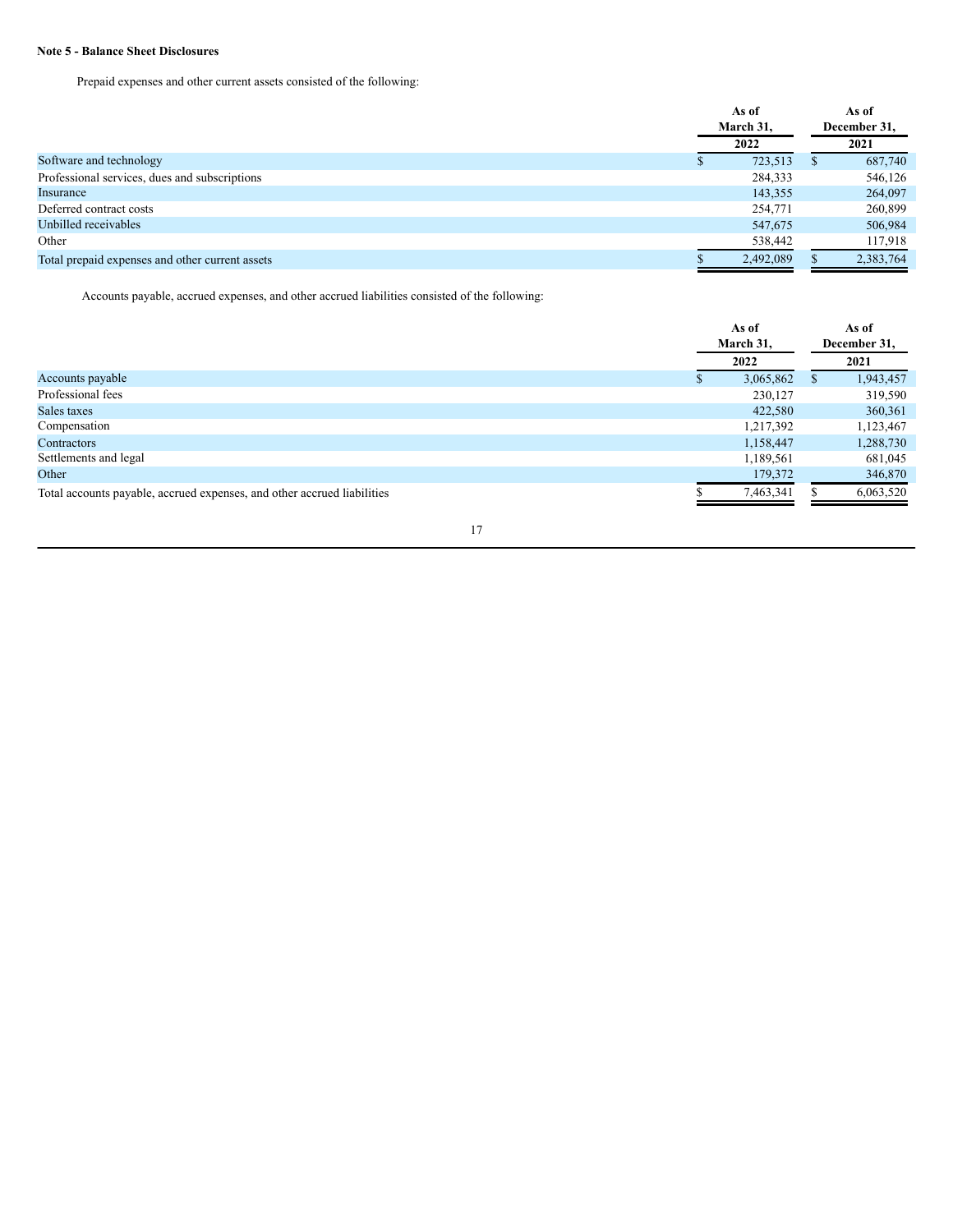## *Fair Value Option Election – Convertible Notes*

We issued convertible notes with a principal amount of \$17.0 million at a purchase price of \$15.0 million (the "2020 Notes") on June 9, 2020. The 2020 Notes were paid in full on October 5, 2021 and were replaced by convertible notes of \$20.0 million at a purchase price of \$18.0 million (the "2021 Notes") on the same date. We elected to account for both the 2020 Notes and the 2021 Notes using the fair value option. Under the fair value option, the financial liability is initially measured at its issue-date estimated fair value and subsequently remeasured at its estimated fair value on a recurring basis at each reporting period date. The change in estimated fair value resulting from changes in instrument-specific credit risk is recorded in other comprehensive income as a component of equity. The remaining estimated fair value adjustment is presented as a single line item within other (expense) income in our condensed consolidated statement of operations under the caption, change in fair value of convertible notes.

For the 2020 Note and 2021 Notes, which are measured at fair value categorized within Level 3 of the fair value hierarchy, the following is a reconciliation of the fair values for the three months ended March 31, 2022 and three months ended March 31, 2021:

|                                                               | <b>Three Months Ended March 31.</b> |  |             |
|---------------------------------------------------------------|-------------------------------------|--|-------------|
|                                                               | 2022                                |  | 2021        |
| Fair value balance at beginning of period                     | 17,305,000 \$                       |  | 13,398,000  |
| Payments on Convertible Notes                                 | (3,300,000)                         |  | (7,697,727) |
| Change in fair value reported in the statements of operations | 1.433,000                           |  | 1,991,272   |
| Change in fair value reported in other comprehensive loss     | (101.000)                           |  | 13.000      |
| Fair value balance at end of period                           | 15.337,000 \$                       |  | 7,704,545   |

The estimated fair value of the Convertible Notes as of March 31, 2022 and December 31, 2021, was computed using a Monte Carlo simulation, which incorporates significant inputs that are not observable in the market, and thus represents a Level 3 measurement as defined by GAAP. The unobservable inputs utilized for measuring the fair value of the Convertible Notes reflect our assumptions about the assumptions that market participants would use in valuing the Convertible Notes as of the issuance date and subsequent reporting period.

We estimated the fair value by using the following key inputs to the Monte Carlo Simulation Model:

| <b>Fair Value Assumptions - Convertible Notes</b> | <b>March 31, 2022</b> |               | December 31,<br>2021 |               |
|---------------------------------------------------|-----------------------|---------------|----------------------|---------------|
| Face value principal payable                      | \$16,700,000          |               | \$20,000,000         |               |
| Original conversion price                         | \$4.05                |               | \$4.05               |               |
| Value of Common Stock                             | \$1.14                |               | \$1.75               |               |
| Expected term (years)                             | 2.5                   |               | 2.8                  |               |
| Volatility                                        | 79                    | $\frac{0}{0}$ | -75                  | $\%$          |
| Market yield                                      |                       | $40.2\%$      |                      | 37.1%         |
| Risk free rate                                    | 2.4                   | $\frac{0}{0}$ |                      | $\frac{0}{0}$ |
| Issue date                                        | October 5, 2021       |               | October 5, 2021      |               |
| Maturity date                                     | October 5, 2024       |               | October 5, 2024      |               |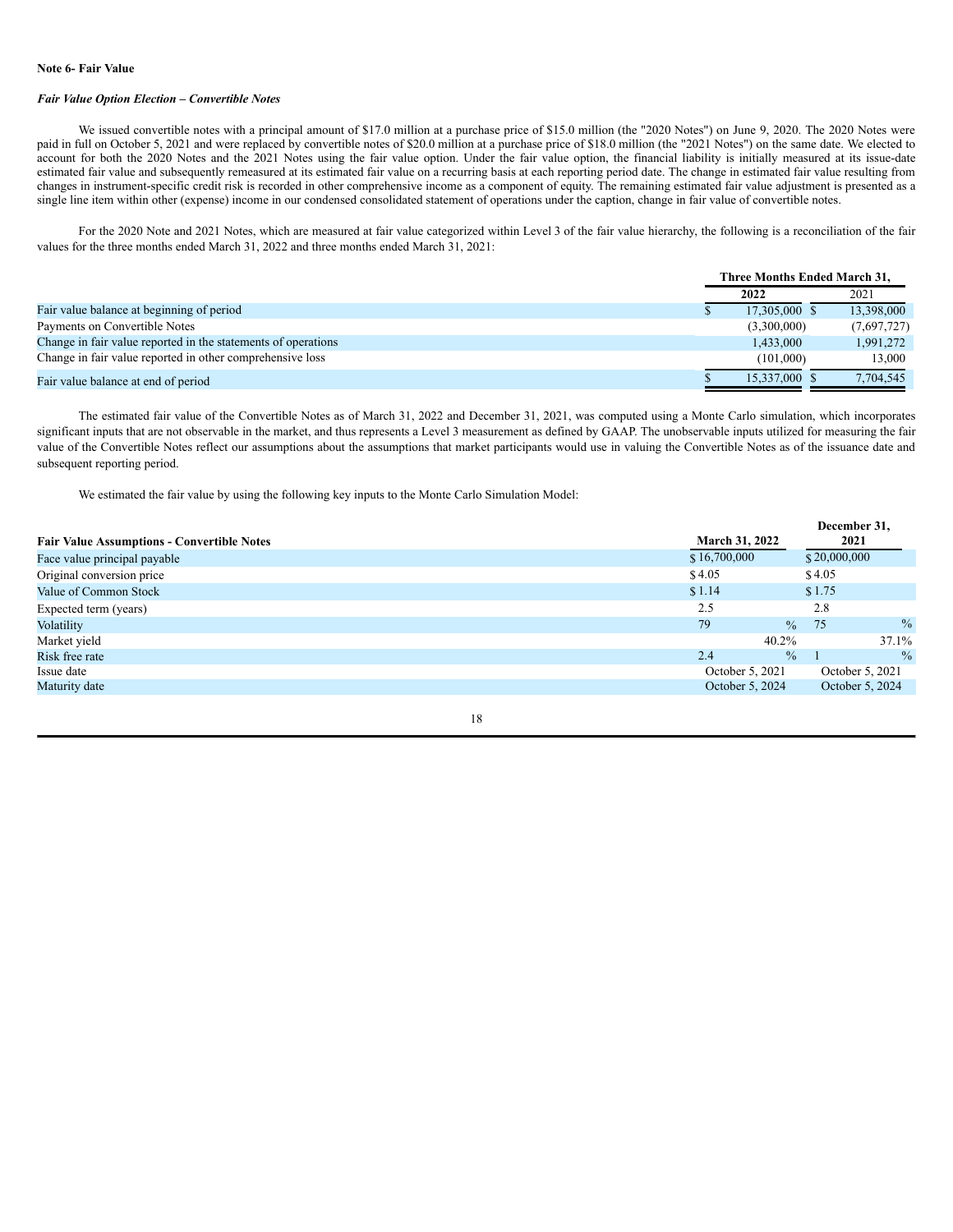## *Fair Value Measurement – Warrants*

In connection with MTech Acquisition Corp.'s ("MTech") initial public offering, MTech sold 5,750,000 units at a purchase price of \$10.00 per unit, inclusive of 750,000 units sold to the underwriters on February 8, 2018, upon the underwriters' election to fully exercise their over-allotment option. Each unit consisted of one share of MTech's common stock and one warrant of MTech ("MTech Public Warrant"). Each MTech Public Warrant entitled the holder to purchase one share of MTech's common stock at an exercise price of \$11.50. Concurrently with MTech's initial public offering, MTech sold 243,750 units at a purchase price of \$10.00 per unit on a private offering basis. Each unit consisted of one share of MTech's common stock and one warrant of MTech ("MTech Private Warrant"). Each MTech Private Warrant entitled the holder to purchase one share of MTech's common stock at an exercise price of \$11.50.

Upon completion of the mergers between MTech and MJF on June 17, 2019, as contemplated by the Merger Agreement dated October 10, 2018, as amended ("Mergers"), the MTech Public Warrants and the MTech Private Warrants were converted, respectively, at an exchange ratio of one-for-one to a warrant to purchase one share of Akerna's common stock with identical terms and conditions as the MTech Public Warrants ("Public Warrant") and the MTech Private Warrants ("Private Warrant", collectively with the Public Warrants, "Warrants") In connection with the completion of the Mergers, we also issued 189,365 common stock purchase warrants upon the cashless exercise of a unit purchase option, which warrants have identical terms to the Public Warrants and are included in references to Public Warrants and Warrants herein.

For the Private Warrants classified as derivative liabilities, which are measured at fair value categorized within Level 3 of the fair value hierarchy, the following is a reconciliation of the fair values for the three months ended March 31, 2022 and March 31, 2021:

|                                                               |      | Three Months Ended March 31. |      |         |  |  |
|---------------------------------------------------------------|------|------------------------------|------|---------|--|--|
|                                                               | 2022 |                              | 2021 |         |  |  |
| Fair value balance at beginning of period                     |      | 63.178                       |      | 311.376 |  |  |
| Change in fair value reported in the statements of operations |      | (18, 051)                    |      | 175.996 |  |  |
| Fair value balance at end of period                           |      | 45.12                        |      | 487.372 |  |  |

We utilized a binomial lattice model, which incorporates significant inputs, specifically the expected volatility, that are not observable in the market, and thus represents a Level 3 measurement as defined in GAAP. The unobservable inputs utilized for measuring the fair value of the Private Warrants reflect our estimates regarding the assumptions that market participants would use in valuing the Warrants as of the end of the reporting periods.

We record the fair value of the Private Warrants in the consolidated balance sheets under the caption "derivative liability" and recognize changes to the liability against earnings or loss each reporting period. Upon exercise of the Private Warrants, holders will receive a delivery of Akerna shares on a net or gross share basis per the terms of the Private Warrants and any exercise will reclassify the Private Warrants, at the time of exercise, to shareholder's equity to reflect the equity transaction. There are no periodic settlements prior to the holder exercising the Private Warrants. There were no transfers in or out of Level 3 from other levels for the fair value hierarchy.

We estimated the fair value by using the following key inputs:

| <b>Fair Value Assumptions - Private Warrants</b> | <b>March 31, 2022</b> |              | December 31,<br>2021 |
|--------------------------------------------------|-----------------------|--------------|----------------------|
| Number of Private Warrants                       | 225,635               |              | 225,635              |
| Original conversion price                        | 11.50                 |              | 11.50                |
| Value of Common Stock                            | 1.14                  | $\mathbf{s}$ | 1.75                 |
| Expected term (years)                            | 2.21                  |              | 2.46                 |
| Volatility                                       | 114.4%                |              | 93.9%                |
| Risk free rate                                   | $2.3\%$               |              | $0.8\%$              |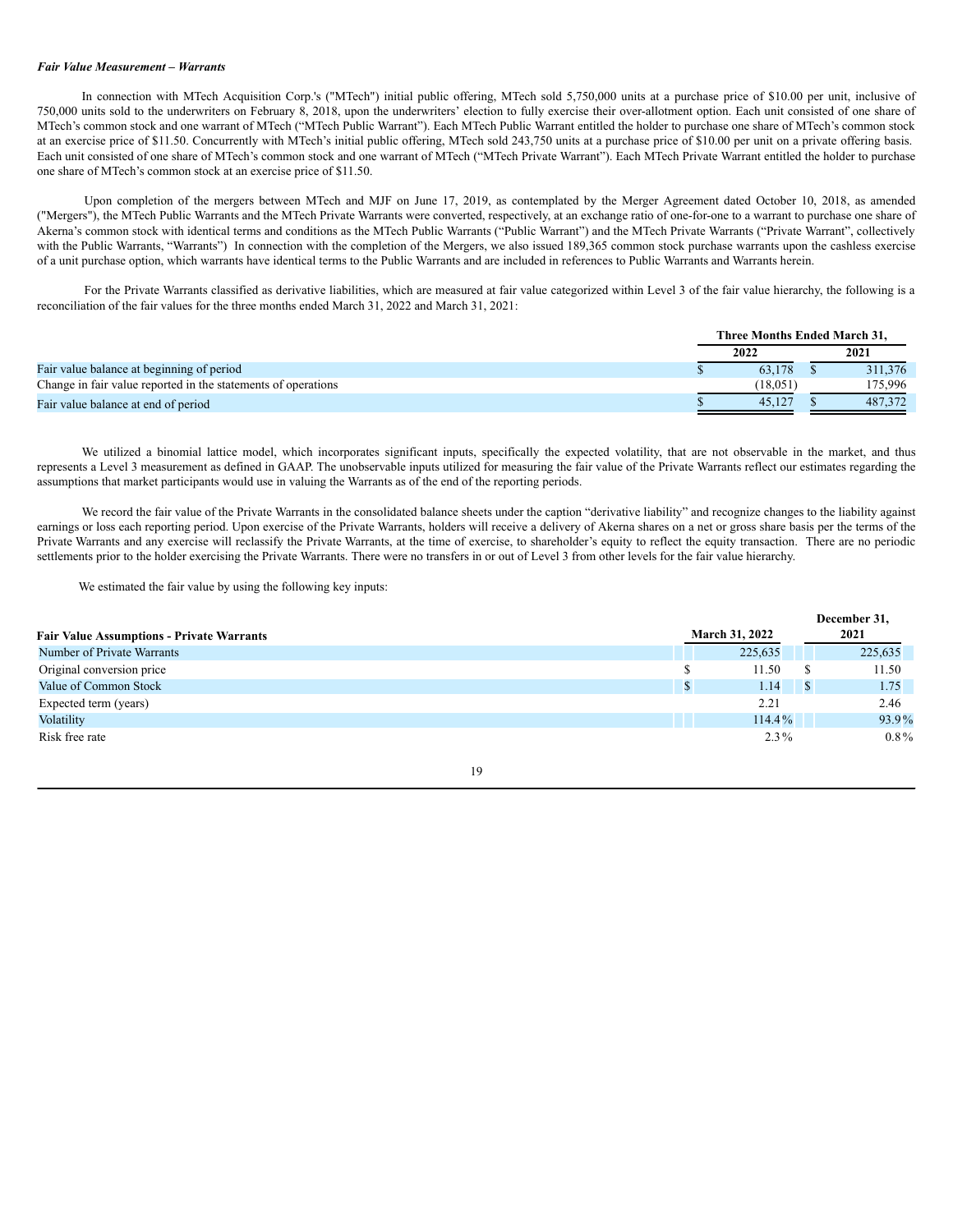### **Note 7 - Commitments and Contingencies**

#### *Litigation*

On December 4, 2020, TechMagic USA LLC filed suit against our wholly-owned subsidiary, Solo, in Massachusetts Superior Court, Department Business Litigation, seeking recovery of up to approximately \$1.07 million for unpaid invoices pursuant to a Master Services Agreement dated February 5, 2018 by and between TechMagic and Solo. The invoices set forth services that TechMagic USA LLC purports to have provided to Solo regarding development of mobile software applications for MJF and Solo between March and November 2020 totaling approximately \$787,000. The suit seeks continued fees under the Master Services Agreement through the end of January 2021. Akerna provided a notice of termination of the Master Services Agreement on November 23, 2020 and the parties dispute the effective date of the termination. Solo disputes the validity of the invoices, in whole or in part, and intends to defend the suit vigorously. Mr. Ashesh Shah, formerly the president of Solo and currently the holder of less than 5% of our issued and outstanding shares of common stock is, to our knowledge, the founder and one of the principal managers of TechMagic USA LLC. As of December 31, 2021 and March 31, 2022, we recognized a loss contingency of \$0.5 million.

On April 2, 2021, TreCom Systems Group, Inc. ("TreCom") filed suit against Akerna and our wholly-owned subsidiary, MJ Freeway, LLC, in federal District Court for the Eastern District of Pennsylvania, seeking recovery of up to approximately \$2 million for services allegedly provided pursuant to a Subcontractor Agreement between MJ Freeway and TreCom. MJ Freeway provided a notice of termination of the operative Subcontractor Agreement on August 4, 2020. MJ Freeway disputes the validity of TreCom's invoices and the enforceability of the alleged agreement that TreCom submitted to the court. Akerna filed counterclaims against TreCom for breach of contract, a declaratory judgment, commercial disparagement, and defamation. TreCom failed to return Akerna's intellectual property and issued numerous disparaging statements to one of Akerna's clients. TreCom subsequently filed a motion to dismiss these counterclaims, which was denied by the court. Akerna intends to vigorously defend against TreCom's claims, and pursue its own claims. As of December 31, 2021 and March 31, 2022, we recognized a loss contingency of \$0.2 million.

On May 21, 2021, our wholly-owned subsidiary, Solo, filed suit against two of Solo's former directors, Ashesh Shah and Palle Pedersen. Solo seeks recovery for Mr. Shah's intentional interference with contractual relations, and the defendants' breaches of various fiduciary duties owed to Solo. Defendant Shah engaged in improper communications with Solo's customers with the intent that those customers cease their contractual relations with Solo. The defendants also entered into an improper contract with a contractual counter party that the defendants had a conflict of interest with. The defendants have filed a motion to dismiss, which the court found unpersuasive and denied. Defendants have not asserted any counterclaims, and we therefore have not recognized a loss contingency.

From time to time, we may be involved in litigation relating to claims arising out of our operations in the normal course of business. We will accrue a liability for such matters when it is probable that a liability has been incurred and the amount can be reasonably estimated. When only a range of possible loss can be established, the most probable amount in the range is accrued. If no amount within this range is a better estimate than any other amount within the range, the minimum amount in the range is accrued. The accrual for a litigation loss contingency might include, for example, estimates of potential damages, outside legal fees and other directly related costs expected to be incurred. As of March 31, 2022, and through the date these consolidated financial statements were issued, there were no other legal proceedings requiring recognition or disclosure in the consolidated financial statements.

### *Operating Leases*

During the three months ended March 31, 2022, we began negotiations to terminate the 365 Cannabis office lease in Las Vegas, Nevada. We booked a liability and lease termination expense of \$564,234 which is management's best estimate of the costs to exit our existing lease. The lease termination expense is included within the General and Administrative expense line item on the condensed consolidated statement of operations.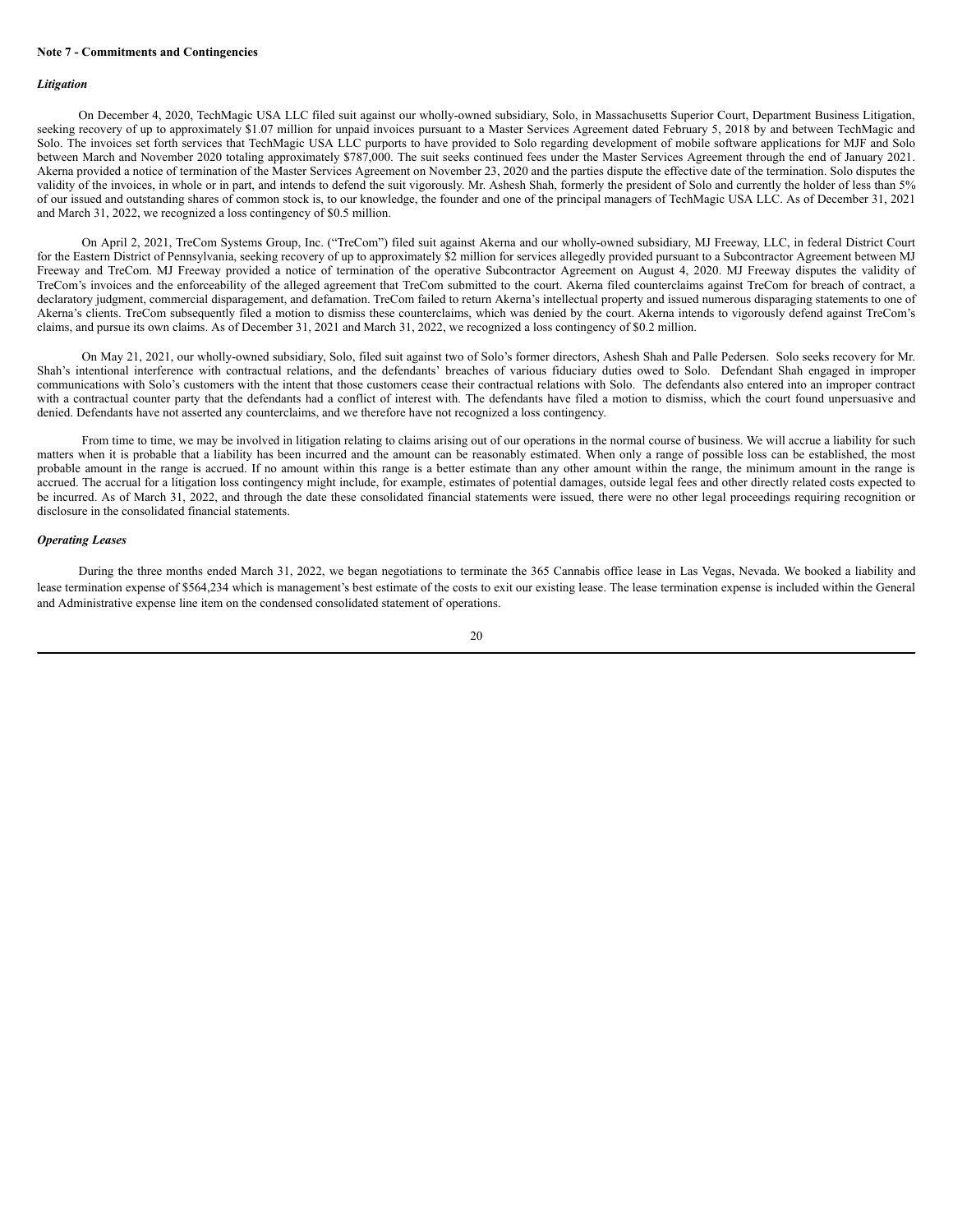### **Note 8 - Loss Per Share**

During the three months ended March 31, 2022 and 2021, we used the two-class method to compute net loss per share because we issued securities other than common stock that is economically equivalent to a common share in that the class of stock has the right to participate in dividends should a dividend be declared payable to holders of Akerna common stock. These participating securities were the Exchangeable Shares issued by our wholly owned subsidiary in exchange for interest in Ample. The two-class method requires earnings for the period to be allocated between common stock and participating securities based on their respective rights to receive distributed and undistributed earnings. Under the two-class method, for periods with net income, basic net income per common share is computed by dividing the net income attributable to common stockholders by the weighted average number of shares of common stock outstanding during the period. Net income attributable to common stockholders is computed by subtracting from net income the portion of current period earnings that the participating securities would have been entitled to receive pursuant to their dividend rights had all of the period's earnings been distributed. No such adjustment to earnings is made during periods with a net loss, as the holders of the Exchangeable Shares have no obligation to fund losses.

Diluted net loss per common share is calculated under the two-class method by giving effect to all potentially dilutive common stock, including warrants, restricted stock awards, restricted stock units, and shares of common stock issuable upon conversion of our Convertible Notes. We analyzed the potential dilutive effect of any outstanding convertible securities under the "if-converted" method, in which it is assumed that the outstanding Exchangeable Shares and Convertible Notes are converted to shares of common stock at the beginning of the period or date of issuance, if later. We report the more dilutive of the approaches (two-class or "if-converted") as the diluted net loss per share during the period. The dilutive effect of unvested restricted stock awards and restricted stock units is reflected in diluted loss per share by application of the treasury stock method and is excluded when the effect would be anti-dilutive.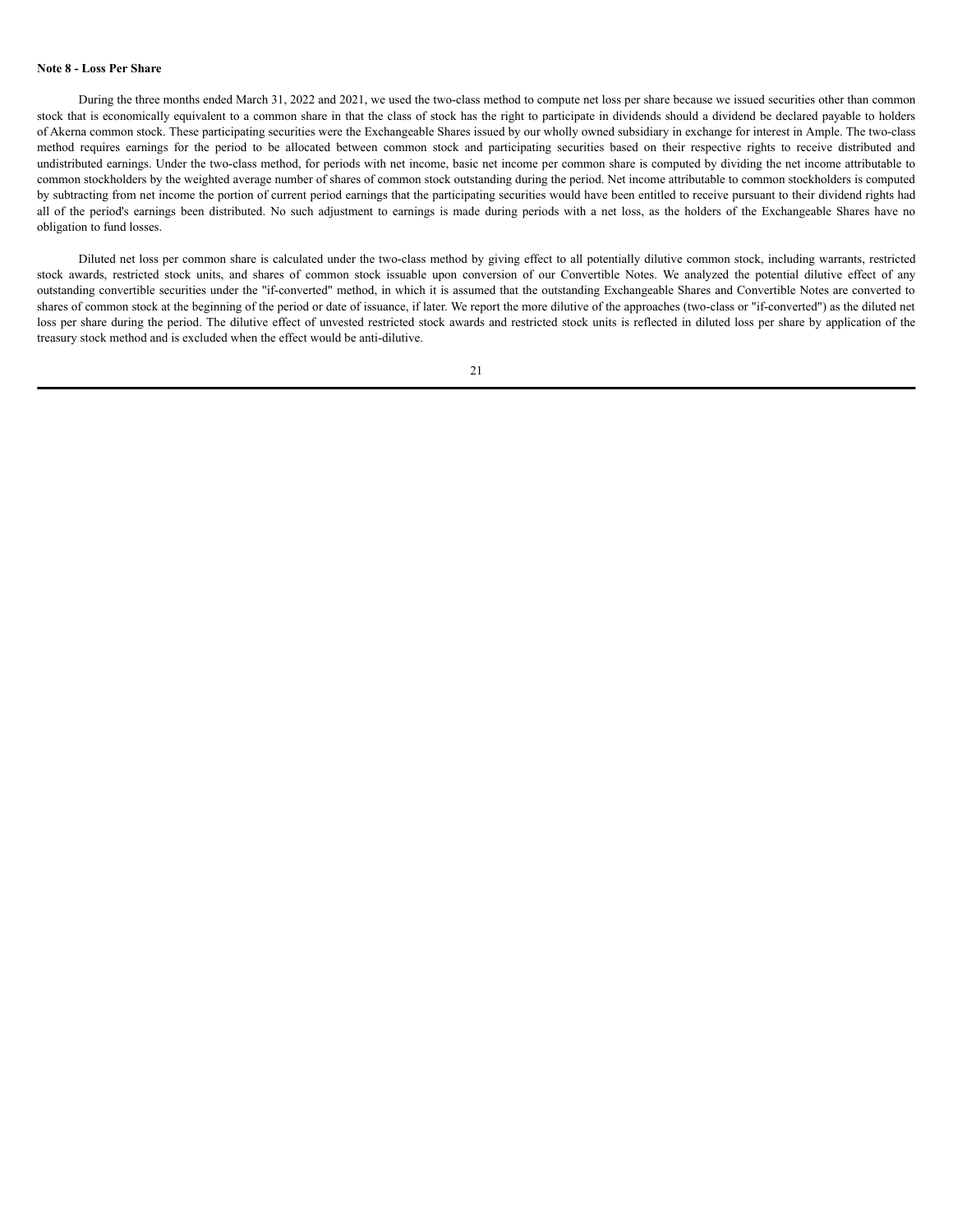The weighted-average number of shares outstanding used in the computation of diluted earnings per share does not include the effect of potential outstanding common shares that would have been anti-dilutive for the period.

The table below details potentially outstanding shares on a fully diluted basis that were not included in the calculation of diluted earnings per share:

|                                                                      |            | As of March 31, |  |
|----------------------------------------------------------------------|------------|-----------------|--|
|                                                                      | 2022       | 2021            |  |
| Shares issuable upon exchange of Exchangeable Shares                 | 306,852    | 1,647,287       |  |
| Shares of common stock issuable upon conversion of Convertible Notes | 12,370,370 | 612,609         |  |
| <b>Warrants</b>                                                      | 5,813,804  | 5,813,804       |  |
| Unvested restricted stock units                                      | 627.840    | 664.258         |  |
| Unvested restricted stock awards                                     | 6.679      | 33,062          |  |
| Total                                                                | 19,125,545 | 8.771.020       |  |

#### **Note 9 - Goodwill and Intangible Assets, net**

#### *Impairment*

Based on our qualitative assessment of goodwill, we determined it was necessary to perform a quantitative valuation of goodwill as of March 31, 2022. Unchanged from the year ended December 31, 2021, we determined there were two reporting units: the enterprise reporting unit which is comprised of the enterprise software offerings and the non-enterprise reporting unit which is comprised of the non-enterprise software offerings. The valuation of our goodwill was determined with the assistance of an independent valuation firm using the income approach (discounted cash flows method) and the market approach (guideline public company method). Our significant assumptions in these analyses include, but are not limited to, future cash flow projections, the weighted average cost of capital, the discount rate, the implied control premium, the terminal growth rate, and the tax rate. The Company's estimates of future cash flows are based on current regulatory and economic climates, recent operating results, and planned business strategies. These estimates could be negatively affected by changes in federal, state, or local regulations or economic downturns. Future cash flow estimates are, by their nature, subjective and actual results may differ materially from the Company's estimates. If the Company's ongoing estimates of future cash flows are not met, the Company may have to record additional impairment charges in future periods. The Company also uses the Guideline Public Company Method, a form of the market approach (utilizing Level 3 unobservable inputs), which is derived from metrics of publicly traded companies or historically completed transactions of comparable businesses. The selection of comparable businesses is based on the markets in which the reporting units operate giving consideration to risk profiles, size, geography, and diversity of products and services. As such, we believe the current assumptions and estimates utilized are both reasonable and appropriate.

### *Enterprise Reporting Unit*

For the three months ended March 31, 2022, no impairment to goodwill was recorded for our enterprise reporting unit as the fair value exceeded the carrying value as of March 31, 2022. To perform our analysis, we applied a 50% weighting to the market approach and 50% weighted to the income approach.

### *Non-Enterprise Reporting Unit*

For the three months ended March 31, 2022, primarily due to a continued decline in market valuation from December 31, 2021, we recorded an impairment expense of \$15.5 million related to our non-enterprise reporting unit. To perform our analysis, we applied a 25% weighting to the income approach and a 75% weighting to the market approach.

### *Finite-lived Intangible Assets, Net*

We performed a two step impairment test for the asset groups that had indicators of impairment during the three months ended March 31, 2022 under ASC 360 and as a result of this analysis we did not identify any impairment.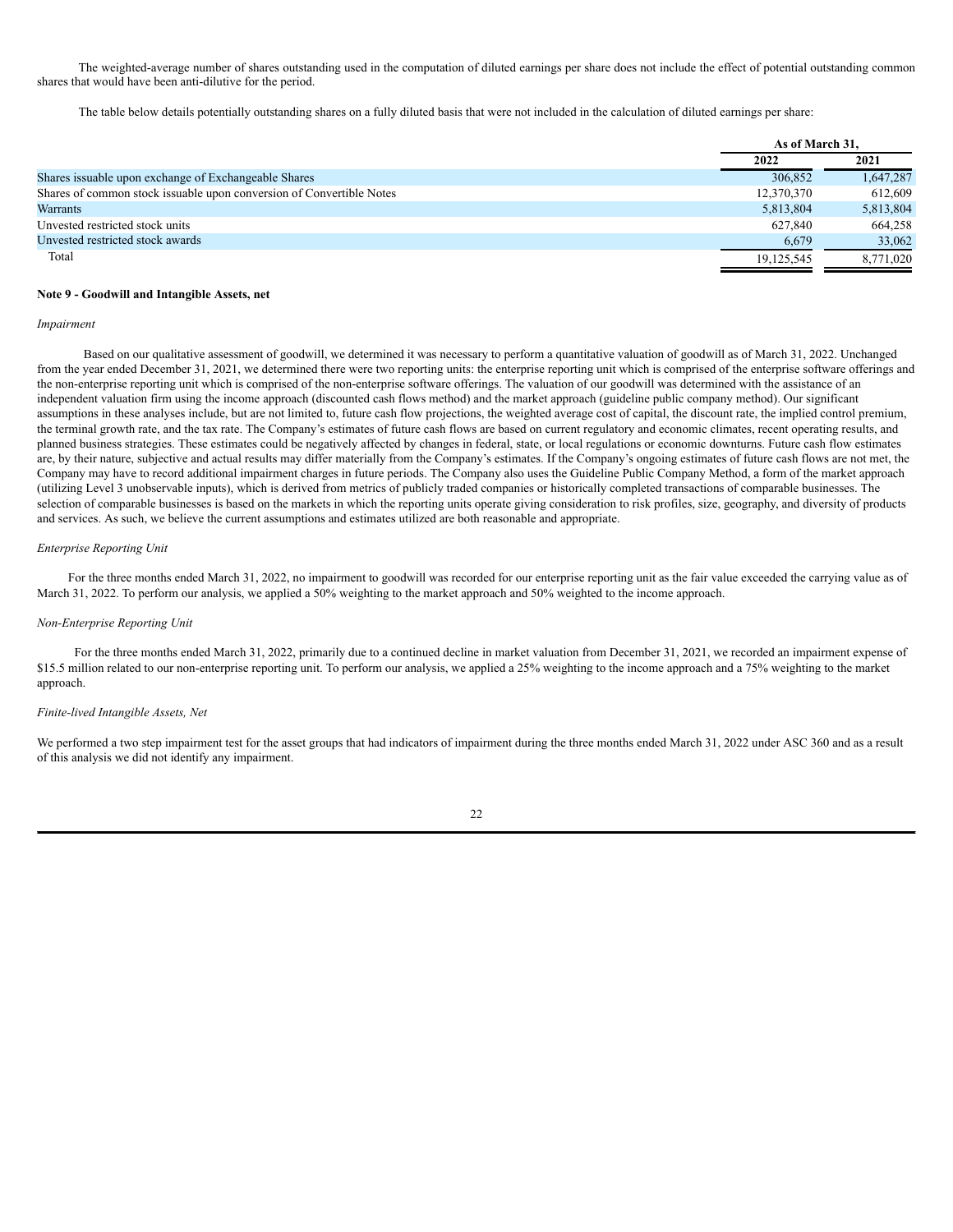### **Note 10- Income Taxes**

The Company's effective tax rate was 0.45% and 0.00% for the three months ended March 31, 2022 and 2021, respectively. Differences between the statutory rate and the Company's effective tax rate resulted from changes in valuation allowance and permanent differences for tax purposes in the treatment of certain nondeductible expenses. The Company's effective tax rate is impacted by activity related to deferred tax liabilities, resulting primarily from the acquisition of 365 Cannabis, which cannot be considered as a source of future taxable income available to utilize recorded deferred tax assets based on the Company's scheduling and the 80% limit on the utilization of net operating loss carry forwards under current US tax law.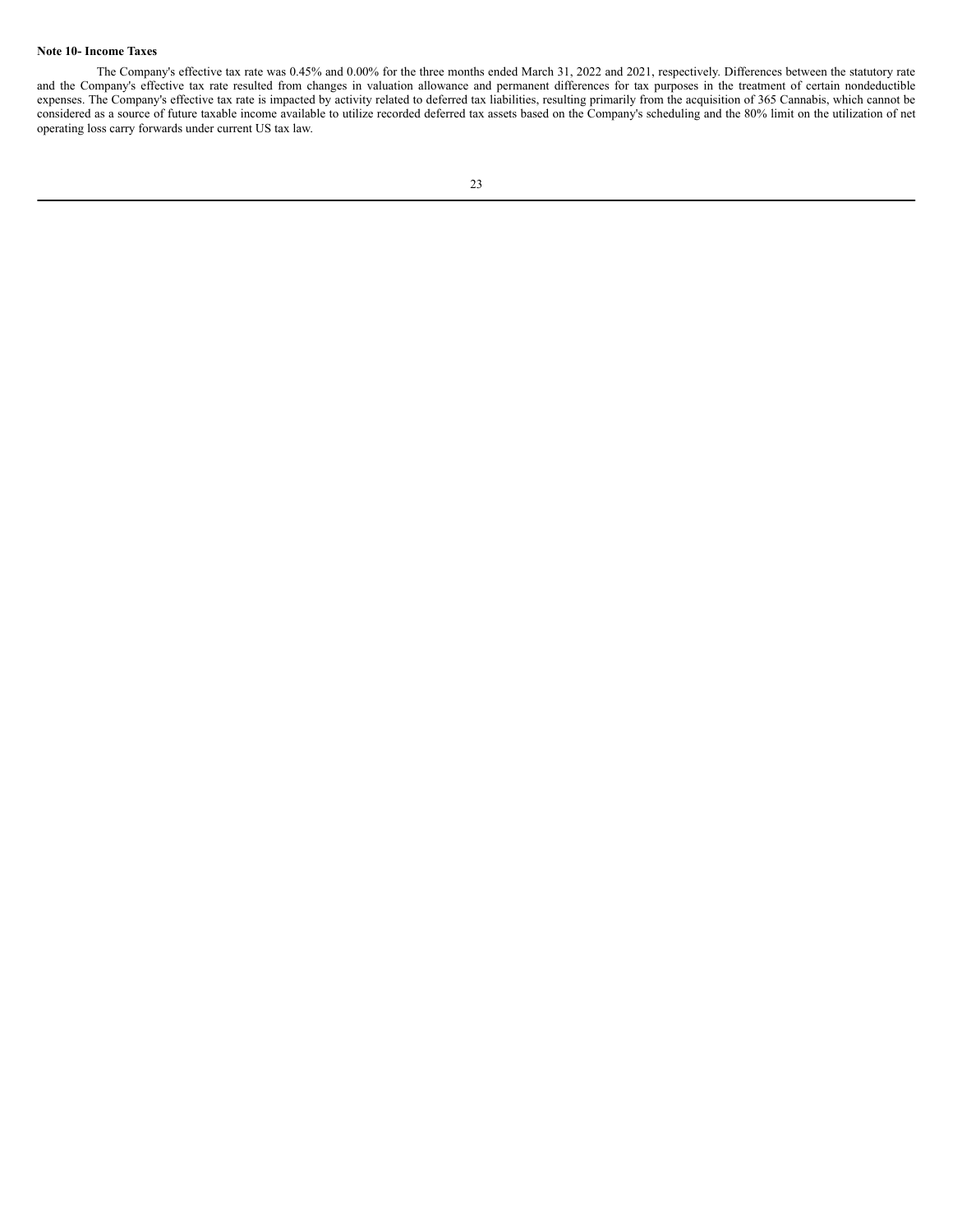## <span id="page-25-0"></span>**Item 2. Management's Discussion and Analysis of Financial Condition and Results of Operations**

The following discussion and analysis should be read in conjunction with our unaudited condensed consolidated financial statements for the three months ended March 31, 2022, and the related notes thereto, which have been prepared in accordance with generally accepted accounting principles in the United States ("GAAP").

Akerna Corp., herein referred to as "we", "us", "our" or "Akerna", through our wholly-owned subsidiaries MJ Freeway, LLC, Trellis Solutions, Inc., Ample Organics, Inc., solo sciences, inc., Viridian Sciences Inc., and The NAV People, Inc. d.b.a. 365 Cannabis.

### **Forward-Looking Statements**

This Quarterly Report on Form 10-Q including all exhibits hereto contain "forward-looking statements" within the meaning of the Private Securities Litigation Reform Act of 1995, including statements regarding future events or our future results of operations, financial condition, business, strategies, financial needs, and the plans and objectives of management. In some cases, forward-looking statements can be identified because they contain words such as "anticipate," "believe," "continue," "could," "estimate," "expect," "intend," "may," "might," "likely," "plan," "potential," "predict," "project," "seek," "should," "target," "will," "would," or similar expressions and the negatives of those terms. Forward-looking statements are based on information available to our management as of the date of this Quarterly Report and our management's good faith belief as of such date with respect to future events and are subject to a number of risks, uncertainties, and assumptions that could cause actual performance or results to differ materially from those expressed in or suggested by the forward-looking statements, in particular the substantial risks and uncertainties related to the ongoing COVID-*19* pandemic. Important factors that could cause such differences include, but are not limited to:

- *●* our ability to sustain our revenue growth rate, to achieve or maintain profitability, and to effectively manage our anticipated growth;
- *●* our dependence on the commercial success of our clients, the continued growth of the cannabis industry and the regulatory environment in which the cannabis industry operates
- *●* our ability to attract new clients on a cost-effective basis and the extent to which existing clients renew and upgrade their subscriptions;
- the timing of our introduction of new solutions or updates to existing solutions;
- *●* our ability to successfully diversify our solutions by developing or introducing new solutions or acquiring and integrating additional businesses, products, services, or content;
- our ability to respond to changes within the cannabis industry:
- the effects of adverse changes in, or the enforcement of, federal laws regarding our clients' cannabis operations or our receipt of proceeds from such operations;
- our ability to manage unique risks and uncertainties related to government contracts;
- our ability to manage and protect our information technology systems;
- our ability to maintain and expand our strategic relationships with third parties;
- our ability to deliver our solutions to clients without disruption or delay;
- *●* our exposure to liability from errors, delays, fraud, or system failures, which may not be covered by insurance;
- our ability to expand our international reach;
- *A* our ability to retain or recruit officers, key employees, and directors;
- our ability to raise additional capital or obtain financing in the future;
- *●* our ability to successfully integrate acquired businesses with Akerna's business within anticipated timelines and at their expected costs;
- *●* our ability to complete planned acquisitions on time or at all due to failure to obtain stockholder approval or governmental or regulatory clearances, or the failure to satisfy other conditions to completion, or the failure of completion for any other reason;
- *●* our response to adverse developments in the general market, business, economic, labor, regulatory, and political conditions, including worldwide demand for cannabis and the spot price and long-term contract price of cannabis;
- our response to competitive risks;
- our ability to protect our intellectual property;
- the market reaction to negative publicity regarding cannabis;
- our ability to manage the requirements of being a public company;
- our ability to service our convertible debt;
- our accounting treatment of certain of our private warrants;
- *●* our ability to effectively manage any disruptions to our business and/or any negative impact to our financial performance caused by the economic and social effects of the COVID-19 pandemic and measures taken in response; and
- *●* other factors discussed in other sections of this Quarterly Report on Form 10-Q, including the sections of this report titled "Management's Discussion and Analysis of Financial Condition and Results of Operations" and under Part II, Item 1A. "Risk Factors" and in our Annual Report on Form 10-K as filed with the Securities and Exchange Commission, or the SEC, on March 31, 2022, under Part I, Item 1A, "Risk Factors."

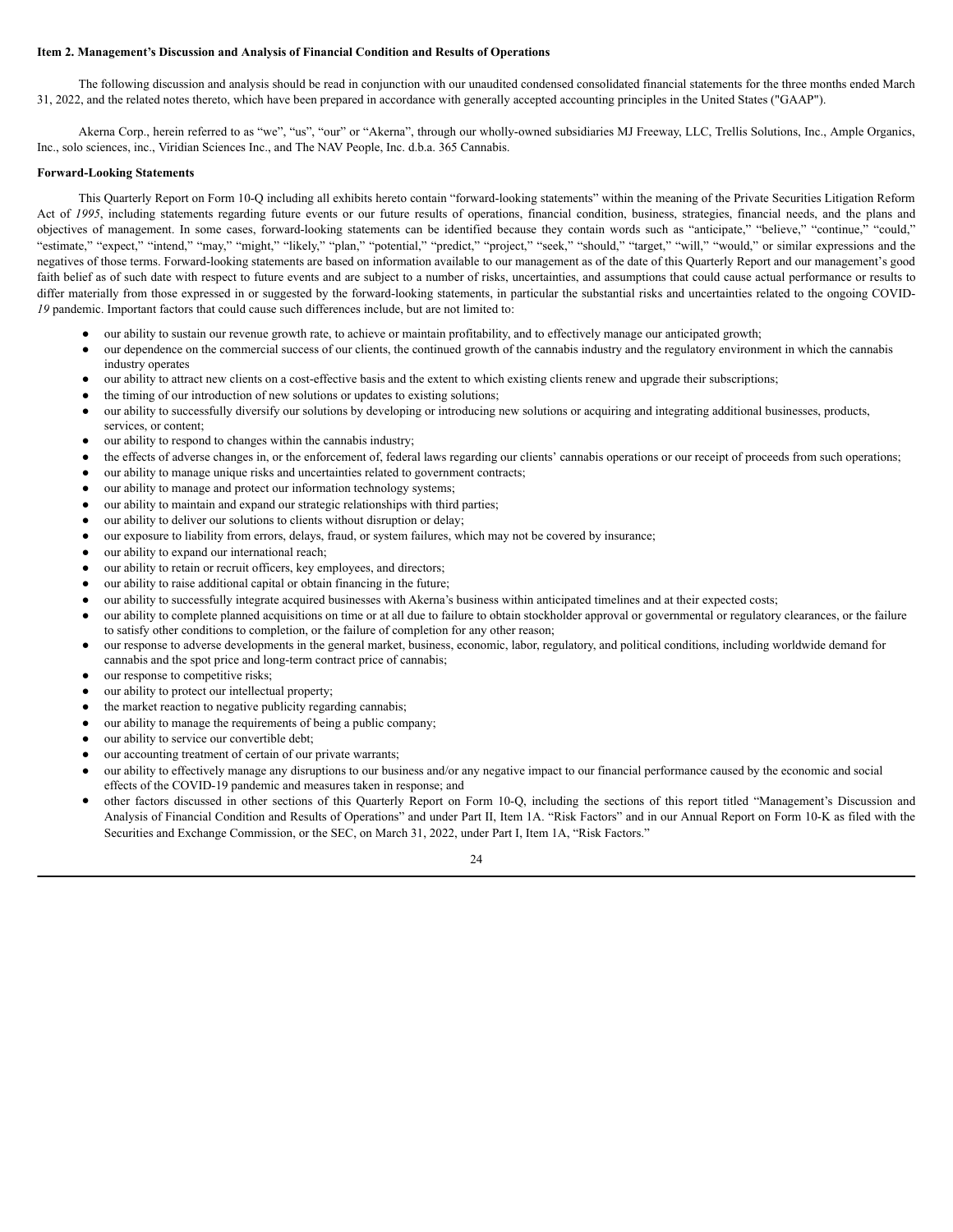Should one or more of these risks or uncertainties materialize, or should underlying assumptions prove incorrect, actual results may vary materially from those anticipated, believed, estimated, or expected. We caution readers not to place undue reliance on any such forward-looking statements, which speak only as of the date made. We disclaim any obligation to revise subsequently any forward-looking statements to reflect events or circumstances after the date of such statements or to reflect the occurrence of anticipated or unanticipated events. We qualify all the forward-looking statements contained in this Quarterly Report by the foregoing cautionary statements.

### **Business Overview**

Akerna is a leading provider of software solutions within the cannabis industry. Cannabis businesses face significant complexity due to the stringent regulations and restrictions that shift based on regional, state, and national governing bodies. As the first to market more than ten years ago, Akerna's family of software platforms help to enable regulatory compliance and inventory management across the entire supply chain. When the legal cannabis market started to grow, we identified a need for organic material tracking and regulatory compliance software as a service (SaaS) solution customized specifically for the unique needs of the industry. By providing an integrated ecosystem of applications and services that help our clients enable compliance, regulation, consumer safety and taxation, Akerna is building the technology backbone of the cannabis industry. While designed specifically for the unique needs of the cannabis market, our solutions are adaptable for other industries requiring government regulatory oversight, or where the tracking of organic materials from seed or plant to end products is desired.

Executing upon our expansion strategy, we acquire complementary software brands that service the cannabis industry to grow the scope of Akerna's cannabis ecosystem. Since 2019, we have integrated six new brands into the Akerna product and service offering. Our first acquisition, Solo Sciences ("Solo"), was initiated in the fall of 2019, with the full acquisition completed in July 2020. We added Trellis Solutions ("Trellis") to our portfolio on April 10, 2020 and finalized the acquisition of Ample Organics ("Ample") and Last Call Analytics ("Last Call") on July 7, 2020. On April 1, 2021 we completed our acquisition of Viridian Sciences Inc. ("Viridian"), a cannabis business management software system built on SAP Business One, followed by the acquisition of The NAV People, Inc. d.b.a 365 Cannabis ("365 Cannabis"), a cannabis business management software system built on Microsoft Business Central, on October 1, 2021. Through our growing family of companies, Akerna provides highly versatile platforms that equip our clients with a central data management system for tracking regulated products. Our solutions also provide clients with integrated security, transparency, and scalability capabilities, all while helping maintaining compliance with their governing regulations.

On the commercial side, our products help state-licensed businesses operate in compliance with applicable regional laws. Our integrated ecosystem provides integrations with third-party vendors and add-ons that enhance the capabilities of our commercial software platforms. On the regulatory side, we provide track and trace solutions that allow state governments to monitor compliance of licensed cannabis businesses. To date, our software has helped monitor the compliance of more than \$30 billion in legal cannabis. While our software facilitates the success of legal cannabis businesses, we do not handle any cannabis-related material, do not process cannabis sales transactions within the United States ("U.S."), and our revenue is generated from a fixed-fee based subscription and professional services model and is not related to the type or amount of sales made by our clients.

We drive revenue growth through the development of our product line, our acquisitions and from continued expansion of our software and consulting offerings within the cannabis, hemp, and cannabidiol ("CBD") industry. Businesses across the regulated cannabis industry use our solutions. The brand recognition of our existing products, our ability to provide services in all areas of the seed-to-sale life cycle, and our wealth of relevant experience attracts cultivation, manufacturing, and dispensary clients who are seeking comprehensive business optimization solutions. Our software solutions are designed to be scalable, and while mid-market and smaller customers have historically been our primary target segment, we are focused on extending our customer reach to address the needs of the emerging enterprise level operator. We believe these larger multistate/multi-vertical operations represent significant long-term future growth opportunities as the cannabis industry continues to consolidate at a rapid rate. The sophistication of our platform accommodates the complexities of both multi-vertical and multi-state business needs, making us critical partners and allowing us to cultivate long-term, successful relationships with our clients.

Our platforms provide licensed businesses with a true enterprise solution for managing their inventory and compliance and allow government regulators to engage in accurate and real-time compliance monitoring. Key capabilities of our technology infrastructure include: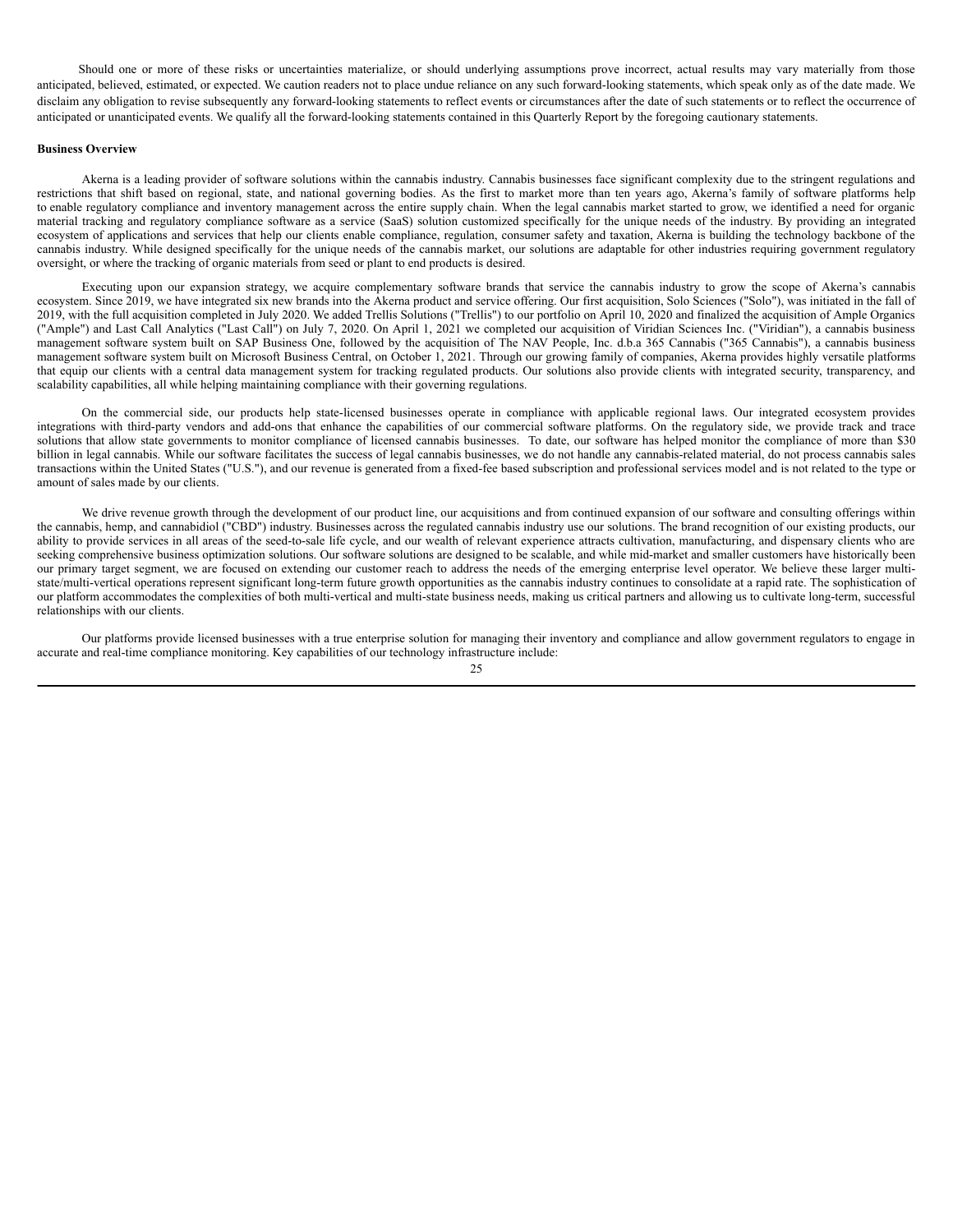*Seed-to-Sale Tracking* allows the tracking of products from cultivation, through harvest and processing and manufacturing, to the monitoring of the final sale to the patient or consumer. Our traceability technology captures every step in an individual plant's life, providing visibility into the supply chain from any measurement of finished product dispensed to a patient or customer, back to the plant it came from, and all activity, transportation, and transactions that happen in between. While we do not provide payment processing, and never take, own, or handle any product or cash transaction, our platform records all sales as part of state and jurisdictional compliance Track-and-Trace processes. The data gathered throughout all of these processes is captured, and provides the insights and information needed to run an efficient and streamlined cannabis business. Seed-to-Sale software operates in a complementary relationship with state-mandated Track-and-Trace systems, replicating the reporting functionality and eliminating the need for operators to duplicate their compliance data into two disparate systems. Track-and-Trace systems are designed solely for government regulators to maintain compliance and do not have the sophistication or functionality to provide cannabis business owners with the insights and tools for effective business management. Our seed-tosale platforms integrate with the state Track-and-Trace compliance system, reporting in the mandated data along the supply chain while also providing business owners with the capabilities to make informed business decisions based on the fully overview of their operations.

*Track-and-Trace* is the compliance reporting system used by regulatory bodies in most states. In order to adhere to their state-specific compliance regulations, cannabis operators are required to enter specific data points along the supply chain into the state-mandated track-and-trace system. By doing so, regulators can track the movement of cannabis inventory through the full supply chain, even when it moves between facilities or operators. The aggregated view that Track-and-Trace software seeks to ensure that the end product being sold has been grown, harvested, processed, transferred and sold compliantly, and provides assurance of safety to consumers.

*Single System Integration* allows state-licensed clients to manage inventory, customer records, and staff in one tracking system. MJ Platform and Leaf Data Systems platforms can be fully integrated with one another to create a streamlined Seed-to-Sale/Track-and-Trace solution. Additionally, our platforms can also be integrated with systems of numerous third-party suppliers. We have certified integrations with world class accounting solutions, including Sage, SAP, Microsoft and Netsuite.

*Anti-Counterfeiting Technology*. Solo sciences provides next-generation anti-counterfeiting technology fused with a direct communication system between brands and consumers. The solo sciences mission is to build confidence and establish trust among consumers, while enabling retailers and distributors to close the loop with creators and producers.

*Cannabis Market Insights* are curated using the anonymized data aggregated through our Seed-to-Sale platform for key industry intelligence. With over \$30 billion in cannabis sales tracked over the past twelve years, we have cultivated a substantial legal cannabis dataset across 30+ states and multiple countries. This data provides a detailed overview of key industry trends, giving us the ability to provide banks, investors, researchers, cannabis businesses, and non-cannabis businesses with cannabis market intelligence and comparison data.

*Enterprise Resource Planning (ERP) software* is a business process management software that manages and integrates a company's financials, manufacturing, inventory, supply chain, operations, commerce, and reporting activities. ERP systems improve an operator's efficiency and effectiveness by eliminating disparate systems, consolidating business critical information in a single location, reducing double entry data, and streamlining operations. ERP software solutions built for cannabis operators combine traditional accounting, manufacturing, inventory, and supply chain management with cannabis-specific track and trace and compliance functionality.

Using our years of experience, proprietary databases, and resources to identify trends and predict changes in the cannabis industry we evolve our products and better assist our clients in operating in compliance with the applicable laws of their jurisdictions and capitalizing on commercial opportunities within the applicable regulatory framework, with accuracy, efficiency, and geographic specificity. We have worked with clients and governments across the globe to create customized solutions that fit their specific regulatory and commercially compliant needs. While the majority of our clients are in the U.S. and Canada, our solutions allow cannabis businesses to operate efficiently in this fast-changing industry and comply with state, local, and federal (in countries such as Canada, Italy, Macedonia, and Colombia). Akerna and our family of companies is well-positioned to provide compliance solutions for the expanding national and international legal cannabis market.

### **Financial Results of Operations**

#### *Revenue*

We generate revenue from two primary sources: (1) software and (2) consulting services. Revenue from software comprised approximately 94% and 95% of our revenue for the three months ended March 31, 2022 and 2021, respectively. Revenue from consulting services comprised approximately 6% and 4% of our revenue for three months ended March 31, 2022 and 2021, respectively.

*Software*. Our software is solutioned for our key markets, small and medium-sized ("SMB") and enterprise customers. Our SMB customers become a natural funnel for our larger, more robust enterprise offerings built on SAP and Microsoft. In either market, software revenue is generated from subscriptions and services related to the use of our commercial software platforms, MJ Platform, Ample, Trellis, Viridian, and 365 Cannabis, our government regulatory platform, Leaf Data Systems, and the sale of business intelligence, data analytics and other software related services. Software contracts are generally quarterly, annual, or three-year long contracts paid monthly, quarterly, or annually in advance of service and cancellable upon 30 or 90 days' notice, although we do have many multi-year commercial software contracts. Leaf Data Systems contracts are generally multi-year contracts payable annually or quarterly in advance of service. Commercial software and Leaf Data Systems contracts generally may only be terminated early for breach of contract as defined in the respective agreements. Amounts that have been invoiced are initially recorded as deferred revenue or contract liabilities. Subscription revenue is recognized on a straight-line basis over the service term of the arrangement beginning on the date that our solution is made available to the customer and ending at the expiration of the subscription term.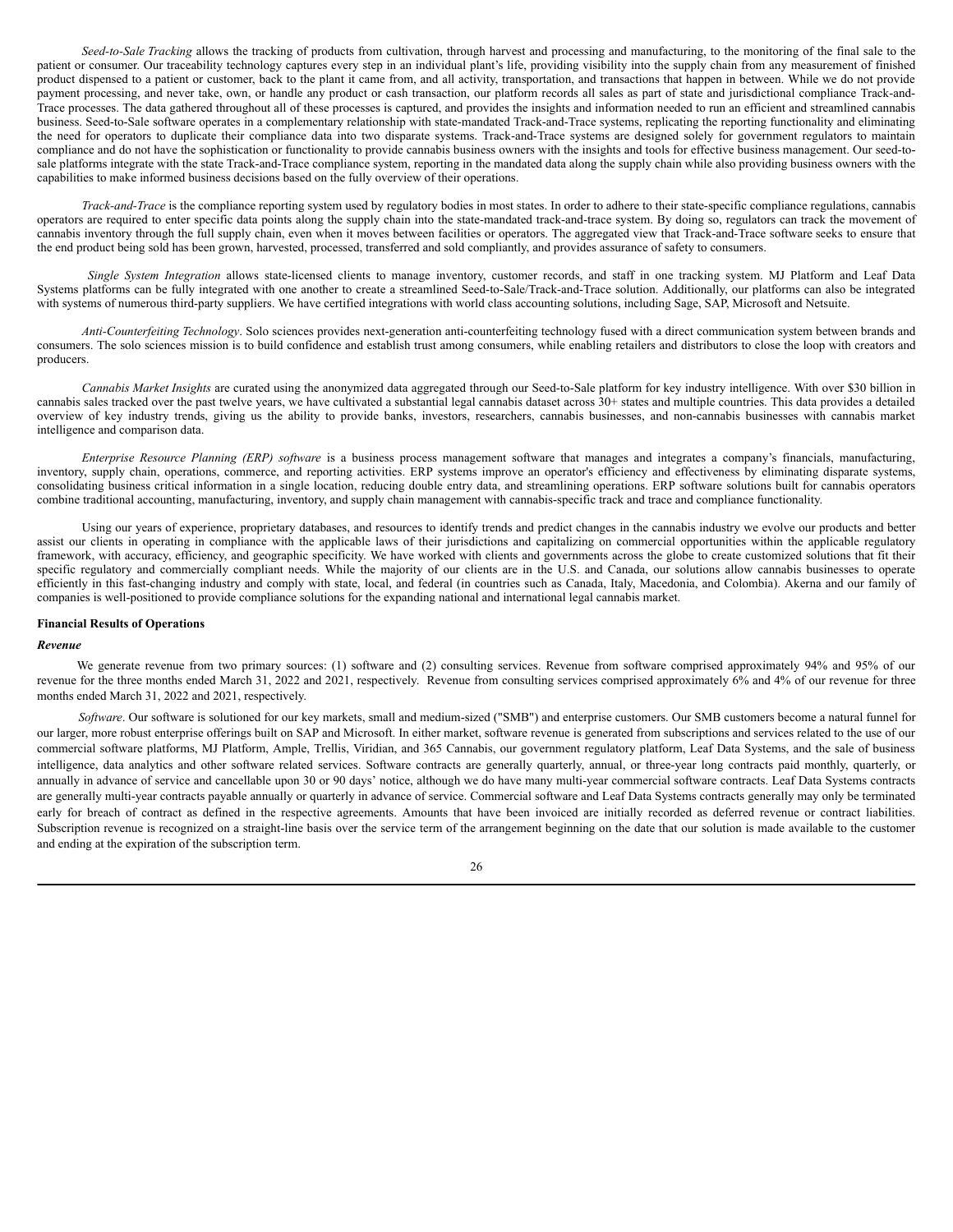*Consulting*. Consulting services revenue is generated by providing solutions for operators in the pre-application of licensures and pre-operational phases of development. These services include application and business plan preparation as they seek licenses to be granted. Consulting projects completed during the pre-application phase generally solidify us as the software vendor of choice for subsequent operational phases once the operator is granted the license. As a result, our consulting revenue is driven as new emerging states pass legislation, and as our client-operators gain licenses. Accordingly, we expect our consulting services to grow over time as more states emerge with legalization reforms.

*Other Revenue*. Our other revenue is derived primarily from point-of-sale hardware.

## *Cost of Revenue and Operating Expenses*

#### *Cost of Revenue*

Our cost of revenue is derived from direct costs associated with operating our commercial and government regulatory software platforms and providing consulting services. The cost of revenue for our commercial and government regulatory platforms relates primarily to hosting and infrastructure costs and subcontractor expenses incurred in connection with certain government contracts. Consulting cost of revenue relates primarily to our employees' and consultants' salaries and other related compensation expenses. We record the cost of revenue using the direct cost method. This method requires the allocation of direct costs including support services and materials to the cost of revenue.

### *Product Development Expenses*

Our product development expenses include salaries and benefits, nearshore contractor expenses, technology expenses, and other overhead related to the ongoing maintenance of our commercial and government regulatory software platforms and planning for new software development. Product development costs, other than software development expenses qualifying for capitalization, are expensed as incurred. Capitalized software development costs consist primarily of employee-related costs. We devote substantial resources to enhancing and maintaining our technology infrastructure, developing new and enhancing existing solutions, conducting quality assurance testing, and improving our core technology.

### *Sales and Marketing Expenses*

Sales and marketing expense is primarily salaries and related expenses, including commissions, for our sales, marketing, and client service staff. We also categorize payments to partners and marketing programs as sales and marketing expenses. Marketing programs consist of advertising, events, such as trade shows, corporate communications, brand building, and product marketing activities. We plan to continue to invest in marketing and sales by expanding our domestic and international selling and marketing activities, building brand awareness, attracting new clients, and sponsoring additional marketing events. The timing of these marketing events will affect our marketing costs in a particular quarter.

We defer the portion of sales commissions that is considered a cost of obtaining a new contract with a customer in accordance with the revenue recognition standard and amortize these deferred costs over the period of benefit, currently one year. We expense the remaining sales commissions as incurred. The rates at which sales commissions are earned varies depending on a variety of factors, including the nature of the sale (new, renewal, or add-on service offering), the type of service or solution sold, and the sales channel.

### *General and Administrative Expenses*

Our general and administrative expenses include salaries and benefits and other costs of departments serving administrative functions, such as executives, finance and accounting, human resources, public relations and investor relations. In addition, general and administrative expense includes non-personnel costs, such as professional fees and other supporting corporate expenses not allocated to cost of revenue, product and development or sales and marketing.

### *Total Other (Expense) Income, Net*

Total other (expense) income, net consists of interest income on cash and cash equivalents, interest expense on our debt, quarterly remeasurement of the fair value of our convertible notes and derivative liability, foreign currency gains and losses, and other non-operating gains and losses.

### **Critical Accounting Policies and Estimates**

Our critical accounting policies are disclosed in our Annual Report on Form 10-K for the year ended December 31, 2021. Since the date of the Annual Report, there have been no material changes to our critical accounting policies.

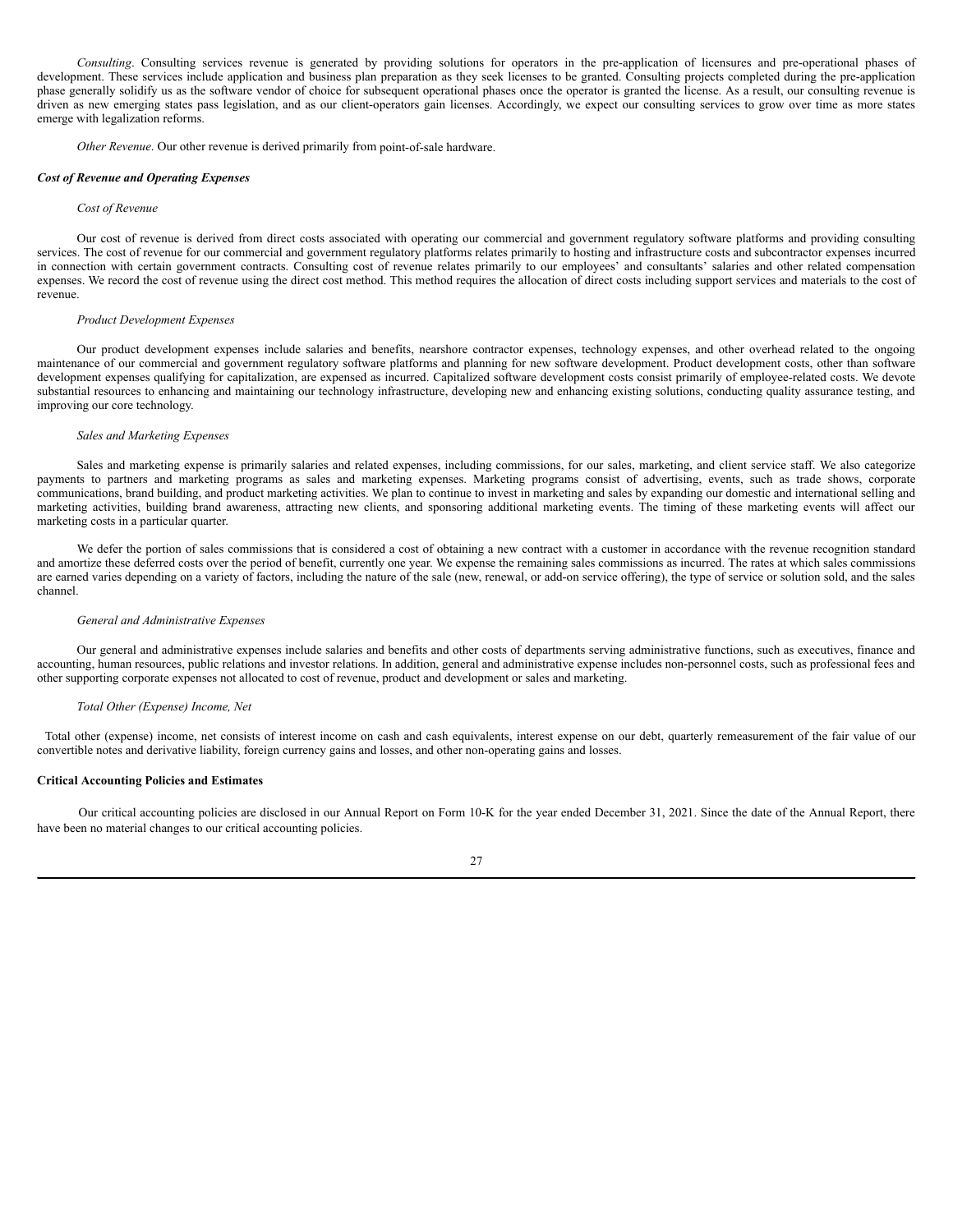### Results of Operations for the Three Months Ended March 31, 2022 Compared to Three Months Ended March 31, 2021

The following table highlights the various sources of revenues and expenses for the three months ended March 31, 2022 as compared to the three months ended March 31, 2021:

|                                 | <b>Three Months Ended March 31,</b> |                | Change            |              |                           |       |
|---------------------------------|-------------------------------------|----------------|-------------------|--------------|---------------------------|-------|
|                                 |                                     | 2022           | 2021              |              | <b>Period over Period</b> |       |
| Revenues:                       |                                     |                |                   |              |                           |       |
| Software                        | \$                                  | 6,508,513      | \$<br>3,795,153   | <sup>S</sup> | 2,713,360                 | 71%   |
| Consulting                      |                                     | 427,009        | 172,747           |              | 254,262                   | 147%  |
| Other                           |                                     | 15,319         | 46,124            |              | (30, 805)                 | (67)% |
| Total revenue                   |                                     | 6,950,841      | 4,014,024         |              | 2,936,817                 | 73%   |
|                                 |                                     |                |                   |              |                           |       |
| Cost of revenues                |                                     | 2,203,671      | 1,454,167         |              | 749,504                   | 52%   |
| Gross profit                    |                                     | 4,747,170      | 2,559,857         |              | 2,187,313                 | 85%   |
| Gross profit margin             |                                     | 68%            | 64%               |              |                           |       |
| Operating expenses:             |                                     |                |                   |              |                           |       |
| Product development:            |                                     | 2,105,361      | 1,424,100         |              | 681,261                   | 48%   |
| Sales and marketing             |                                     | 3,236,113      | 1,735,915         |              | 1,500,198                 | 86%   |
| General and administrative      |                                     | 2,570,432      | 1,852,962         |              | 717,470                   | 39%   |
| Depreciation and amortization   |                                     | 1,993,391      | 1,052,883         |              | 940,508                   | 89%   |
| Impairment of long-lived assets |                                     | 15,478,521     |                   |              | 15,478,521                | nm    |
| Total operating expenses        |                                     | 25,383,818     | 6,065,860         |              | 19,317,958                | 318%  |
| Loss from operations            |                                     | (20, 636, 648) | \$<br>(3,506,003) |              | (17, 130, 645)            | 489%  |

#### nm – percentage change not meaningful

#### *Revenue*

## *Software Revenue*

Total software revenue increased to \$6.5 million for the three months ended March 31, 2022 from \$3.8 million for the three months ended March 31, 2021, for an increase of \$2.7 million, or 71%. Software revenue related to our enterprise offerings, Viridian and 365 Cannabis, for the three months ended March 31, 2022 were \$3.0 million, compared to \$0 for the three months ended March 31, 2021 and software revenue related to our non-enterprise offerings, which include MJ Platform, Ample, Trellis, Solo, and Leaf Data Systems, were \$3.2 million for the three months ended March 31, 2022 compared to \$3.4 million for the three months ended March 31, 2021. There was also a slight decrease in partnership and data revenue which was \$0.2 million for the three months ended March 31, 2022 compared to \$0.4 million during the same period in the prior year. Software revenue accounted for 94% and 95% of total revenue for the three months ended March 31, 2022 and 2021, respectively. As indicated above, increase in software revenue during the three months ended March 31, 2022 as compared to the three months ended March 31, 2021 was attributable to revenue generated from our enterprise offerings.

### *Consulting Revenue*

Consulting revenue includes revenue generated from consulting services delivered to prospective and current cannabis, hemp and CBD businesses and business operators. Our consulting revenue was \$0.4 million for the three months ended March 31, 2022 compared to \$0.2 million for the three months ended March 31, 2021, an increase of \$0.2 million, or 147%. Consulting revenue was 6% and 4% of total revenue for the three months ended March 31, 2022 and 2021, respectively. Due to the nature of consulting revenue, our dependence on emerging market activity and the ongoing pandemic as a driver of demand, the percentage of consulting revenue over total revenue has varied from period to period depending on whether state legislation has expanded to allow new market entrants or growth of existing market participant operations.

## *Other Revenue*

Other revenue includes retail/resale revenue, which is generated from point-of-sale hardware. Other revenue was less than \$0.1 million for the three months ended March 31, 2022 and 2021, respectively.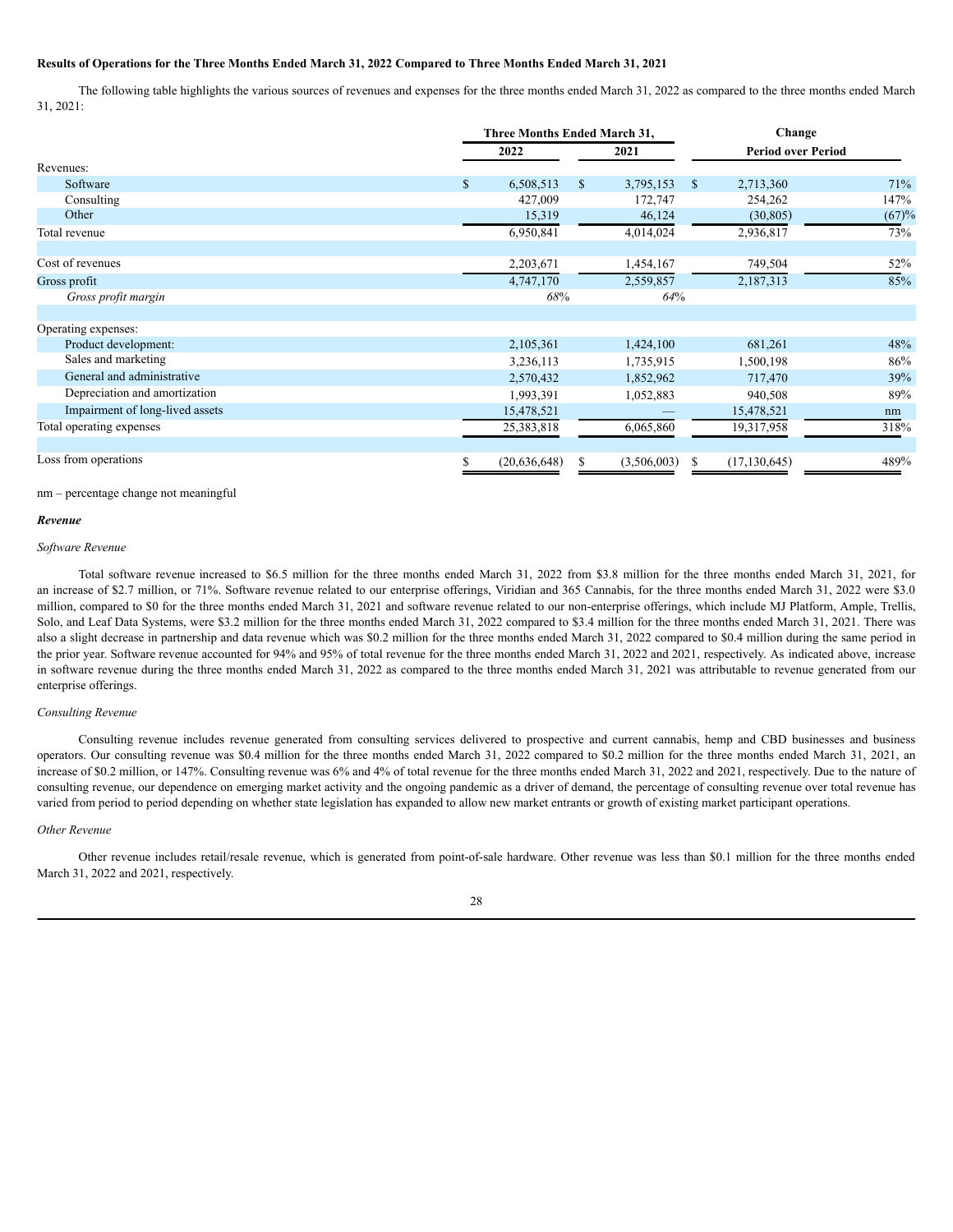### *Cost of Revenue*

Our cost of revenue was \$2.2 million for the three months ended March 31, 2022 compared to \$1.5 million for the three months ended March 31, 2021, an increase of \$0.7 million, or 52%. Total cost of revenue increased primarily as a result of an increase in hosting expenses of \$0.3 million and fees for SAP and Microsoft licenses in the amount of \$0.5 million related to our acquisitions of Viridian and 365 Cannabis.

### *Gross Profit*

Gross profit was \$4.7 million for the three months ended March 31, 2022 compared to \$2.6 million for the three months ended March 31, 2021, an increase of \$2.2 million or 86%. Gross profit margin also increased from 64% for the three months ended March 31, 2021 to 68% for the three months ended March 31, 2022. This improvement in gross margin was primarily due to operating synergies realized from our acquired assets, our ongoing initiatives to drive operating effectiveness, and acquiring additional business-to-business customers, that have a higher gross margin.

### *Operating Expenses*

#### *Product Development*

Product development expense was \$2.1 million for the three months ended March 31, 2022, compared to \$1.4 million for the three months ended March 31, 2021, an increase of \$0.7 million, or 48%. Product development expense increased primarily due the Viridian and 365 Cannabis acquisitions, which resulted in a \$0.6 million increase in salary-related and contractor expenses for the three months ended March 31, 2022 compared to the same period in the prior year.

### *Sales and Marketing*

Sales and marketing expense was \$3.2 million for the three months ended March 31, 2022, compared to \$1.7 million for the three months ended March 31, 2021, an increase of \$1.5 million, or 86%. The increase in sales and marketing expense is primarily related to the acquisitions of Viridian and 365 Cannabis which resulted in an increase of \$1.6 million in salary-related and contractor expenses for the three months ended March 31, 2022 compared to the three months ended March 31, 2021.

#### *General and Administrative*

General and administrative expense was \$2.6 million for the three months ended March 31, 2022, compared to \$1.9 million for the three months ended March 31, 2021, an increase of 0.7 million, or 39%. The increase in general and administrative expense is primarily related to the termination of our Las Vegas office space during the three months ended March 31, 2022, which resulted in a restructuring charge of \$0.5 million. There was also an increase of \$0.1 million in salary-related and contractor expenses as well as bad debt expense of \$0.2 million for the three months ended March 31, 2022 compared to the same period in the prior year.

### *Depreciation and Amortization*

Depreciation and amortization expense increased to \$2.0 million for the three months ended March 31, 2022 from \$1.1 million for the three months ended March 31, 2021, an increase of \$0.9 million, or 89%. The increase in amortization expense is primarily attributable to the acquired intangible assets from our Viridian and 365 Cannabis acquisitions in the amount of \$0.6 million, which both occurred after March 31, 2021, as well as an increase in capitalized software in the amount of \$0.4 million.

### *Impairment of long-lived assets*

Due to a continued decline in market conditions from December 31, 2021 to March 31, 2022, we recorded an impairment charge of \$15.5 million on our non-enterprise reporting unit during the three months ended March 31, 2022, compared to no impairment charge for the three months ended March 31, 2021 (see Note 9 – Goodwill and Intangible Assets, Net to the consolidated financial statements for further discussion on the impairments recorded).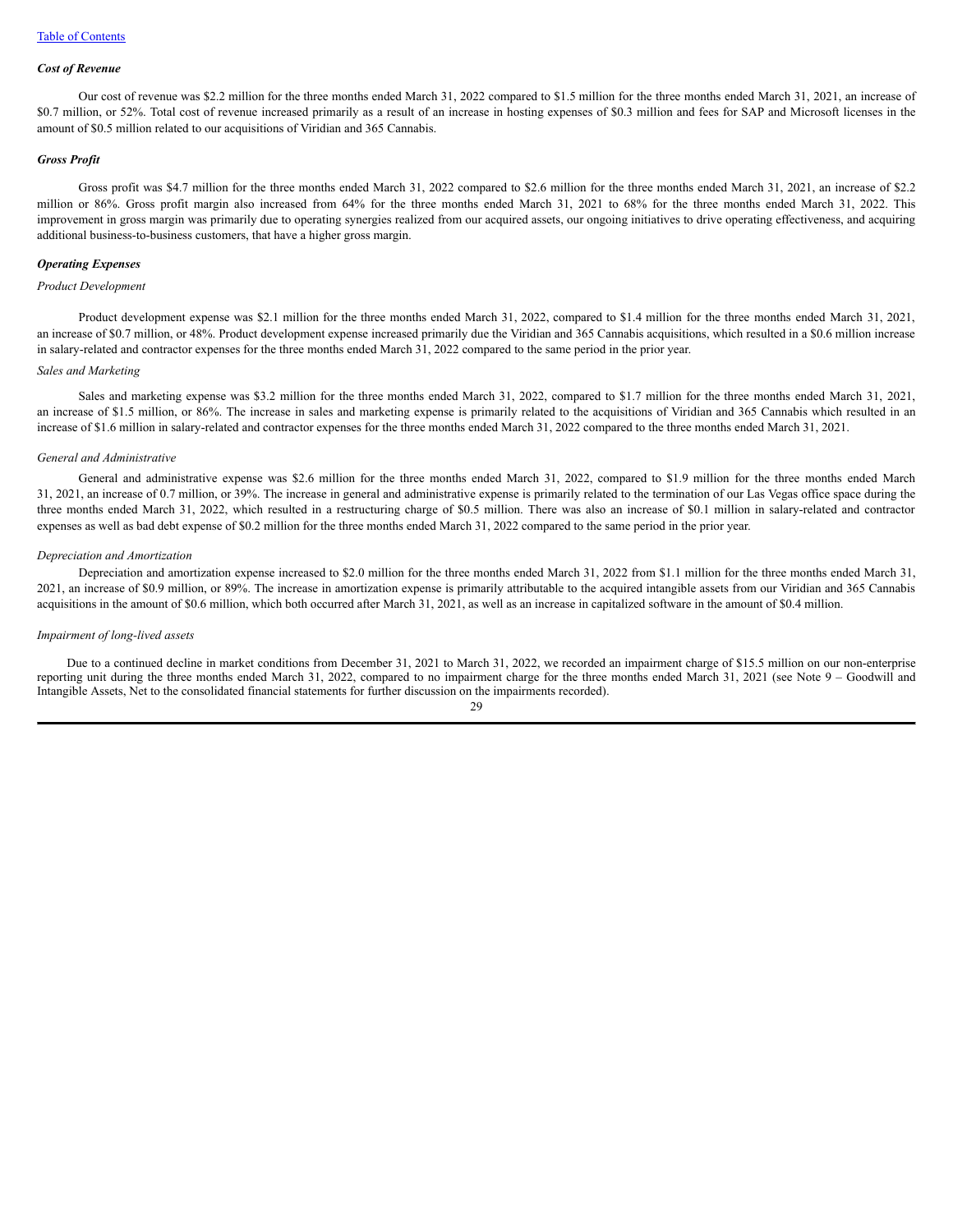### **Non-GAAP Financial Measures**

In addition to our results determined in accordance with GAAP, we believe the following non-GAAP measures are useful in evaluating our operating performance. We use the following non-GAAP financial information to evaluate our ongoing operations and for internal planning and forecasting purposes. We believe that non-GAAP financial information, when taken collectively, may be helpful to investors because it provides consistency and comparability with past financial performance. However, non-GAAP financial information is presented for supplemental informational purposes only, has limitations as an analytical tool, and should not be considered in isolation or as a substitute for financial information presented in accordance with GAAP.

Investors are cautioned that there are material limitations associated with the use of non-GAAP financial measures as an analytical tool. Other companies, including companies in our industry, may calculate similarly titled non-GAAP measures differently or may use other measures to evaluate their performance, all of which could reduce the usefulness of our non-GAAP financial measures as tools for comparison. We attempt to compensate for these limitations by providing specific information regarding the GAAP items excluded from these non-GAAP financial measures.

Investors are encouraged to review the related GAAP financial measures and the reconciliation of these non-GAAP financial measures to their most directly comparable GAAP financial measures and not rely on any single financial measure to evaluate our business.

### *EBITDA and Adjusted EBITDA*

We believe that EBITDA and Adjusted EBITDA, when considered with the financial statements determined in accordance with GAAP, are helpful to investors in understanding our performance and allows for comparison of our performance and credit strength to our peers. EBITDA and Adjusted EBITDA should not be considered alternatives to net loss as determined in accordance with GAAP as indicators of our performance or liquidity.

We define EBITDA as net loss before interest income and expense, changes in fair value of convertible notes, changes in fair value of derivative liabilities, provision for income taxes, and depreciation and amortization. We calculate Adjusted EBITDA as EBITDA further adjusted to exclude the effects of the following items for the reasons set forth below:

- *●* impairment of long-lived assets, as this is a non-cash, non-recurring item, which effects the comparability of results of operations and liquidity;
- stock-based compensation expense, because this represents a non-cash charge and our mix of cash and share-based compensation may differ from other companies, which effects the comparability of results of operations and liquidity;
- *●* cost incurred in connection with business combinations and mergers that are required to be expensed as incurred in accordance with GAAP, because business combination and merger related costs are specific to the complexity and size of the underlying transactions as well as the frequency of our acquisition activity these costs are not reflective of our ongoing operations;
- *●* costs incurred in connection with non-recurring financing, including fees incurred as a direct result of electing the fair value option to account for our debt instruments;
- *●* restructuring charges, which includes costs to terminate a lease and the related write-off of leasehold improvements and furniture, as we believe these costs are not representative of operating performance;
- *●* gain on forgiveness of PPP loan, as this is a one-time forgiveness of debt that is not recurring across all periods and we believe inclusion of the gain is not representative of operating performance;
- equity in losses of investees because our share of the operations of investees is not representative of our own operating performance and may not be monetized for a number of years;
- *●* changes in the fair value of contingent consideration because these adjustments are not recurring across all periods and we believe these costs are not representative of operating performance; and
- *●* other non-operating expenses which includes items such as a one-time gain on debt extinguishment and one-time loss on disposal of fixed assets, which effects the comparability of results of operations and liquidity.

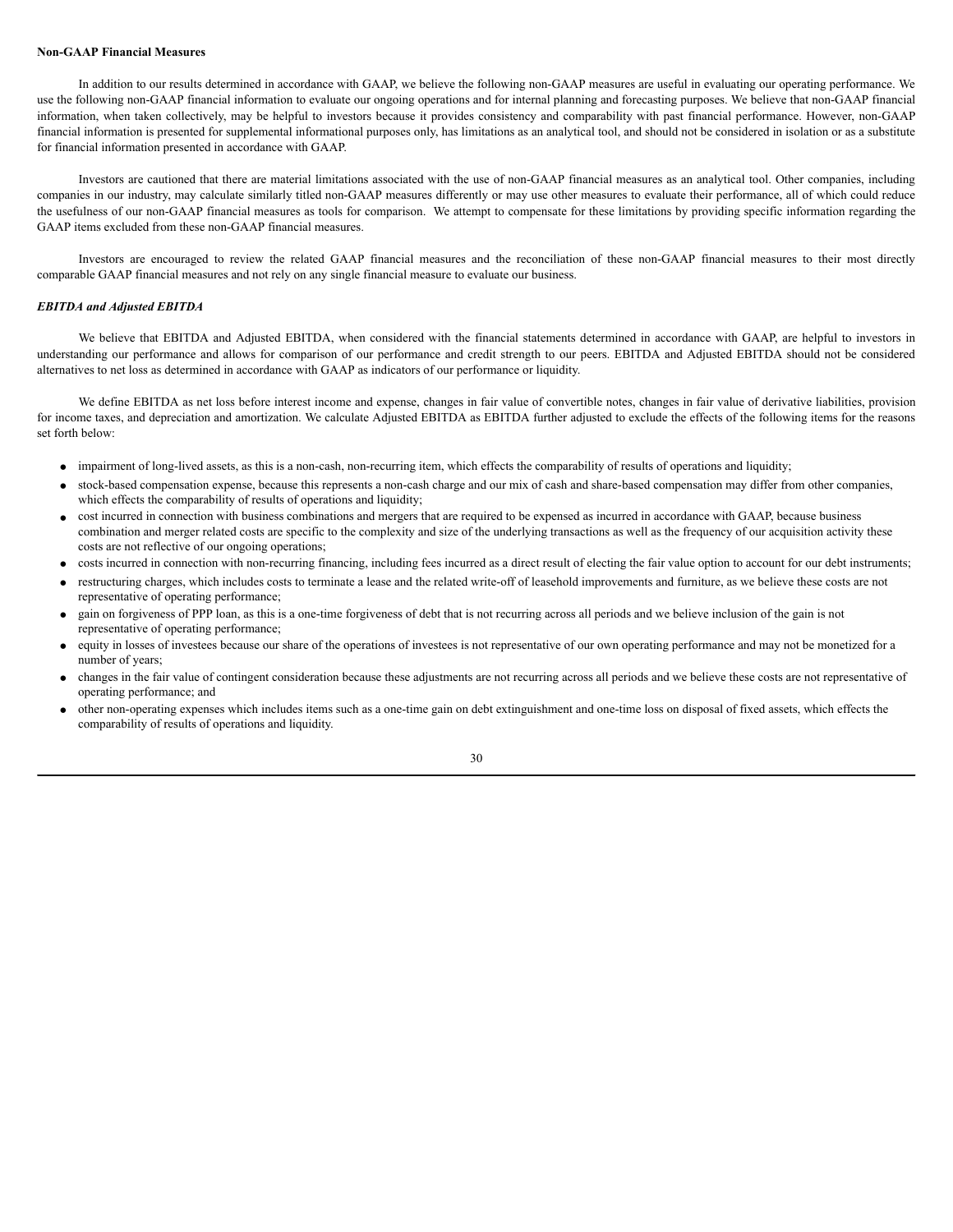The reconciliation of net loss to EBITDA and Adjusted EBITDA is as follows:

|                                                        | <b>Three Months Ended March 31,</b> |     |             |
|--------------------------------------------------------|-------------------------------------|-----|-------------|
|                                                        | 2022                                |     | 2021        |
| Net loss                                               | (21, 952, 893)                      | S   | (6,457,703) |
| Adjustments:                                           |                                     |     |             |
| Interest expense (income)                              | 740                                 |     | 774,380     |
| Change in fair value of convertible notes              | 1,433,000                           |     | 1,991,272   |
| Change in fair value of derivative liability           | (18,051)                            |     | 175,996     |
| Income tax expense                                     | (99, 444)                           |     | 6,270       |
| Depreciation and amortization                          | 1,993,391                           |     | 1,052,883   |
| <b>EBITDA</b>                                          | (18, 643, 257)                      | ŠУ. | (2,456,902) |
| Impairment of long-lived assets                        | 15,478,521                          |     |             |
| Stock-based compensation expense                       | 312,925                             |     | 503,379     |
| Business combination and merger related costs (income) | (637)                               |     | 43,991      |
| Non-recurring financing fees                           | 27,954                              |     | 17,884      |
| Restructuring charges                                  | 564,234                             |     | 47,187      |
| Equity in losses of investee                           | _                                   |     | 3,782       |
| <b>Adjusted EBITDA</b>                                 | (2,260,260)                         |     | (1,840,679) |

### *Going Concern and Management's Liquidity Plans*

In accordance with the Financial Accounting Standards Board's ("FASB") standard on going concern, Accounting Standard Update No. 2014-15, or ASU No. 2014-15, the Company assesses going concern uncertainty in its consolidated financial statements to determine if it has sufficient cash, cash equivalents and working capital on hand, including marketable equity securities, and any available borrowings on loans, to operate for a period of at least one year from the date the consolidated financial statements are issued, which is referred to as the "look-forward period" as defined by ASU No. 2014-15. As part of this assessment, based on conditions that are known and reasonably knowable to the Company, it will consider various scenarios, forecasts, projections, estimates and will make certain key assumptions, including the timing and nature of projected cash expenditures or programs, and its ability to delay or curtail expenditures or programs, if necessary, among other factors. Based on this assessment, as necessary or applicable, The Company makes certain assumptions around implementing curtailments or delays in the nature and timing of programs and expenditures to the extent the Company deems probable those implementations can be achieved and it has the proper authority to execute them within the look-forward period in accordance with ASU No. 2014-15.

The accompanying consolidated financial statements have been prepared on the basis that we will continue as a going concern, which contemplates realization of assets and the satisfaction of liabilities in the normal course of business. However, since our inception we have incurred recurring operating losses, used cash from operations, and relied on capital raising transactions to continue ongoing operations. During the three months ended March 31, 2022 and March 31, 2021, we incurred a loss from operations of \$20.6 million and \$3.5 million, respectively, and used cash in operations of \$3.6 million and \$1.4 million, respectively. As of March 31, 2022, a working capital deficit of \$15.1 million with \$9.7 million in cash available to fund future operations.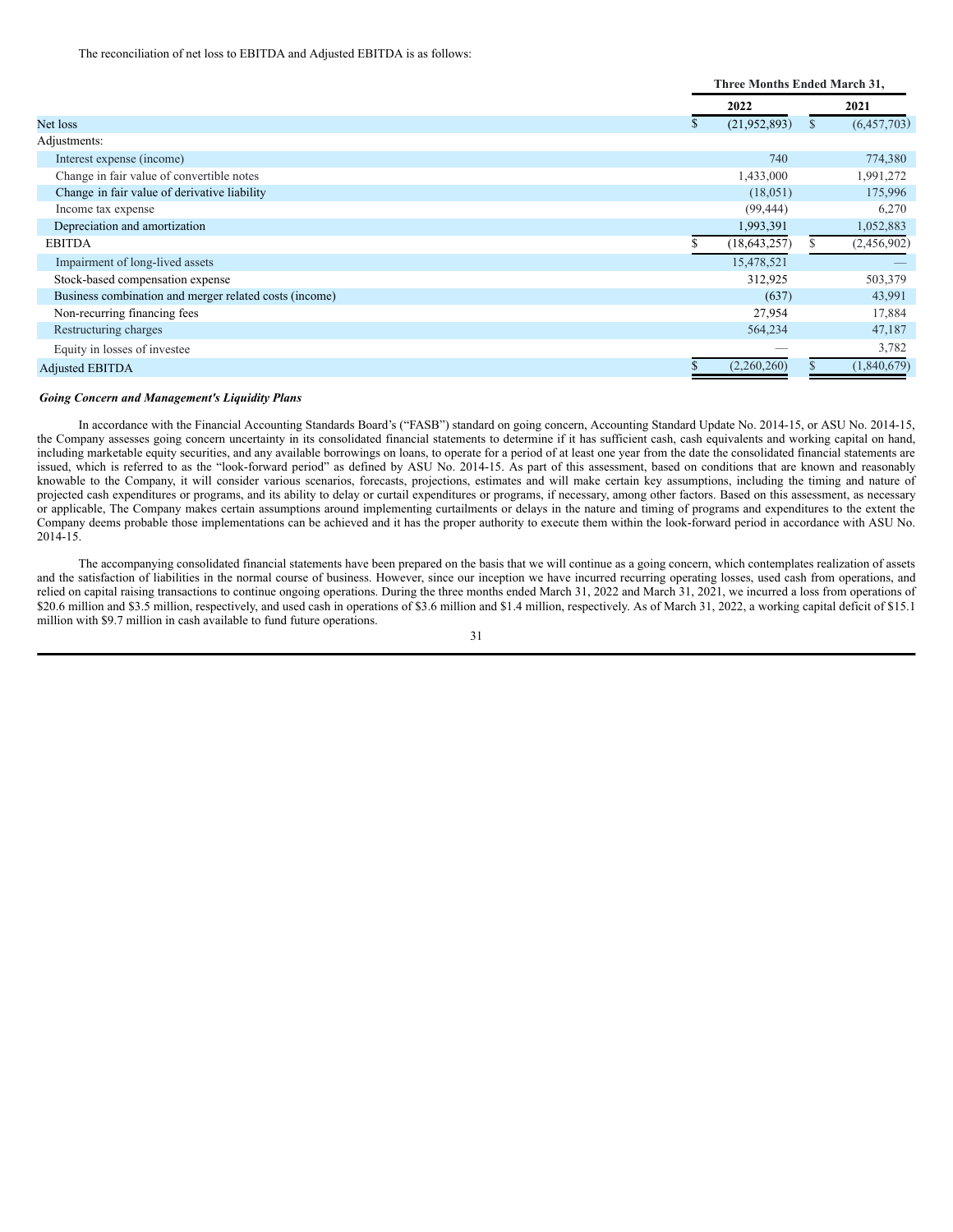Management's plan for the Company to continue as a going concern includes raising additional capital from our ATM program, subject to certain effects on the Senior Convertible Notes should we utilize the program, including resetting the conversion price of the Senior Convertible Notes should we raise more than \$5 million under the ATM program and an increase of 10% in the amount payable on the monthly installment payments if they are paid in cash and we have used the ATM program in the 12 months prior to the installment date, settling our contingent consideration and Senior Convertible Notes in common stock rather than cash as it comes due, to the extent that this is permissible, and implementing certain cost cutting strategies throughout the organization, while continuing to seek to grow our customer base and realize synergies as we continue to integrate our recent acquisitions. If the Company is unable to raise sufficient additional funds through the ATM Program and make it's convertible debt payments in stock, it will have to develop and implement a plan to extend payables, reduce expenditures (including by laying off employees and reducing or eliminating the funding of certain business units and initiatives of the Company), or scale back our business plan until sufficient additional capital is raised through other equity or debt offerings to support further operations and satisfaction of the debt, and the Company may be subject to additional risks, including retention of key employees. Such offerings may include the issuance of shares of common stock, warrants to purchase common stock, preferred stock, convertible debt or other instruments that may dilute our current stockholders. If we are required to raise additional capital as discussed above and if we cannot timely raise additional funds, we may also be unable to meet the financial covenants of the Senior Convertible Notes, which could result in an event of default under those instruments which could negatively impact the Company. See the risks detailed in our Form 10- K under "Item 1A. Risk Factors – Risks Relating to our Convertible Debt".

The ability of the Company to continue as a going concern is dependent upon its ability to successfully accomplish the plans described in the preceding paragraph and eventually secure other sources of financing and attain profitable operations. We will require additional financing in the second quarter of 2022 to meet our ongoing operational working capital requirements and continue to meet the financial covenants of the Senior Convertible Notes. As noted above, we plan to meet those requirements in part through the use of our ATM Facility, but there are no guarantees that the ATM Facility will permit us to raise sufficient cash to meet our ongoing requirements. We also assume that we will be able to pay our convertible debt in common stock rather than cash, however if at any point our stock price is below \$2.00 (which it is as of the date hereof), the debt holders may request the payments in cash rather than stock. These factors raise substantial doubt about the Company's ability to continue as a going concern for one year from the issuance of the consolidated financial statements. If we are unable to raise sufficient capital we may have to reduce operations which could significantly affect our results of operations. If we fail to meet the financial covenants of the Senior Convertible Notes and cannot obtain a waiver from such provisions or otherwise come to an agreement with the holders of our debt, such holders may declare a default on the debt which could subject our assets to seizure and sale, negatively impacting our business. The accompanying consolidated financial statements do not include any adjustments relating to the recoverability and classification of assets and liabilities that might be necessary if the Company is unable to continue as a going concern.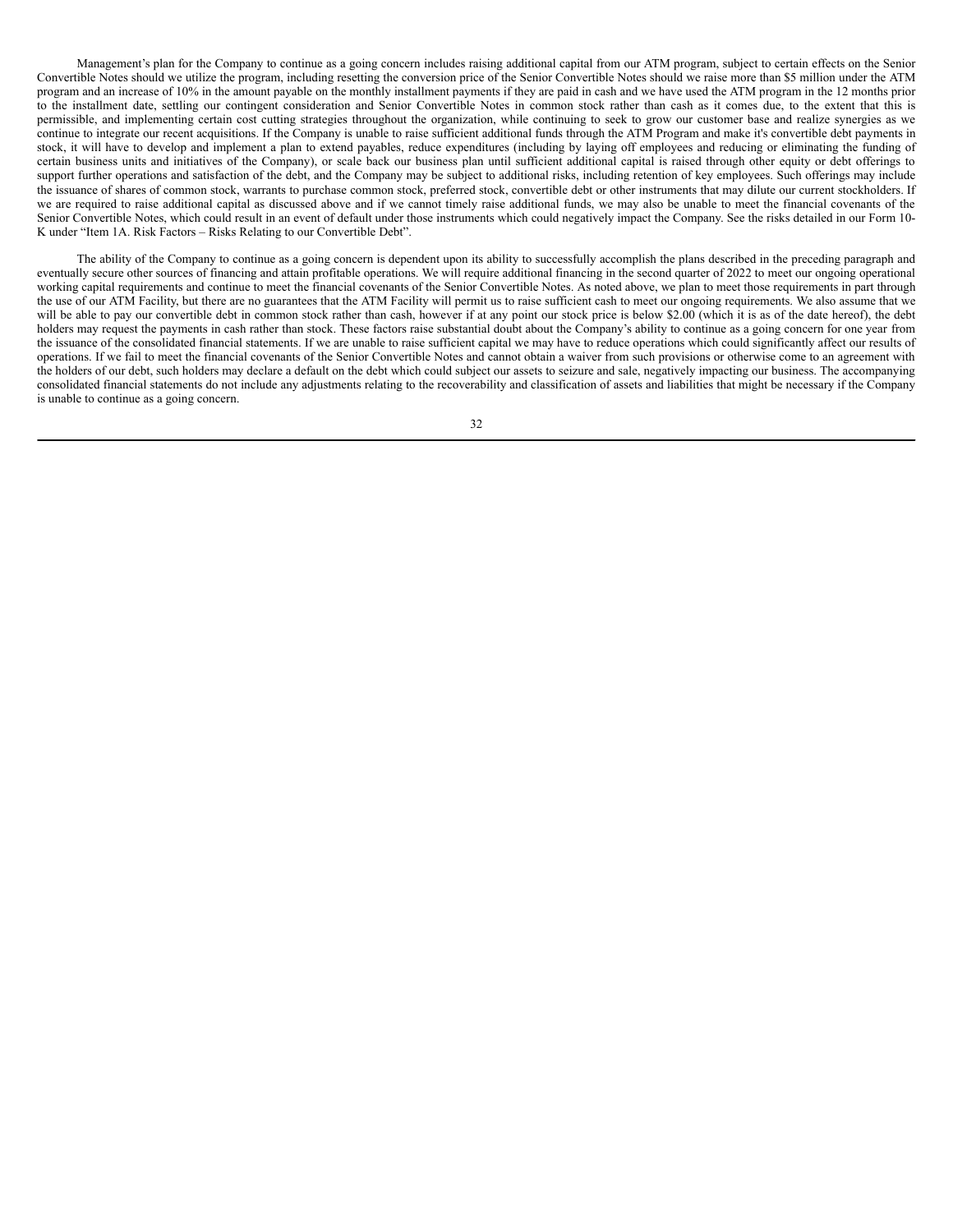Our cash and restricted cash balance was \$10.2 million as of March 31, 2022. Cash flow information is as follows:

|                                                                | <b>Three Months Ended</b><br>March 31. |  |             |  |
|----------------------------------------------------------------|----------------------------------------|--|-------------|--|
|                                                                | 2022                                   |  | 2021        |  |
| Cash (used in) provided by:                                    |                                        |  |             |  |
| Operating activities                                           | $(3,585,394)$ \$                       |  | (1,373,818) |  |
| Investing activities                                           | (647, 022)                             |  | (704, 637)  |  |
| Financing activities                                           | (5,615)                                |  | (333, 847)  |  |
| Effect of change in exchange rates on cash and restricted cash | (8, 544)                               |  | (1,579)     |  |
| Net decrease in cash and restricted cash                       | (4,246,575)                            |  | (2,413,881) |  |

#### *Operating Activities*

Our largest source of operating cash is cash collections from our customers for subscriptions to our products. Our primary uses of cash in operating activities are for employee-related expenditures, marketing expenses and third-party hosting costs. Net cash used in operating activities is impacted by our net loss adjusted for certain non-cash items, including depreciation and amortization expenses, change in fair value of convertible notes and derivative liabilities, stock-based compensation, deferred income taxes, as well as the effect of changes in operating assets and liabilities.

Net cash used in operating activities increased to \$3.6 million during the three months ended March 31, 2022, from \$1.4 million during the three months ended March 31, 2021, an increase of \$2.2 million. For the three months ended March 31, 2022, cash was consumed from operations by a net loss of \$22.0 million, less non-cash items of \$19.5 million and a net change in assets and liabilities of \$1.1 million. For the three months ended March 31, 2021, cash was consumed from operations by a net loss of \$6.5 million, less non-cash items of \$4.6 million and a net change in assets and liabilities of \$0.5 million.

### *Investing Activities*

Our primary investing activities have consisted of capitalization of internal-use software necessary to deliver significant new features and functionality in our platform which provides value to our customers. As our business grows, we expect our capital expenditures to continue to increase. Other investing activities include cash outflows related to purchases of property and equipment, and from time-to-time, the cash paid for asset and business acquisitions.

Net cash used in investing activities totaled \$0.6 million during the three months ended March 31, 2022, as a result of cash outflows for the development of our software products. Net cash used by investing activities during the three months ended March 31, 2021, was \$0.7 million which was also related to our software development.

### *Financing Activities*

Our financing activities have consisted primarily of proceeds from issuance of our common stock, issuances of convertible debt and proceeds from the exercise of warrants.

Net cash used in financing activities totaled less than \$0.1 million during the three months ended March 31, 2022 and \$0.3 million for the three months ended March 31, 2021. During both periods the cash used in financing activities was related to the value of shares withhold for tax withholdings.

### *Contractual Obligations*

For information concerning our contingent consideration, convertible debt, and operating lease obligations, see Notes 4, 6, and 7, respectively, to our condensed consolidated financial statements.

### <span id="page-34-0"></span>**Item 3. Quantitative and Qualitative Disclosures About Market Risk.**

Not applicable.

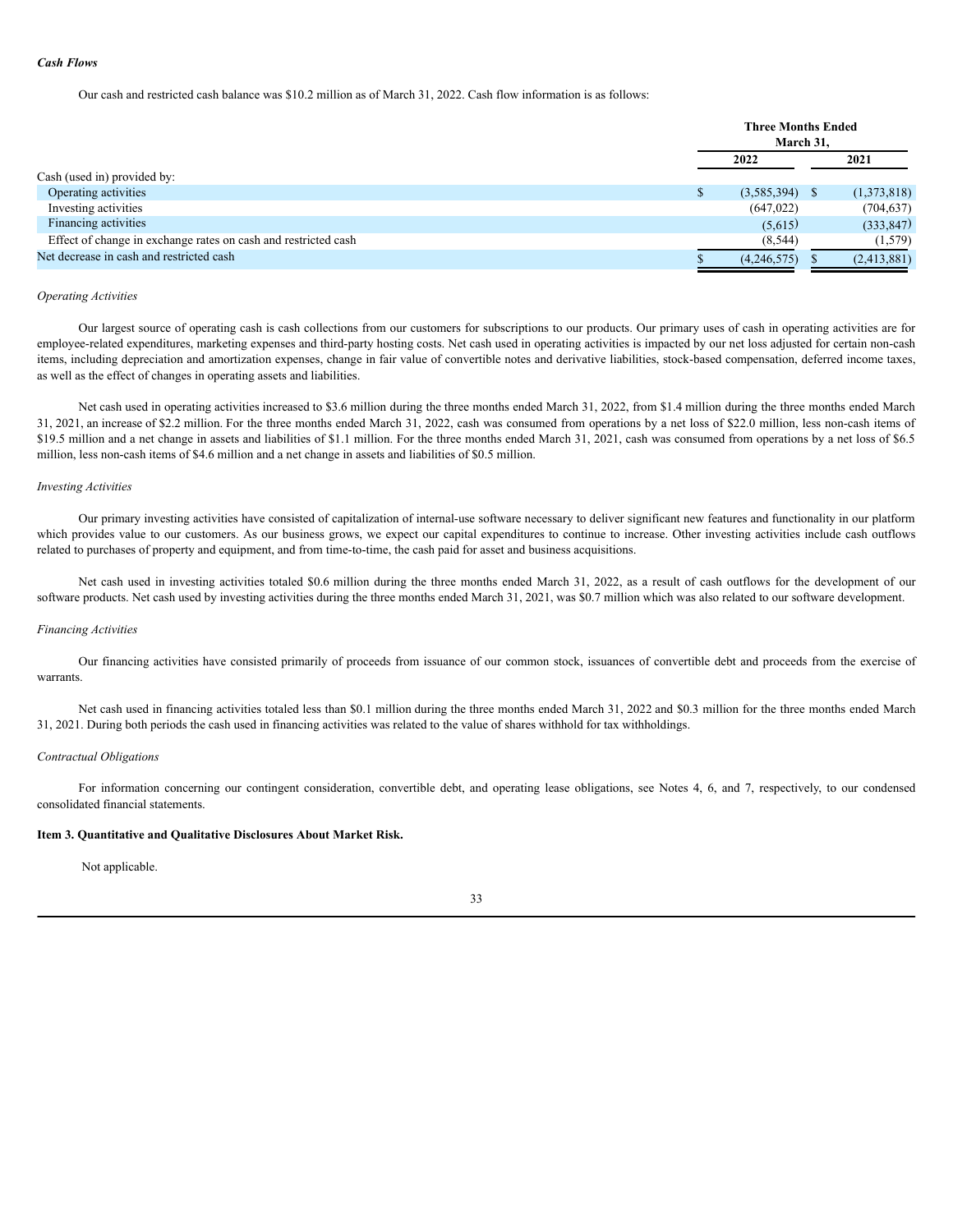## <span id="page-35-0"></span>**Item 4. Controls and Procedures.**

### *Evaluation of Disclosure Controls and Procedures*

We maintain disclosure controls and procedures (as defined in Rule 13a-15(e) or Rule 15d-15(e) under the Securities Exchange Act of 1934, as amended, (the "Exchange Act")) that are designed to ensure that information required to be disclosed in our reports filed pursuant to the Exchange Act is processed, recorded, summarized, and reported within the time periods specified in the Security and Exchange Commission's rules and forms and that such information is accumulated and communicated to our management, including our Chief Executive Officer and Chief Financial Officer, as appropriate, to allow timely decisions regarding required disclosure.

We have evaluated the effectiveness of our disclosure controls and procedures (as defined in Rule 13a-15(e) and Rule 15d-15(e) under the Exchange Act) as of March 31, 2022 with the participation, and under the supervision, of our management, including our Chief Executive Officer and Chief Financial Officer. Based upon this evaluation, our Chief Executive Officer and Chief Financial Officer concluded that, as of March 31, 2022, our disclosure controls and procedures were ineffective in ensuring that: (i) information required to be disclosed by us in reports that we file or submit to the SEC under the Exchange Act is recorded, processed, summarized and reported within the time periods specified in applicable rules and forms and (ii) material information required to be disclosed in our reports filed under the Exchange Act is accumulated and communicated to our management, including our Chief Executive Officer and Chief Financial Officer, as appropriate, to allow for accurate and timely decisions regarding required disclosure.

### *Material Weaknesses*

A material weakness is a deficiency, or combination of deficiencies, in internal control over financial reporting such that there is a reasonable possibility that a material misstatement of our financial statements will not be prevented or detected on a timely basis. Pursuant to our management's review of disclosure controls and procedures and internal control over financial reporting, management determined that the following material weaknesses in our internal control over financial reporting and prevented management from determining that our disclosure controls and procedures and internal control over financial reporting were effective as of the end of the period covered by this report:

The Company's internal controls over financial reporting pertaining to certain key process areas of financial reporting were not properly designed and/or operating effectively.

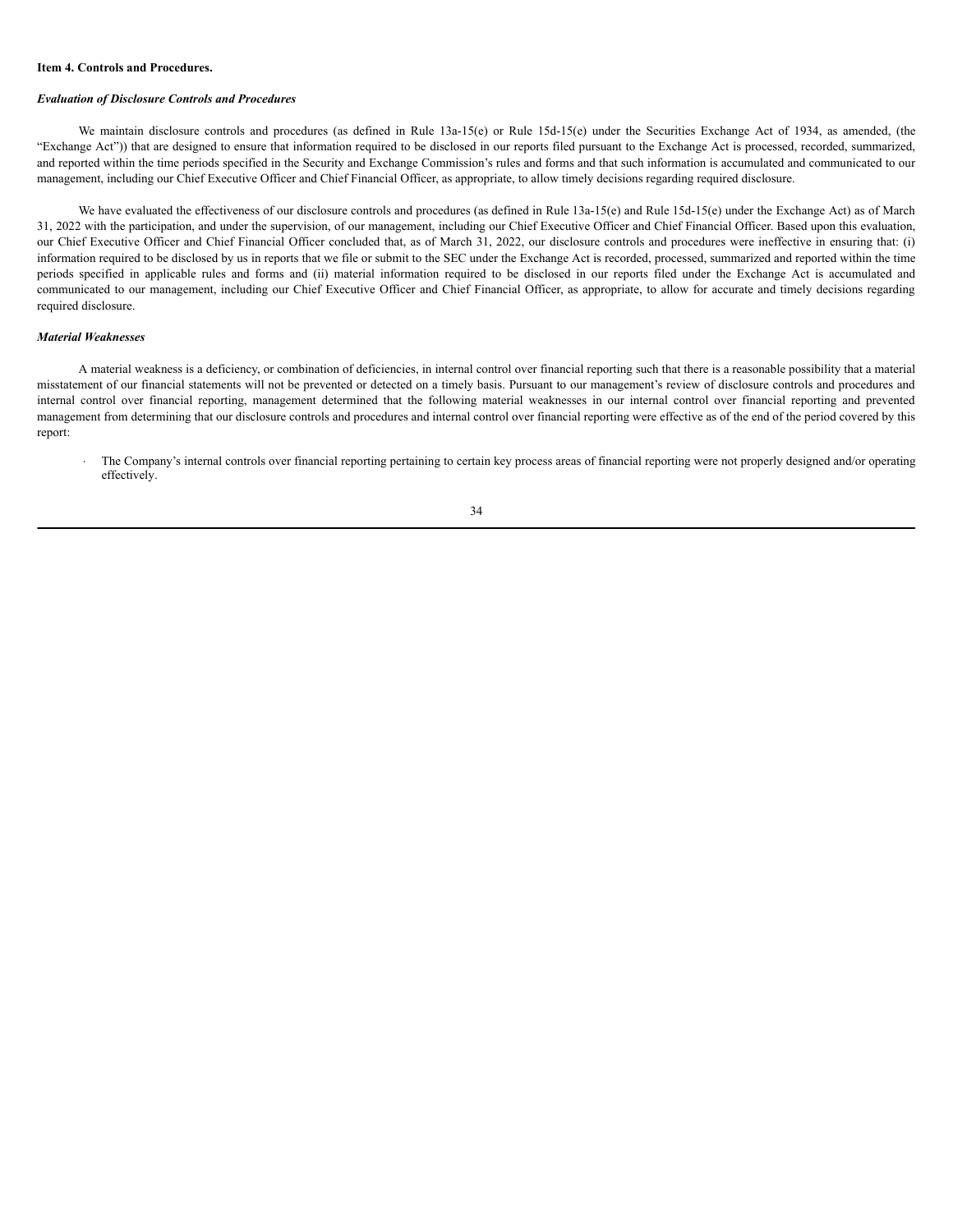### *Remediation Ef orts*

We are in the process of executing our remediation plans to address the material weaknesses described above. As of March 31, 2022, we have:

- · Hired additional experienced resources with the appropriate skills to fill key accounting functions.
- · Engaged an outside firm to assist in the overall evaluation and documentation of the design and operating effectiveness of our internal controls over financial reporting and have remediated past deficiencies in the design of our internal control framework for certain key process areas including revenue, capitalized software, business combinations, intangibles, goodwill, stock-based compensation, general financial reporting, and information technology.
- Developed a long-term plan to both (i) complete the remediation of the design of our internal controls over financial reporting for our remaining process areas, and (ii) begin the remediation of the deficiencies in operating effectiveness of our internal controls over financial reporting across all process areas.

We believe these actions and the improvements we expect to achieve, when fully implemented, will strengthen our internal control over financial reporting and remediate the material weaknesses. However, the material weaknesses will not be considered fully remediated until the applicable controls operate for a sufficient period of time for management to test the results for operating effectiveness. While no assurance can be provided, the Company believes it will make further progress in remediating these material weaknesses during 2022.

Notwithstanding the material weakness, management has concluded that the consolidated financial statements included elsewhere in this Quarterly Report on Form 10- Q present fairly, in all material respects, our financial position, results of operations, and cash flows in conformity with GAAP.

### *Changes in Internal Control over Financial Reporting*

During the most recently completed fiscal quarter, there have been no changes in our internal control over financial reporting (as defined in Exchange Act Rules 13a-15(f) and 15d-15(f)) that have materially affected, or are reasonably likely to materially affect, our internal control over financial reporting.

### *Inherent Limitations on Ef ectiveness of Controls*

Management recognizes that a control system, no matter how well-conceived and operated, can provide only reasonable, not absolute, assurance that the objectives of the control system are met. Further, the design of a control system must reflect the fact that there are resource constraints, and the benefits of controls must be considered relative to their costs. Because of the inherent limitations in all control systems, no evaluation of controls can provide absolute assurance that all control issues and instances of fraud or error, if any, have been detected. These inherent limitations include the realities that judgments in decision making can be faulty, and that breakdowns can occur because of a simple error or mistake. Additionally, controls can be circumvented by the individual acts of some persons, by collusion of two or more people, or by management override of the controls. The design of any system of controls also is based in part upon certain assumptions about the likelihood of future events, and there can be no assurance that any design will succeed in achieving our stated goals under all potential future conditions; over time, controls may become inadequate because of changes in conditions, or the degree of compliance with policies or procedures may deteriorate. Because of the inherent limitations in a cost-effective control system, misstatements due to error or fraud may occur and not be detected.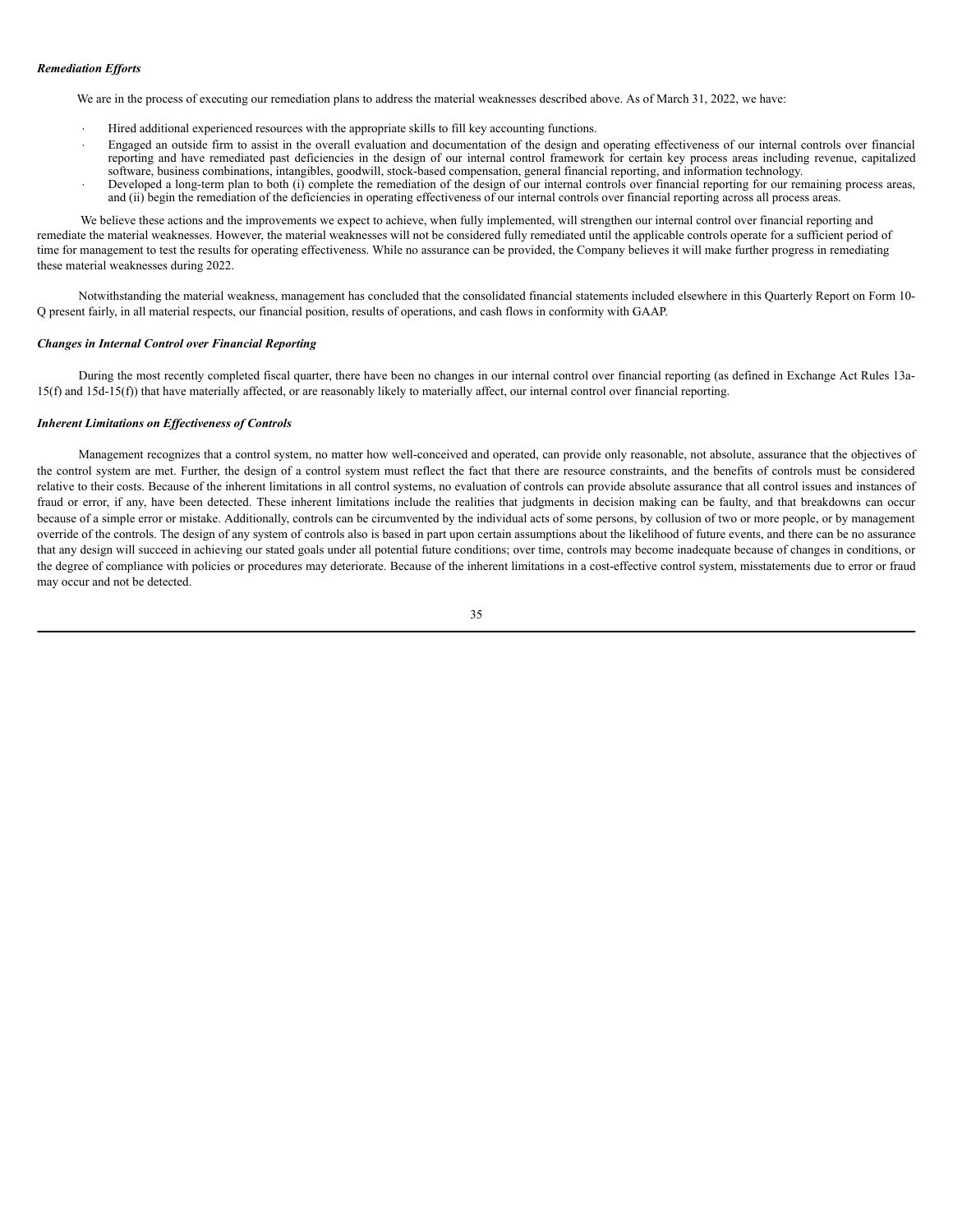## **PART II - Other Information**

## <span id="page-37-0"></span>**Item 1. Legal Proceedings.**

From time to time, we may be subject to legal proceedings arising in the ordinary course of business. Regardless of the outcome of any existing or future litigation, litigation can have an adverse impact on us because of defense and settlement costs, diversion of management resources, and other factors.

The information required with respect to this item can be found under "Commitments and Contingencies" in Note 7 to our condensed consolidated financial statements included elsewhere in this Form 10-Q and is incorporated by reference into this Item 1.

# <span id="page-37-1"></span>**Item 1A. Risk Factors.**

There have been no material changes to our Risk Factors as disclosed in our Annual Report on Form 10-K for the year ended December 31, 2021, as filed with the SEC on March 31, 2022.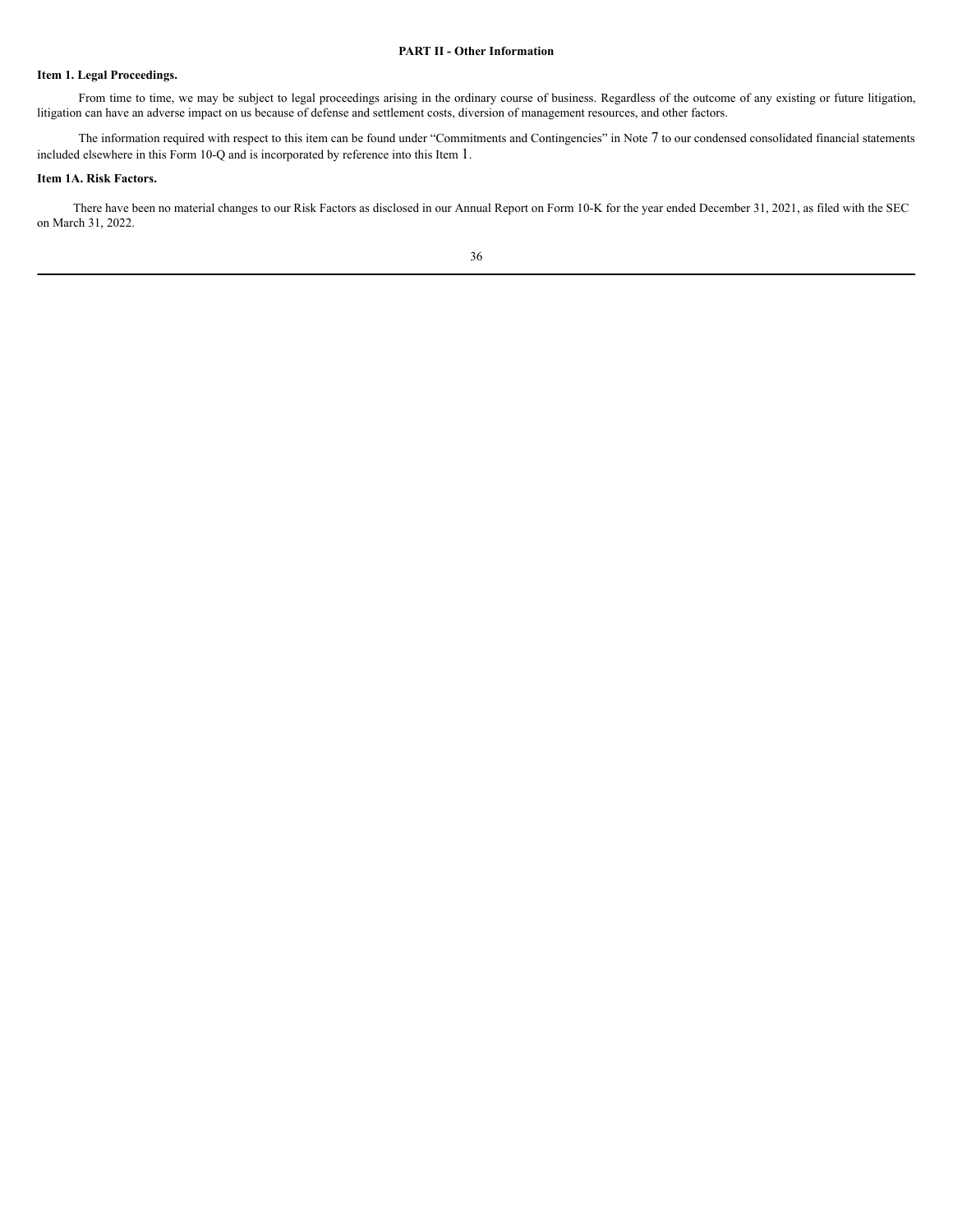## <span id="page-38-0"></span>**Item 2. Unregistered Sales of Equity Securities and Use of Proceeds**

On January 25, 2022, the Company's board of directors approved the issuance of 30,000 shares of our common stock to service providers in relation to providing investor relations services to the Company. The shares were approved for issuance in consideration for the services to be provided by such service providers. The shares have not been issued as of the date of this report. The shares are to be issued pursuant to Section 4(a)(2) of the Securities Act on the basis of the representations and warranties of the service providers in their service contracts.

From March 31, 2022 through to the date of this report, we issued 751,686 shares of our common stock to the holders of Akerna's convertible notes upon conversion of installment amounts due under the terms of the notes. The shares were issued upon conversion of the installment amounts under the notes to the holders of the notes pursuant to the exemption from the registration requirements of the Securities Act of 1933, as amended (the "Securities Act") provided by Section 3(a)(9) thereof.

During the quarter ended March 31, 2022, the Company did not repurchase any of its Common Shares.

## <span id="page-38-1"></span>**Item 3. Defaults Upon Senior Securities.**

None.

## <span id="page-38-2"></span>**Item 4. Mine Safety Disclosures.**

Not applicable.

### <span id="page-38-3"></span>**Item 5. Other Information.**

None.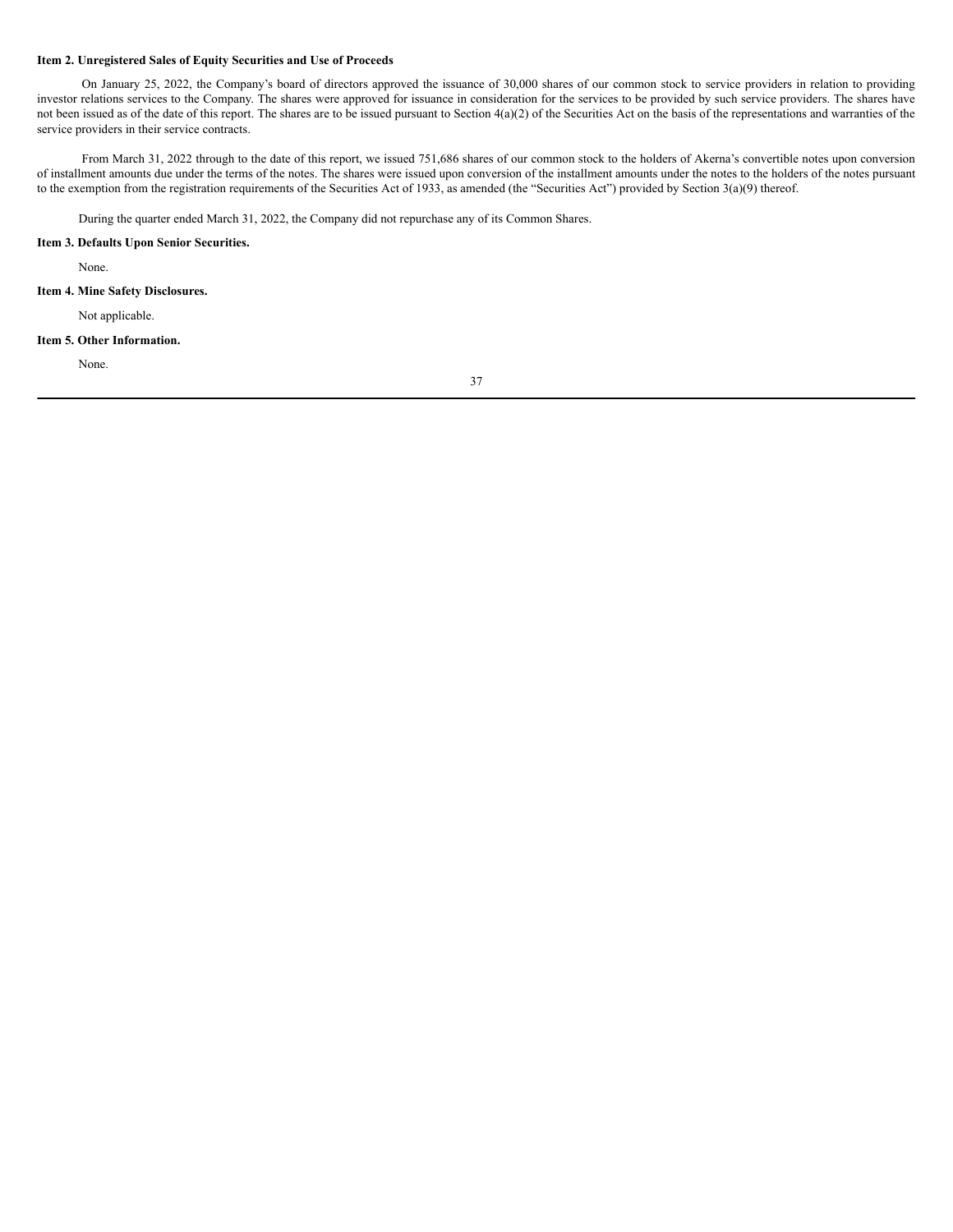# <span id="page-39-0"></span>**Item 6. Exhibits**

| 3.1  | Amended and Restated Certificate of Incorporation of Akerna Corp. (incorporated by reference to Exhibit 3.1 to Akerna Corp.'s Form 8-K as filed with the |
|------|----------------------------------------------------------------------------------------------------------------------------------------------------------|
|      | Commission on June 21, 2019)                                                                                                                             |
| 3.2  | Amended and Restated Bylaws of Akerna Corp. (incorporated by reference to Exhibit 3.2 to Akerna Corp.'s Form 10-KT as filed with the Commission on       |
|      | March 31, 2021)                                                                                                                                          |
| 31.1 | Section 302 Certification of Principal Executive Officer.                                                                                                |
| 31.2 | Section 302 Certification of Principal Financial Officer.                                                                                                |
| 32.1 | Section 906 Certification of Principal Executive Officer                                                                                                 |
| 32.2 | Section 906 Certification of Principal Financial Officer.                                                                                                |
| 101  | XBRL (Extensible Business Reporting Language). The following materials from Akerna Corp's Quarterly Report on Form 10-Q for the quarterly period         |
|      | ended March 31, 2022, tagged in XBRL: (i) condensed consolidated balance sheets; (ii) condensed consolidated statements of operations; (iii) condensed   |
|      | consolidated statements of comprehensive income; (iv) condensed consolidated statements of cash flows; and (v) notes to condensed consolidated financial |
|      | statements.                                                                                                                                              |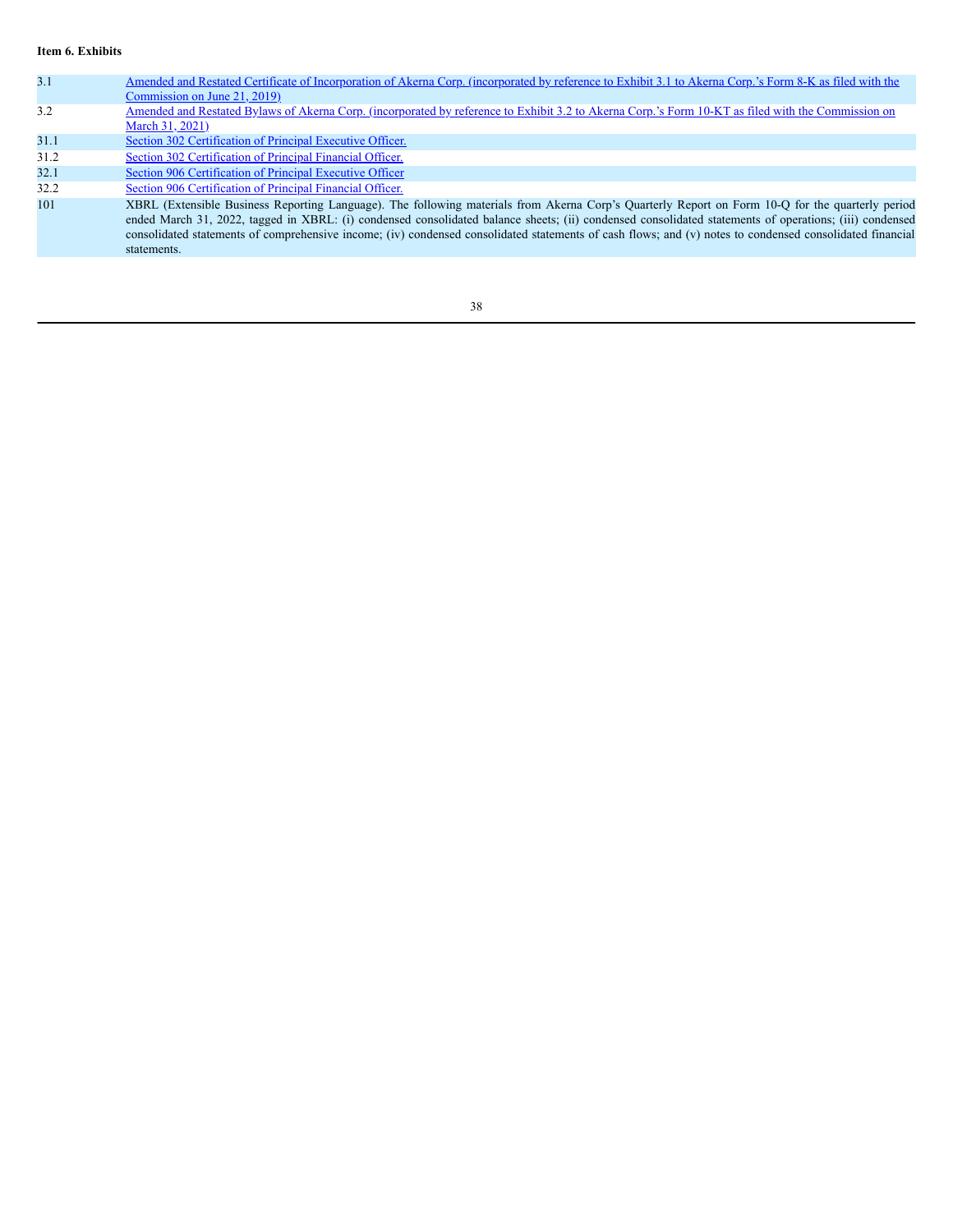# <span id="page-40-0"></span>**SIGNATURES**

In accordance with the requirements of Securities Exchange Act of 1934, the registrant has caused this report to be signed on its behalf by the undersigned, thereunto duly authorized.

## By: /s/ Jessica Billingsley

Jessica Billingsley, Chief Executive Officer and Director *(Principal Executive Of icer)*

# **May 13, 2022**

By: /s/ John Fowle

John Fowle, Chief Financial Officer *(Principal Financial and Accounting Of icer)*

## **May 13, 2022**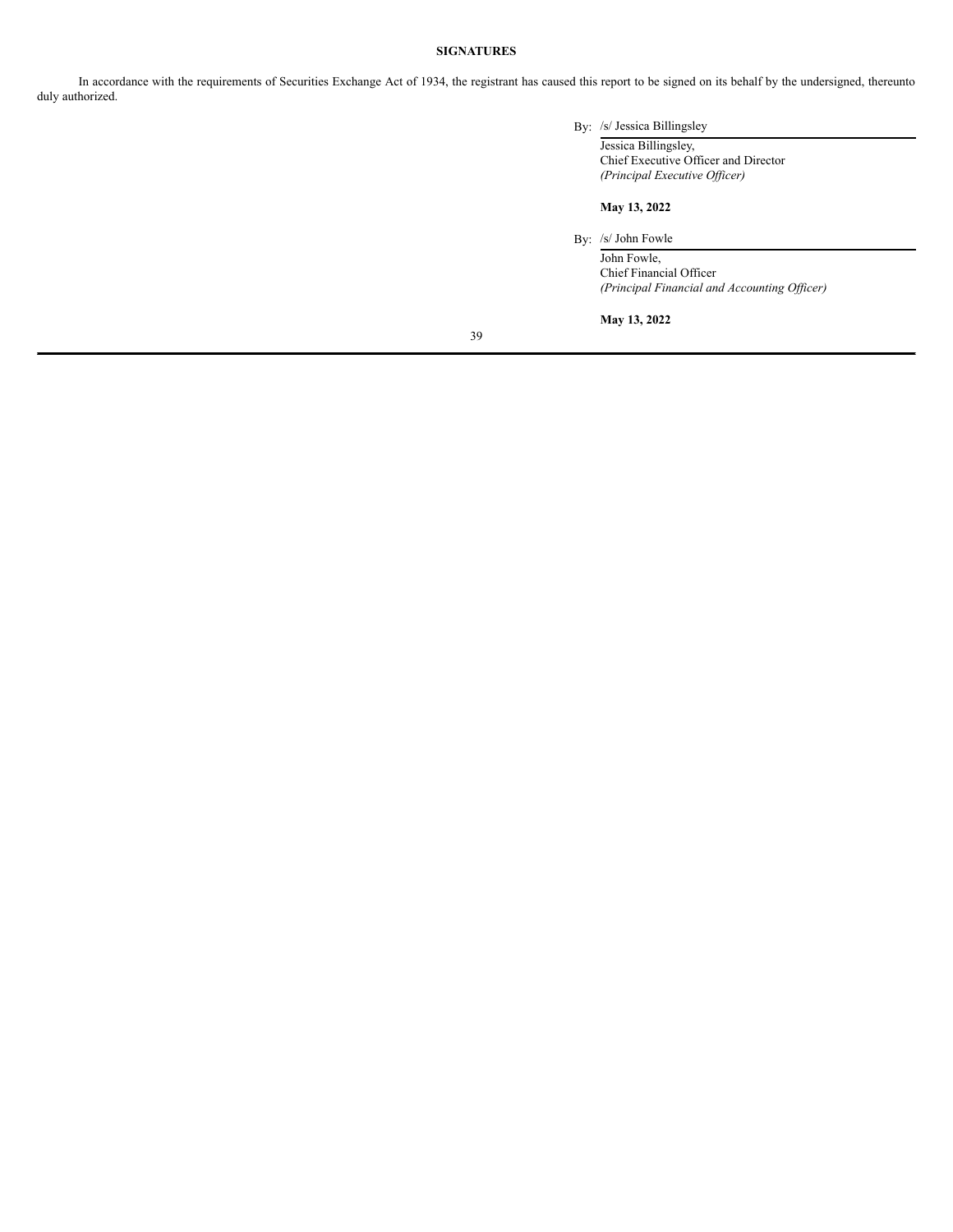## **CERTIFICATION PURSUANT TO SECTION 302 OF THE SARBANES-OXLEY ACT OF 2002**

I, Jessica Billingsley, certify that:

1. I have reviewed this Quarterly Report on Form 10-Q of Akerna Corp.

2. Based on my knowledge, this report does not contain any untrue statement of a material fact or omit to state a material fact necessary to make the statements made, in light of the circumstances under which such statements were made, not misleading with respect to the period covered by this report;

3. Based on my knowledge, the financial statements, and other financial information included in this report, fairly present in all material respects the financial condition, results of operations and cash flows of the registrant as of, and for, the periods presented in this report;

4. The registrant's other certifying officer and I are responsible for establishing and maintaining disclosure controls and procedures (as defined in Exchange Act Rules 13a-15(e) and 15d-15(e)) and internal control over financial reporting (as defined in Exchange Act Rules 13a-15(f) and 15d-15(f)) for the registrant and have:

a. Designed such disclosure controls and procedures, or caused such disclosure controls and procedures to be designed under our supervision, to ensure that material information relating to the registrant, including its consolidated subsidiaries, is made known to us by others within those entities, particularly during the period in which this report is being prepared;

b. Designed such internal control over financial reporting, or caused such internal control over financial reporting to be designed under our supervision, to provide reasonable assurance regarding the reliability of financial reporting and the preparation of financial statements for external purposes in accordance with generally accepted accounting principles;

c. Evaluated the effectiveness of the registrant's disclosure controls and procedures and presented in this report our conclusions about the effectiveness of the disclosure controls and procedures as of the end of the period covered by this report based on such evaluation; and

d. Disclosed in this report any change in the registrant's internal control over financial reporting that occurred during the registrant's most recent fiscal quarter (the registrant's fourth fiscal quarter in the case of an annual report) that has materially affected, or is reasonably likely to materially affect, the registrant's internal control over financial reporting; and

5. The registrant's other certifying officer and I have disclosed, based on our most recent evaluation of internal control over financial reporting, to the registrant's auditors and the audit committee of the registrant's board of directors (or persons performing the equivalent functions):

a. All significant deficiencies and material weaknesses in the design or operation of internal control over financial reporting which are reasonably likely to adversely affect the registrant's ability to record, process, summarize and report financial information; and

b. Any fraud, whether or not material, that involves management or other employees who have a significant role in the registrant's internal control over financial reporting.

Date: May 13, 2022 By: /s/ Jessica Billingsley

Jessica Billingsley, Chief Executive Officer and Director *(Principal Executive Of icer)*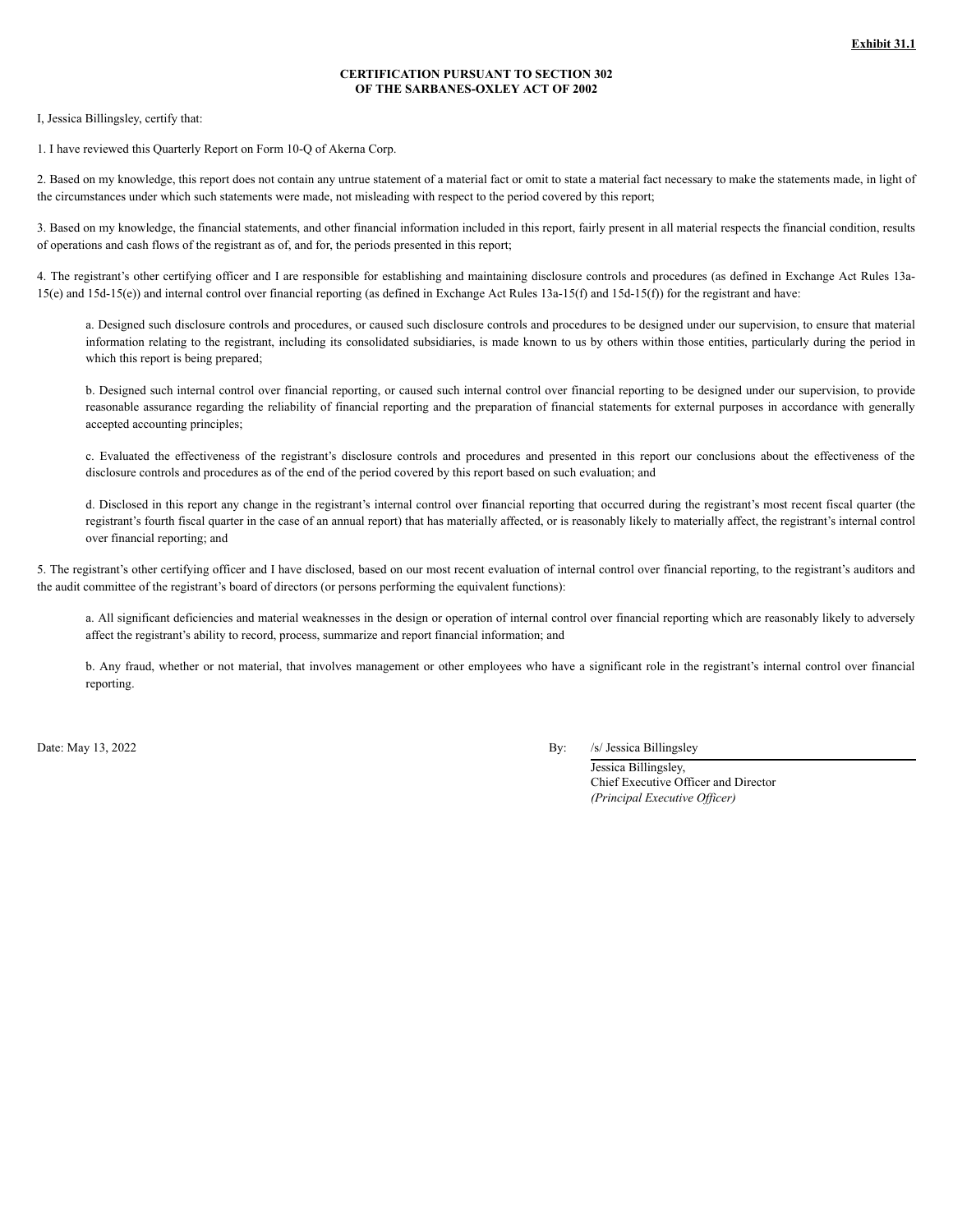## **CERTIFICATION PURSUANT TO SECTION 302 OF THE SARBANES-OXLEY ACT OF 2002**

I, John Fowle, certify that:

1. I have reviewed this Quarterly Report on Form 10-Q of Akerna Corp.

2. Based on my knowledge, this report does not contain any untrue statement of a material fact or omit to state a material fact necessary to make the statements made, in light of the circumstances under which such statements were made, not misleading with respect to the period covered by this report;

3. Based on my knowledge, the financial statements, and other financial information included in this report, fairly present in all material respects the financial condition, results of operations and cash flows of the registrant as of, and for, the periods presented in this report;

4. The registrant's other certifying officer and I are responsible for establishing and maintaining disclosure controls and procedures (as defined in Exchange Act Rules 13a-15(e) and 15d-15(e)) and internal control over financial reporting (as defined in Exchange Act Rules 13a-15(f) and 15d-15(f)) for the registrant and have:

a. Designed such disclosure controls and procedures, or caused such disclosure controls and procedures to be designed under our supervision, to ensure that material information relating to the registrant, including its consolidated subsidiaries, is made known to us by others within those entities, particularly during the period in which this report is being prepared;

b. Designed such internal control over financial reporting, or caused such internal control over financial reporting to be designed under our supervision, to provide reasonable assurance regarding the reliability of financial reporting and the preparation of financial statements for external purposes in accordance with generally accepted accounting principles;

c. Evaluated the effectiveness of the registrant's disclosure controls and procedures and presented in this report our conclusions about the effectiveness of the disclosure controls and procedures as of the end of the period covered by this report based on such evaluation; and

d. Disclosed in this report any change in the registrant's internal control over financial reporting that occurred during the registrant's most recent fiscal quarter (the registrant's fourth fiscal quarter in the case of an annual report) that has materially affected, or is reasonably likely to materially affect, the registrant's internal control over financial reporting; and

5. The registrant's other certifying officer and I have disclosed, based on our most recent evaluation of internal control over financial reporting, to the registrant's auditors and the audit committee of the registrant's board of directors (or persons performing the equivalent functions):

a. All significant deficiencies and material weaknesses in the design or operation of internal control over financial reporting which are reasonably likely to adversely affect the registrant's ability to record, process, summarize and report financial information; and

b. Any fraud, whether or not material, that involves management or other employees who have a significant role in the registrant's internal control over financial reporting.

Date: May 13, 2022 By: /s/ John Fowle

John Fowle, Chief Financial Officer *(Principal Financial and Accounting Of icer)*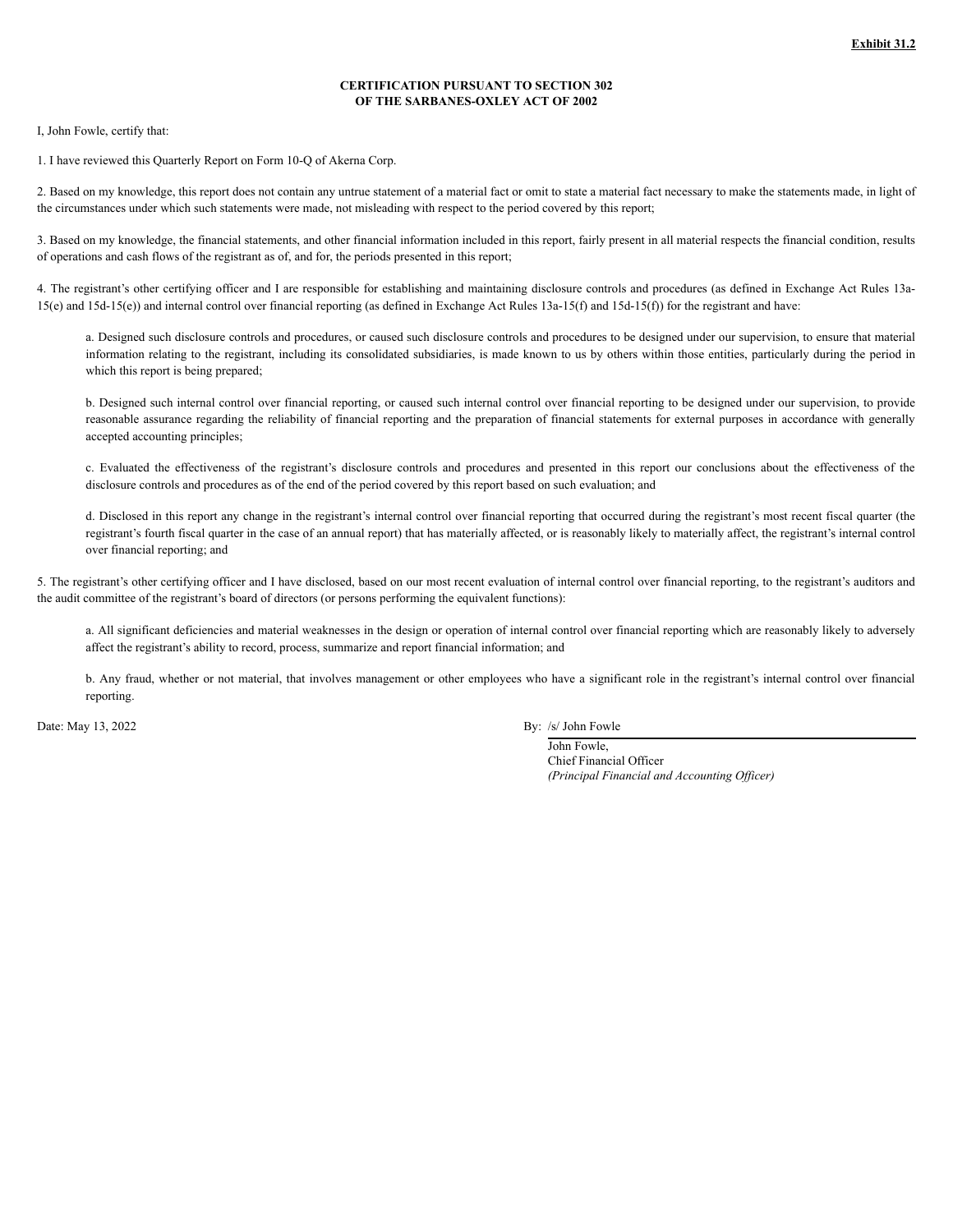### **CERTIFICATION OF PRINCIPAL EXECUTIVE OFFICER PURSUANT TO SECTION 906 OF THE SARBANES-OXLEY ACT OF 2002 (18 U.S.C. SECTION 1350)**

In connection with the Quarterly Report of Akerna Corp. (the "Company") on Form 10-Q for the quarterly period ended March 31, 2022 as filed with the Securities and Exchange Commission on the date hereof (the "Quarterly Report"), I, Jessica Billingsley, Chief Executive Officer, do hereby certify, to my knowledge:

(1) The Quarterly Report fully complies with the requirements of Section 13(a), or 15(d) of the Securities Exchange Act of 1934; and

(2) The information contained in the Quarterly Report fairly presents, in all material respects, the financial condition and results of operation of the Company.

Date: May 13, 2022 By: /s/ Jessica Billingsley

Jessica Billingsley, Chief Executive Officer and Director *(Principal Executive Of icer)*

A signed original of this written statement required by Section 906 of the Sarbanes-Oxley Act of 2002 has been provided to the Company and will be retained by the Company and furnished to the Securities and Exchange Commission or its staff upon request.